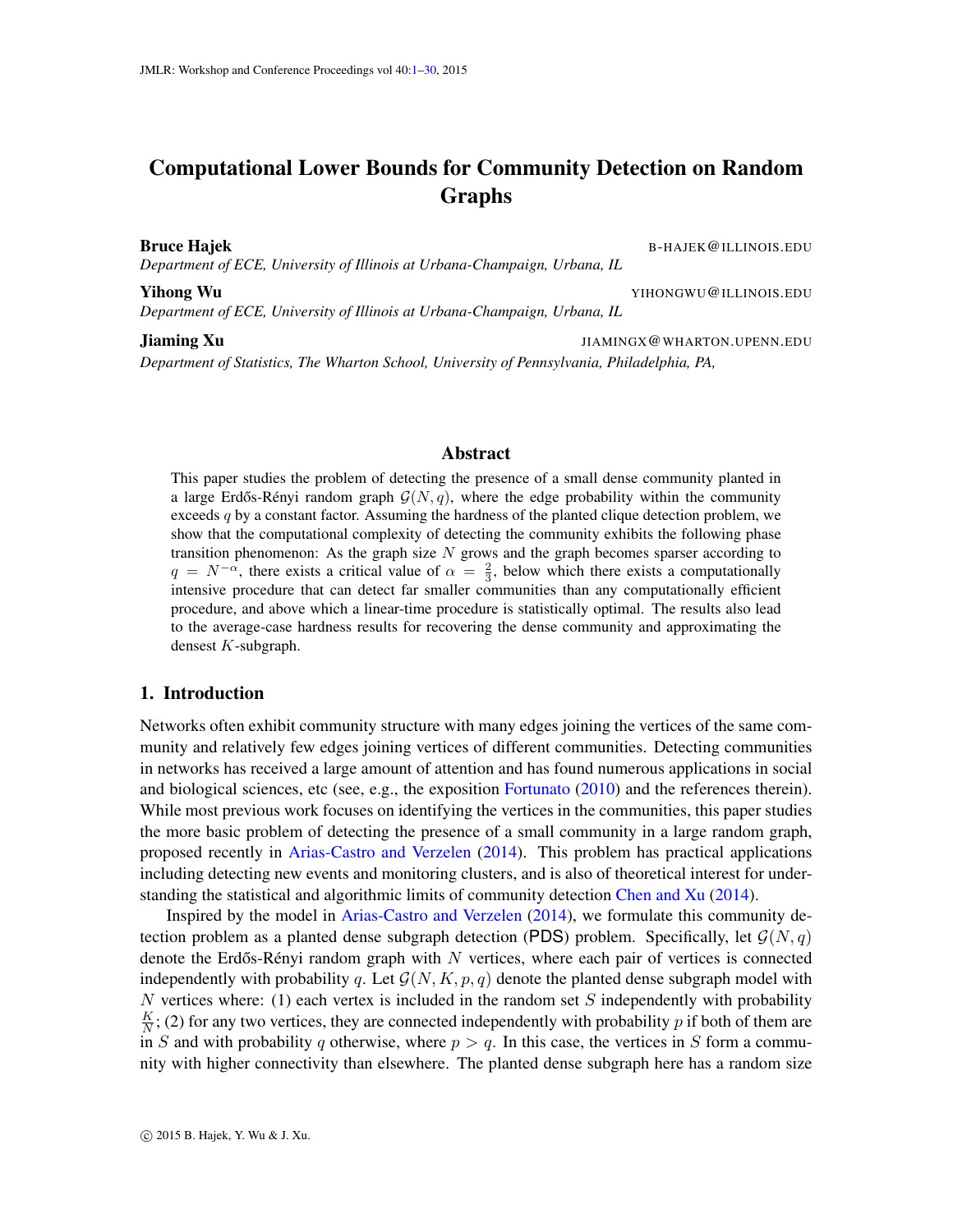with mean  $K$ , instead of a deterministic size  $K$  as assumed in [Arias-Castro and Verzelen](#page-12-0) [\(2014\)](#page-12-0); [Verzelen and Arias-Castro](#page-14-0) [\(2013\)](#page-14-0).

**Definition 1** The planted dense subgraph detection problem with parameters  $(N, K, p, q)$ , hence*forth denoted by* PDS(N, K, p, q)*, refers to the problem of distinguishing hypotheses:*

<span id="page-1-0"></span> $H_0: G \sim \mathcal{G}(N,q) \triangleq \mathbb{P}_0, \qquad H_1: G \sim \mathcal{G}(N,K,p,q) \triangleq \mathbb{P}_1.$ 

The statistical difficulty of the problem depends on the parameters  $(N, K, p, q)$ . Intuitively, if the expected dense subgraph size K decreases, or if the edge probabilities p and q both decrease by the same factor, or if p decreases for q fixed, the distributions under the null and alternative hypotheses become less distinguishable. Recent results in [Arias-Castro and Verzelen](#page-12-0) [\(2014\)](#page-12-0); [Verzelen](#page-14-0) [and Arias-Castro](#page-14-0) [\(2013\)](#page-14-0) obtained necessary and sufficient conditions for detecting planted dense subgraphs under certain assumptions of the parameters. However, it remains unclear whether the statistical fundamental limit can always be achieved by efficient procedures. In fact, it has been shown in [Arias-Castro and Verzelen](#page-12-0) [\(2014\)](#page-12-0); [Verzelen and Arias-Castro](#page-14-0) [\(2013\)](#page-14-0) that many popular low-complexity tests, such as total degree test, maximal degree test, dense subgraph test, as well as tests based on certain convex relaxations, can be highly suboptimal. This observation prompts us to investigate the computational limits for the PDS problem, i.e., what is the sharp condition on  $(N, K, p, q)$  under which the problem admits a computationally efficient test with vanishing error probability, and conversely, without which no algorithm can detect the planted dense subgraph reliably in polynomial time. To this end, we focus on a particular case where the community is denser by a constant factor than the rest of the graph, i.e.,  $p = cq$  for some constant  $c > 1$ . Adopting the standard reduction approach in complexity theory, we show that the PDS problem in some parameter regime is at least as hard as the planted clique problem in some parameter regime, which is conjectured to be computationally intractable. Let  $\mathcal{G}(n, k, \gamma)$  denote the planted clique model in which we add edges to k vertices uniformly chosen from  $\mathcal{G}(n, \gamma)$  to form a clique.

**Definition 2** *The* PC *detection problem with parameters*  $(n, k, \gamma)$ , *denoted by* PC $(n, k, \gamma)$  *henceforth, refers to the problem of distinguishing hypotheses:*

<span id="page-1-1"></span>
$$
H_0^C
$$
:  $G \sim \mathcal{G}(n, \gamma)$ ,  $H_1^C$ :  $G \sim \mathcal{G}(n, k, \gamma)$ .

The problem of finding the planted clique has been extensively studied for  $\gamma = \frac{1}{2}$  $\frac{1}{2}$  and the stateof-the-art polynomial-time algorithms [Alon et al.](#page-12-1) [\(1998\)](#page-12-1); [Feige and Krauthgamer](#page-13-2) [\(2000\)](#page-13-2); [McSherry](#page-13-3) [\(2001\)](#page-13-3); [Feige and Ron](#page-13-4) [\(2010\)](#page-13-4); [Dekel et al.](#page-13-5) [\(2010\)](#page-13-5); [Ames and Vavasis](#page-12-2) [\(2011\)](#page-12-2); [Deshpande and Mon](#page-13-6)(2001), Felge and Ron (2010), Deket et al. (2010), Affles and Vavasis (2011), Desirpande and Non-<br>[tanari](#page-13-6) [\(2012\)](#page-13-6) only work for  $k = \Omega(\sqrt{n})$ . There is no known polynomial-time solver for the PC problem for  $k = o(\sqrt{n})$  and any constant  $\gamma > 0$ . It is conjectured [Jerrum](#page-13-7) [\(1992\)](#page-13-7); [Hazan and](#page-13-8) [Krauthgamer](#page-13-8) [\(2011\)](#page-13-8); [Juels and Peinado](#page-13-9) [\(2000\)](#page-13-9); [Alon et al.](#page-12-3) [\(2007\)](#page-12-3); [Feldman et al.](#page-13-10) [\(2013\)](#page-13-10) that the PC problem cannot be solved in polynomial time for  $k = o(\sqrt{n})$  with  $\gamma = \frac{1}{2}$  $\frac{1}{2}$ , which we refer to as the PC Hypothesis.

**Hypothesis 1** *Fix some constant*  $0 < \gamma \leq \frac{1}{2}$  $\frac{1}{2}$ . For any sequence of randomized polynomial-time *tests*  $\{\psi_{n,k_n}\}$  *such that*  $\limsup_{n\to\infty} \frac{\log k_n}{\log n} < 1/2$ ,

<span id="page-1-2"></span>
$$
\liminf_{n \to \infty} \mathbb{P}_{H_0^C} \{ \psi_{n,k}(G) = 1 \} + \mathbb{P}_{H_1^C} \{ \psi_{n,k}(G) = 0 \} \ge 1.
$$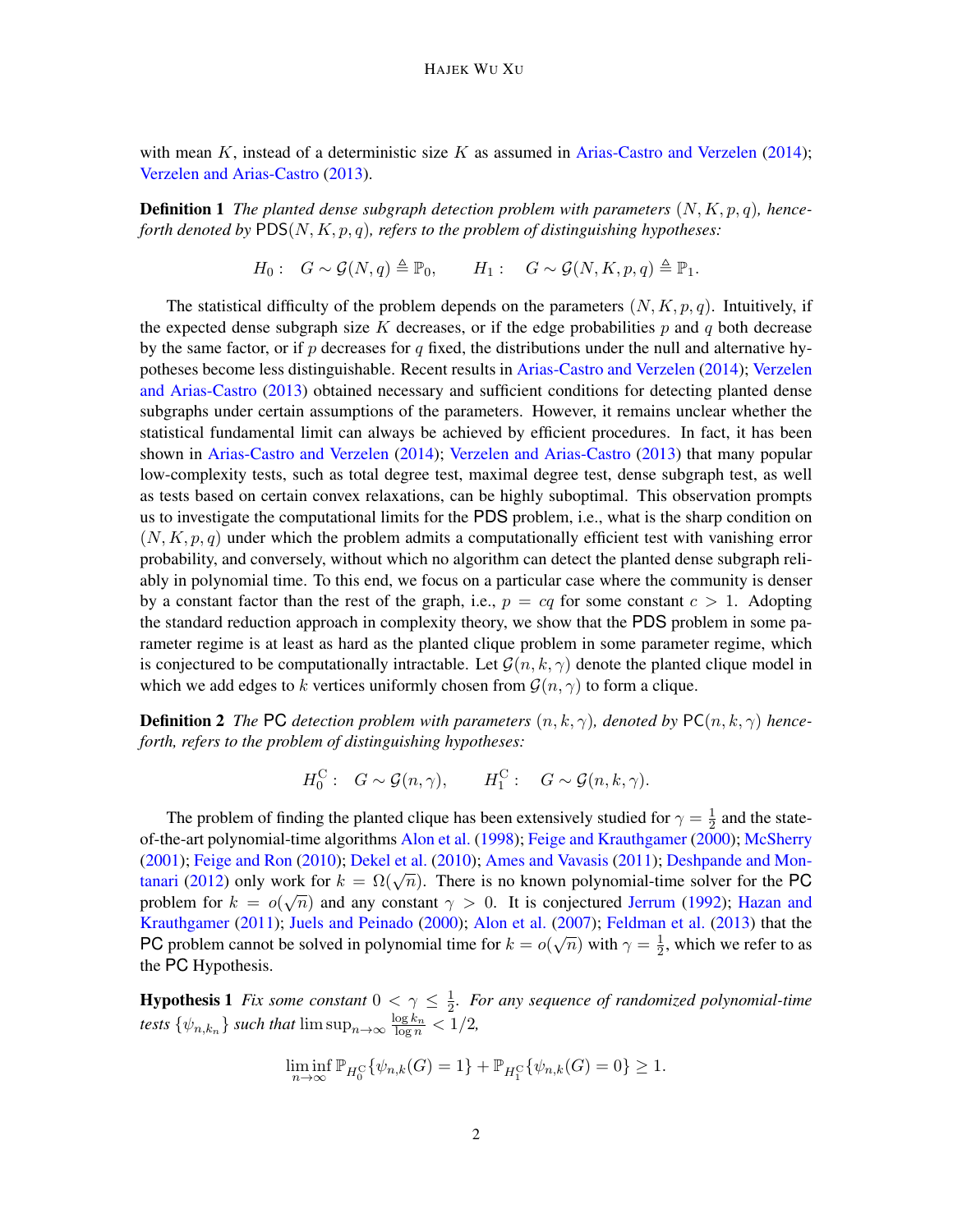The PC Hypothesis with  $\gamma = \frac{1}{2}$  $\frac{1}{2}$  is similar to [\(Ma and Wu,](#page-13-11) [2015,](#page-13-11) Hypothesis 1) and [\(Berthet and](#page-12-4) [Rigollet,](#page-12-4) [2013,](#page-12-4) Hypothesis  $B_{PC}$ ). Our computational lower bounds require that the PC Hypothesis holds for any positive constant  $\gamma$ . An even stronger assumption that PC Hypothesis holds for  $\gamma$  =  $2^{-\log^{0.99} n}$  has been used in [\(Applebaum et al.,](#page-12-5) [2010,](#page-12-5) Theorem 10.3) for public-key cryptography. Furthermore, [\(Feldman et al.,](#page-13-10) [2013,](#page-13-10) Corollary 5.8) shows that under a statistical query model, any statistical algorithm requires at least  $n^{\Omega(\frac{\log n}{\log(1/\gamma)})}$  queries for detecting the planted bi-clique in an Erdős-Rényi random bipartite graph with edge probability  $\gamma$ .

#### 1.1. Main Results

We consider the  $PDS(N, K, p, q)$  problem in the following asymptotic regime:

<span id="page-2-1"></span>
$$
p = cq = \Theta(N^{-\alpha}), \ K = \Theta(N^{\beta}), \quad N \to \infty,
$$
\n(1)

where  $c > 1$  $c > 1$  is a fixed constant,  $\alpha \in [0,2]$  governs the sparsity of the graph,<sup>1</sup> and  $\beta \in [0,1]$ captures the size of the dense subgraph. Clearly the detection problem becomes more difficult if either  $\alpha$  increases or  $\beta$  decreases. Assuming the PC Hypothesis holds for any positive constant  $\gamma$ , we show that the parameter space of  $(\alpha, \beta)$  is partitioned into three regimes as depicted in Fig. [1:](#page-3-0)

- The Simple Regime:  $\beta > \frac{1}{2} + \frac{\alpha}{4}$  $\frac{\alpha}{4}$ . The dense subgraph can be detected in linear time with high probability by thresholding the total number of edges.
- The Hard Regime:  $\alpha < \beta < \frac{1}{2} + \frac{\alpha}{4}$  $\frac{\alpha}{4}$ . Reliable detection can be achieved by thresholding the maximum number of edges among all subgraphs of size  $K$ ; however, no polynomial-time solver exists in this regime.
- The Impossible Regime:  $\beta < \min\{\alpha, \frac{1}{2} + \frac{\alpha}{4}\}$  $\frac{\alpha}{4}$ . No test can detect the planted subgraph regardless of the computational complexity.

The computational hardness of the PDS problem exhibits a phase transition at the critical value  $\alpha = 2/3$ : For *moderately sparse* graphs with  $\alpha < 2/3$ , there exists a combinatorial algorithm that can detect far smaller communities than any efficient procedures; For *highly sparse* graphs with  $\alpha > 2/3$ , optimal detection is achieved in linear time based on the total number of edges. Equivalently, attaining the statistical detection limit is computationally tractable only in the largecommunity regime ( $\beta > 2/3$ ). Therefore, surprisingly, the linear-time test based on the total number of edges is always statistically optimal among all computationally efficient procedures in the sense that no polynomial-time algorithm can reliably detect the community when  $\beta < \frac{1}{2} + \frac{\alpha}{4}$  $rac{\alpha}{4}$ . It should be noted that Fig. [1](#page-3-0) only captures the leading polynomial term according to the parametrization [\(1\)](#page-2-1); at the boundary  $\beta = \alpha/4 + 1/2$ , it is plausible that one needs to go beyond simple edge counting in order to achieve reliable detection. This is analogous to the planted clique problem where the m offer to achieve reflable detection. This is analogous to the planted chique problem where the maximal degree test succeeds if the clique size satisfies  $k = \Omega(\sqrt{n \log n})$  Kučera [\(1995\)](#page-13-12) and the maximal degree lest succeeds if the chique size sausiles  $k = \Omega(\sqrt{n} \log n)$  K<br>more sophisticated spectral method succeeds if  $k = \Omega(\sqrt{n})$  [Alon et al.](#page-12-1) [\(1998\)](#page-12-1).

The above hardness result should be contrasted with the recent study of community detection on the stochastic block model, where the community size scales linearly with the network size. When the edge density scales as  $\Theta(\frac{1}{N})$  [Mossel et al.](#page-14-1) [\(2012,](#page-14-1) [2013\)](#page-14-2); Massoulié [\(2013\)](#page-13-13) (resp.  $\Theta(\frac{\log N}{N})$ 

<span id="page-2-0"></span><sup>1.</sup> The case of  $\alpha > 2$  is not interesting since detection is impossible even if the planted subgraph is the entire graph  $(K = N)$ .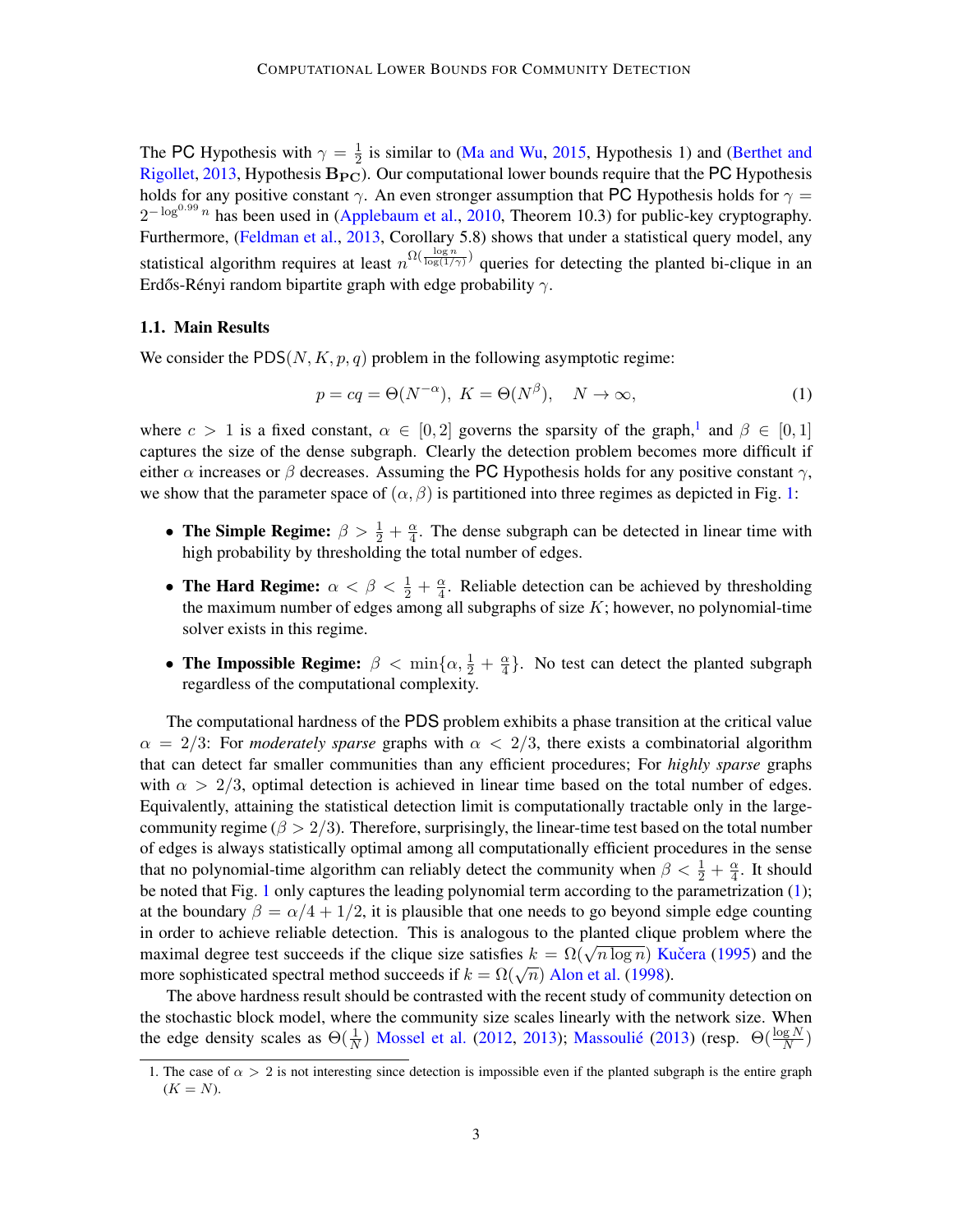#### HAJEK WU XU

<span id="page-3-0"></span>

Figure 1: The simple (green), hard (red), impossible (gray) regimes for detecting the planted dense subgraph.

[Abbe et al.](#page-12-6) [\(2014\)](#page-12-6); [Mossel et al.](#page-14-3) [\(2014\)](#page-14-3); [Hajek et al.](#page-13-14) [\(2014\)](#page-13-14)), the statistically optimal threshold for partial (resp. exact) recovery can be attained in polynomial time up to the sharp constants. In comparison, this paper focuses on the regime when the community size grows *sublinearly* as  $N^{\beta}$ and the edge density decays more slowly as  $N^{-\alpha}$ . It turns out that in this case even achieving the optimal exponent is computationally as demanding as solving the planted clique problem.

Our computational lower bound for the PDS problem also implies the average-case hardness of approximating the planted dense subgraph or the densest  $K$ -subgraph of the random graph ensemble  $\mathcal{G}(N, K, p, q)$ , complementing the worst-case inapproximability result in [Alon et al.](#page-12-7) [\(2011\)](#page-12-7), which is based on the planted clique hardness as well. In particular, we show that no polynomialtime algorithm can approximate the planted dense subgraph or the densest  $K$ -subgraph within any constant factor in the regime of  $\alpha < \beta < \frac{1}{2} + \frac{\alpha}{4}$  $\frac{\alpha}{4}$ , which provides a partial answer to the conjecture made in [\(Chen and Xu,](#page-13-1) [2014,](#page-13-1) Conjecture 2.6) and the open problem raised in [\(Alon et al.,](#page-12-7) [2011,](#page-12-7) Section 4) (see Section [4.1\)](#page-10-0). Our approach and results can be extended to the bipartite graph case (see Section [4.3\)](#page-11-0) and shed light on the computational limits of the PDS problem with a fixed planted dense subgraph size studied in [Arias-Castro and Verzelen](#page-12-0) [\(2014\)](#page-12-0); [Verzelen and Arias-Castro](#page-14-0) [\(2013\)](#page-14-0) (see Section [4.2\)](#page-10-1).

## 1.2. Connections to the Literature

This work is inspired by an emerging line of research (see, e.g., [Kolar et al.](#page-13-15) [\(2011\)](#page-13-15); [Balakrishnan](#page-12-8) [et al.](#page-12-8) [\(2011\)](#page-12-8); [Berthet and Rigollet](#page-12-4) [\(2013\)](#page-12-4); [Chandrasekaran and Jordan](#page-12-9) [\(2013\)](#page-12-9); [Ma and Wu](#page-13-11) [\(2015\)](#page-13-11); [Chen and Xu](#page-13-1) [\(2014\)](#page-13-1); [Xu et al.](#page-14-4) [\(2014\)](#page-14-4)) which examines high-dimensional inference problems from both the statistical and computational perspectives. Our computational lower bounds follow from a randomized polynomial-time reduction scheme which approximately reduces the PC problem to the PDS problem of appropriately chosen parameters. Below we discuss the connections to previous results and highlight the main technical contributions of this paper.

PC Hypothesis Various hardness results in the theoretical computer science literature have been established based on the PC Hypothesis with  $\gamma = \frac{1}{2}$  $\frac{1}{2}$ , e.g. cryptographic applications [Juels and](#page-13-9) [Peinado](#page-13-9) [\(2000\)](#page-13-9), approximating Nash equilibrium [Hazan and Krauthgamer](#page-13-8) [\(2011\)](#page-13-8), testing  $k$ -wise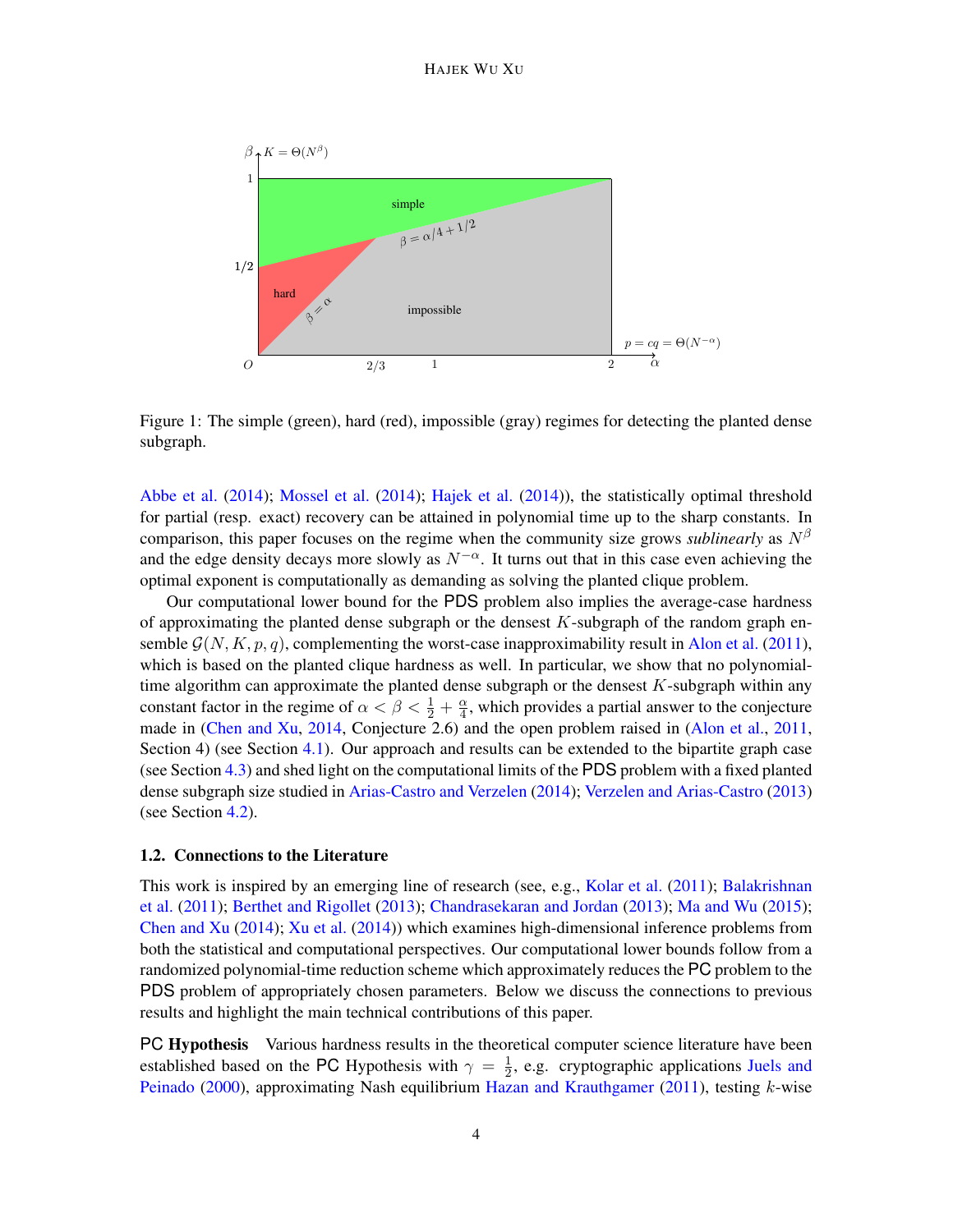independence [Alon et al.](#page-12-3) [\(2007\)](#page-12-3), etc. More recently, the PC Hypothesis with  $\gamma = \frac{1}{2}$  $\frac{1}{2}$  has been used to investigate the penalty incurred by complexity constraints on certain high-dimensional statistical inference problems, such as detecting sparse principal components [Berthet and Rigollet](#page-12-4) [\(2013\)](#page-12-4) and noisy biclustering (submatrix detection) [Ma and Wu](#page-13-11) [\(2015\)](#page-13-11). Compared with most previous works, our computational lower bounds rely on the stronger assumption that the PC Hypothesis holds for any positive constant  $\gamma$ . An even stronger assumption that PC Hypothesis holds for  $\gamma = 2^{-\log^{0.99} n}$ has been used in [Applebaum et al.](#page-12-5) [\(2010\)](#page-12-5) for public-key cryptography. It is an interesting open problem to prove that PC Hypothesis for a fixed  $\gamma \in (0, \frac{1}{2})$  $\frac{1}{2}$ ) follows from that for  $\gamma = \frac{1}{2}$  $rac{1}{2}$ .

Reduction from the PC Problem Most previous work [Hazan and Krauthgamer](#page-13-8) [\(2011\)](#page-13-8); [Alon](#page-12-3) [et al.](#page-12-3) [\(2007,](#page-12-3) [2011\)](#page-12-7); [Applebaum et al.](#page-12-5) [\(2010\)](#page-12-5) in the theoretical computer science literature uses the reduction from the PC problem to generate computationally hard instances of problems and establish *worst-case* hardness results; the underlying distributions of the instances could be arbitrary. The idea of proving hardness of a hypothesis testing problem by means of approximate reduction from the planted clique problem such that the reduced instance is close to the target hypothesis in total variation originates from the seminal work by [Berthet and Rigollet](#page-12-4) [\(2013\)](#page-12-4) and the subsequent paper by [Ma and Wu](#page-13-11) [\(2015\)](#page-13-11). The main distinction between these results and the present paper is that [Berthet and Rigollet](#page-12-4) [\(2013\)](#page-12-4) studied a composite-versus-composite testing problem and [Ma](#page-13-11) [and Wu](#page-13-11) [\(2015\)](#page-13-11) studied a simple-versus-composite testing problem, both in the minimax sense, as opposed to the simple-versus-simple hypothesis considered in this paper. For composite hypothesis, a reduction scheme works as long as the distribution of the reduced instance is close to some mixture under the hypothesis. This freedom is absent in constructing reduction for simple hypothesis, which renders the reduction scheme as well as the corresponding calculation of total variation in the present paper considerably more difficult. For example, [Ma and Wu](#page-13-11) [\(2015\)](#page-13-11) studied testing a matrix  $\theta$  is either zero or block-sparse in Gaussian noise. Their reduction maps the alternative distribution of the planted clique to a Gaussian mixtures with respect to some prior over block-sparse matrices. However, their hardness result does not carry over if the prior is predetermined, say, uniform. In contrast, for community detection problems, the goal is to establish the hardness of testing two simple hypothesis, namely,  $\mathcal{G}(N, q)$  versus  $\mathcal{G}(N, K, p, q)$ . Thus the underlying distributions of the problem instances generated from the reduction must be close to the desired distributions in total variation under both the null and alternative hypotheses. To this end, we start with a small dense graph generated from  $\mathcal{G}(n, \gamma)$  under  $H_0$  and  $\mathcal{G}(n, k, \gamma)$  under  $H_1$ , and arrive at a larger sparse graph whose distribution is exactly  $G(N, q)$  under  $H_0$  and approximately equal to  $G(N, K, p, q)$ under  $H_1$ . Notice that simply sparsifying the PC problem does not capture the desired tradeoff between the graph sparsity and the cluster size. Our reduction scheme differs from those used in [Berthet and Rigollet](#page-12-4) [\(2013\)](#page-12-4); [Ma and Wu](#page-13-11) [\(2015\)](#page-13-11) which start with a large dense graph. Similar to ours, the reduction scheme in [Alon et al.](#page-12-7)  $(2011)$  also enlarges and sparsifies the graph by taking its subset power; but the distributions of the resulting random graphs are rather complicated and not close to the Erdős-R enyi type. The techniques of bounding the total variation distance also differs substantially from those used in the previous work [Berthet and Rigollet](#page-12-4) [\(2013\)](#page-12-4); [Ma and Wu](#page-13-11) [\(2015\)](#page-13-11). Notably, the use of the theory of associated random variables [Dubhashi and Ranjan](#page-13-16) [\(1998\)](#page-13-16) is a major new ingredient in the proof.

**Inapproximability of the DKS Problem** The densest  $K$ -subgraph (DKS) problem refers to finding the subgraph of  $K$  vertices with the maximal number of edges. In view of the NP-hardness of the DKS problem which follows from the NP-hardness of MAXCLIQUE, it is of interest to con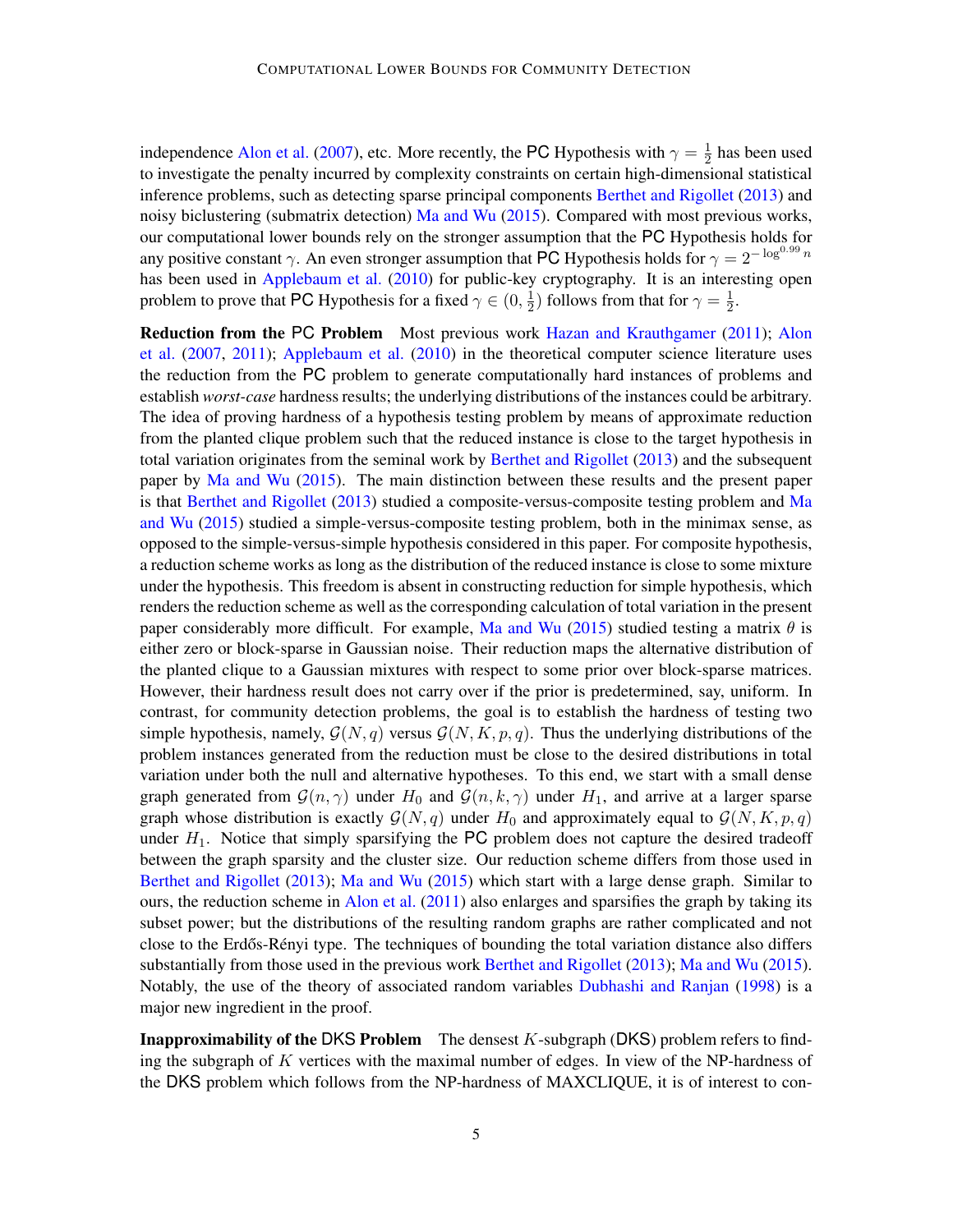sider an  $\eta$ -factor approximation algorithm, which outputs a subgraph with K vertices containing at least a  $\frac{1}{\eta}$ -fraction of the number of edges in the densest K-subgraph. Proving the NP-hardness of  $(1 + \epsilon)$ -approximation for DKS for any fixed  $\epsilon > 0$  is a longstanding open problem. See [Alon et al.](#page-12-7) [\(2011\)](#page-12-7) for a comprehensive discussion. Assuming the PC Hypothesis holds with  $\gamma = \frac{1}{2}$  $\frac{1}{2}$ , [Alon et al.](#page-12-7) [\(2011\)](#page-12-7) shows that the DKS problem is hard to approximate within any constant factor even if the densest K-subgraph is a clique of size  $K = N^{\beta}$  for any  $\beta < 1$ , where N denotes the total number of vertices. This worst-case inapproximability result is in stark contrast to the average-case behavior in the planted dense subgraph model  $G(N, K, p, q)$  under the scaling [\(1\)](#page-2-1), where it is known [Chen and](#page-13-1) [Xu](#page-13-1) [\(2014\)](#page-13-1); [Ames](#page-12-10) [\(2013\)](#page-12-10) that the planted dense subgraph can be exactly recovered in polynomial time if  $\beta > \frac{1}{2} + \frac{\alpha}{2}$  $\frac{\alpha}{2}$  $\frac{\alpha}{2}$  $\frac{\alpha}{2}$  (see the simple region in Fig. 2 below), implying that the densest K-subgraph can be approximated within a factor of  $1 + \epsilon$  in polynomial time for any  $\epsilon > 0$ . On the other hand, our computational lower bound for  $PDS(N, K, p, q)$  shows that any constant-factor approximation of the densest K-subgraph has high average-case hardness if  $\alpha < \beta < \frac{1}{2} + \frac{\alpha}{4}$  $\frac{\alpha}{4}$  (see Section [4.1\)](#page-10-0).

Variants of PDS Model Three versions of the PDS model were considered in [\(Bhaskara et al.,](#page-12-11)  $2010$ , Section 3). Under all three the graph under the null hypothesis is the Erdős-Rényi graph. The versions of the alternative hypothesis, in order of increasing difficulty of detection, are: (1) The *random planted* model, such that the graph under the alternative hypothesis is obtained by generating an Erdős-Rényi graph, selecting  $K$  nodes arbitrarily, and then resampling the edges among the K nodes with a higher probability to form a denser Erdős-Rényi subgraph. This is somewhat more difficult to detect than the model of [Arias-Castro and Verzelen](#page-12-0) [\(2014\)](#page-12-0); [Verzelen](#page-14-0) [and Arias-Castro](#page-14-0) [\(2013\)](#page-14-0), for which the choice of which K nodes are in the planted dense subgraph is made before any edges of the graph are independently, randomly generated. (2) The *dense in random* model, such that both the nodes and edges of the planted dense K-subgraph are arbitrary; (3) The *dense versus random* model, such that the entire graph under the alternative hypothesis could be an arbitrary graph containing a dense  $K$ -subgraph. Our PDS model is closely related to the first of these three versions, the key difference being that for our model the size of the planted dense subgraph is binomially distributed with mean  $K$  (see Section [4.2\)](#page-10-1). Thus, our hardness result is for the easiest type of detection problem. A bipartite graph variant of the PDS model is used in [\(Arora et al.,](#page-12-12) [2010,](#page-12-12) p. 10) for financial applications where the total number of edges is the same under both the null and alternative hypothesis. A hypergraph variant of the PDS problem is used in [Applebaum et al.](#page-12-5) [\(2010\)](#page-12-5) for cryptographic applications.

## 1.3. Notations

For any set S, let |S| denote its cardinality. Let  $s_1^n = \{s_1, \ldots, s_n\}$ . For any positive integer N, let  $[N] = \{1, \ldots, N\}$ . For  $a, b \in \mathbb{R}$ , let  $a \wedge b = \min\{a, b\}$  and  $a \vee b = \max\{a, b\}$ . We use standard big O notations, e.g., for any sequences  $\{a_n\}$  and  $\{b_n\}$ ,  $a_n = \Theta(b_n)$  if there is an absolute constant  $C > 0$  such that  $1/C \le a_n/b_n \le C$ . Let  $\text{Bern}(p)$  denote the Bernoulli distribution with mean p and Binom $(N, p)$  denote the binomial distribution with N trials and success probability p. For random variables X, Y, we write  $X \perp Y$  if X is independent with Y. For probability measures  $\mathbb P$  and  $\mathbb Q$ , let  $d_{\text{TV}}(\mathbb{P}, \mathbb{Q}) = \frac{1}{2} \int |\text{d}\mathbb{P} - \text{d}\mathbb{Q}|$  denote the total variation distance and  $\chi^2(\mathbb{P} \| \mathbb{Q}) = \int \frac{(\text{d}\mathbb{P} - \text{d}\mathbb{Q})^2}{\text{d}\mathbb{Q}}$  $\frac{-\mathbf{d}(\mathbf{Q})^2}{d\mathbf{Q}}$  the  $\chi^2$ -divergence. The distribution of a random variable X is denoted by  $P_X$ . We write  $X \sim \mathbb{P}$  if  $P_X = \mathbb{P}$ . All logarithms are natural unless the base is explicitly specified.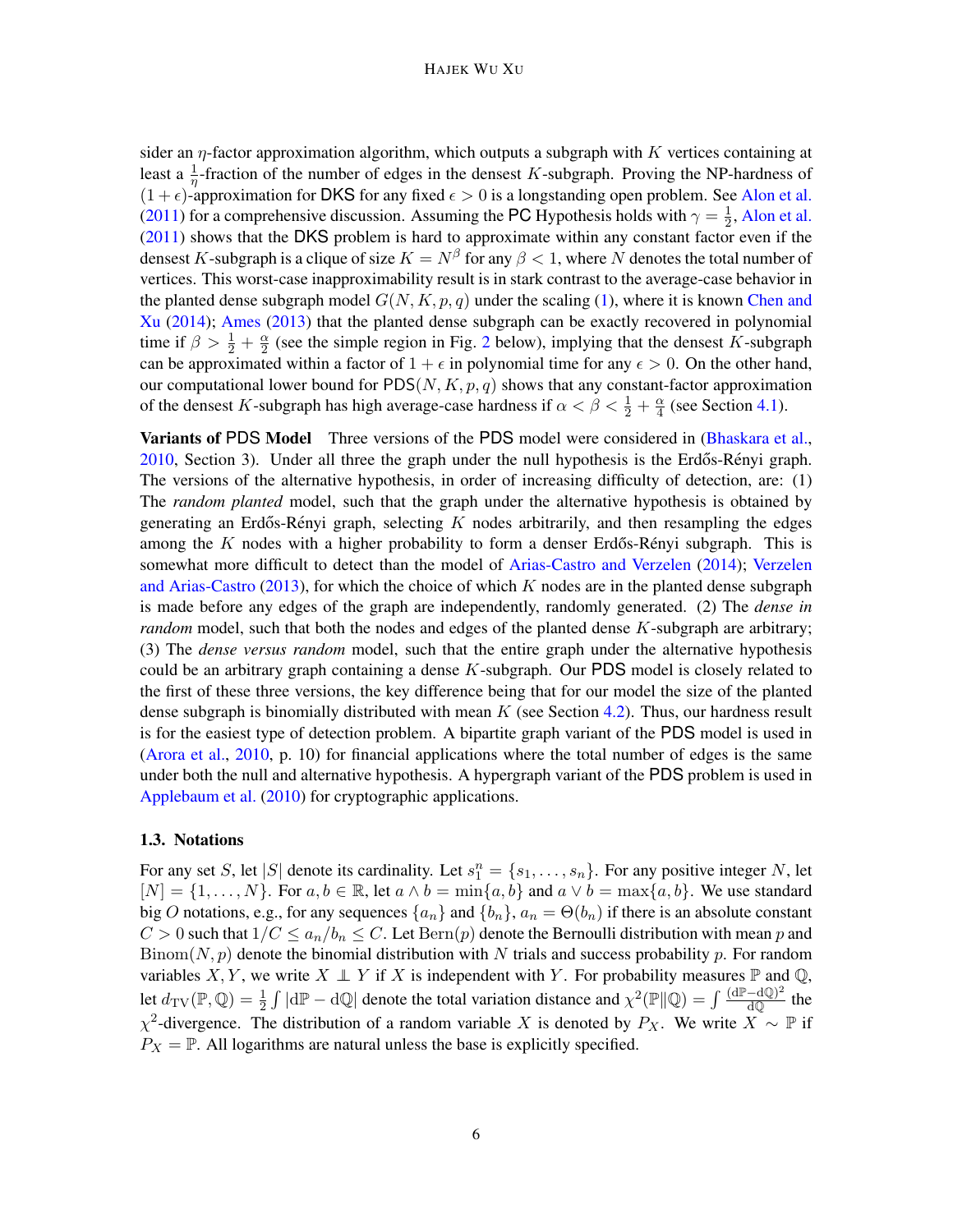# <span id="page-6-3"></span>2. Statistical Limits

This section determines the statistical limit for the PDS(N, K, p, q) problem with  $p = cq$  for a fixed constant  $c > 1$ . For a given pair  $(N, K)$ , one can ask the question: What is the smallest density  $q$  such that it is possible to reliably detect the planted dense subgraph? When the subgraph size K is *deterministic*, this question has been thoroughly investigated by Arias-Castro and Verzelen [Arias-Castro and Verzelen](#page-12-0) [\(2014\)](#page-12-0); [Verzelen and Arias-Castro](#page-14-0) [\(2013\)](#page-14-0) for general  $(N, K, p, q)$  and the statistical limit with sharp constants has obtained in certain asymptotic regime. Their analysis treats the dense regime  $\log(1 \vee (Kq)^{-1}) = o(\log \frac{N}{K})$  [Arias-Castro and Verzelen](#page-12-0) [\(2014\)](#page-12-0) and sparse regime  $\log \frac{N}{K} = O(\log(1 \vee (Kq)^{-1}))$  [Verzelen and Arias-Castro](#page-14-0) [\(2013\)](#page-14-0) separately. Here as we focus on the special case of  $p = cq$  and are only interested in characterizations within absolute constants, we provide a simple non-asymptotic analysis which treats the dense and sparse regimes in a unified manner. Our results demonstrate that the PDS problem in Definition [1](#page-1-0) has the same statistical detection limit as the PDS problem with a deterministic size  $K$  studied in [Arias-Castro](#page-12-0) [and Verzelen](#page-12-0) [\(2014\)](#page-12-0); [Verzelen and Arias-Castro](#page-14-0) [\(2013\)](#page-14-0).

## 2.1. Lower Bound

By the definition of the total variation distance, the optimal testing error probability is determined by the total variation distance between the distributions under the null and the alternative hypotheses:

$$
\min_{\phi:\{0,1\}^{N(N-1)/2}\to\{0,1\}} (\mathbb{P}_0\{\phi(G)=1\}+\mathbb{P}_1\{\phi(G)=0\})=1-d_{\mathrm{TV}}(\mathbb{P}_0,\mathbb{P}_1).
$$

The following result (proved in Section [A.1\)](#page-14-5) shows that if  $q = O(\frac{1}{K})$  $\frac{1}{K} \log \frac{eN}{K} \wedge \frac{N^2}{K^4}$ , then there exists no test which can detect the planted subgraph reliably.

**Proposition 3** Suppose  $p = cq$  for some constant  $c > 1$ . There exists a function  $h : \mathbb{R}_+ \to \mathbb{R}_+$ *satisfying*  $h(0+) = 0$  *such that the following holds: For any*  $1 \leq K \leq N$ ,  $C > 0$  *and*  $q \leq$  $C(\frac{1}{K})$  $\frac{1}{K} \log \frac{eN}{K} \wedge \frac{N^2}{K^4}$ 

<span id="page-6-4"></span><span id="page-6-2"></span><span id="page-6-0"></span>
$$
d_{\mathrm{TV}}(\mathbb{P}_0, \mathbb{P}_1) \le h(Cc^2) + \exp(-K/8). \tag{2}
$$

#### 2.2. Upper Bound

Let  $A$  denote the adjacency matrix of the graph  $G$ . The detection limit can be achieved by the linear test statistic and scan test statistic proposed in [Arias-Castro and Verzelen](#page-12-0) [\(2014\)](#page-12-0); [Verzelen](#page-14-0) [and Arias-Castro](#page-14-0) [\(2013\)](#page-14-0):

$$
T_{\text{lin}} \triangleq \sum_{i < j} A_{ij}, \quad T_{\text{scan}} \triangleq \max_{S':|S'| = K} \sum_{i,j \in S':i < j} A_{ij}, \tag{3}
$$

<span id="page-6-1"></span>which correspond to the total number of edges in the whole graph and the densest  $K$ -subgraph, respectively. Interestingly, the exact counterparts of these tests have been proposed and shown to be minimax optimal for detecting submatrices in Gaussian noise [Butucea and Ingster](#page-12-13) [\(2013\)](#page-12-13); [Kolar](#page-13-15) [et al.](#page-13-15) [\(2011\)](#page-13-15); [Ma and Wu](#page-13-11) [\(2015\)](#page-13-11). The following lemma bounds the error probabilities of the linear and scan test.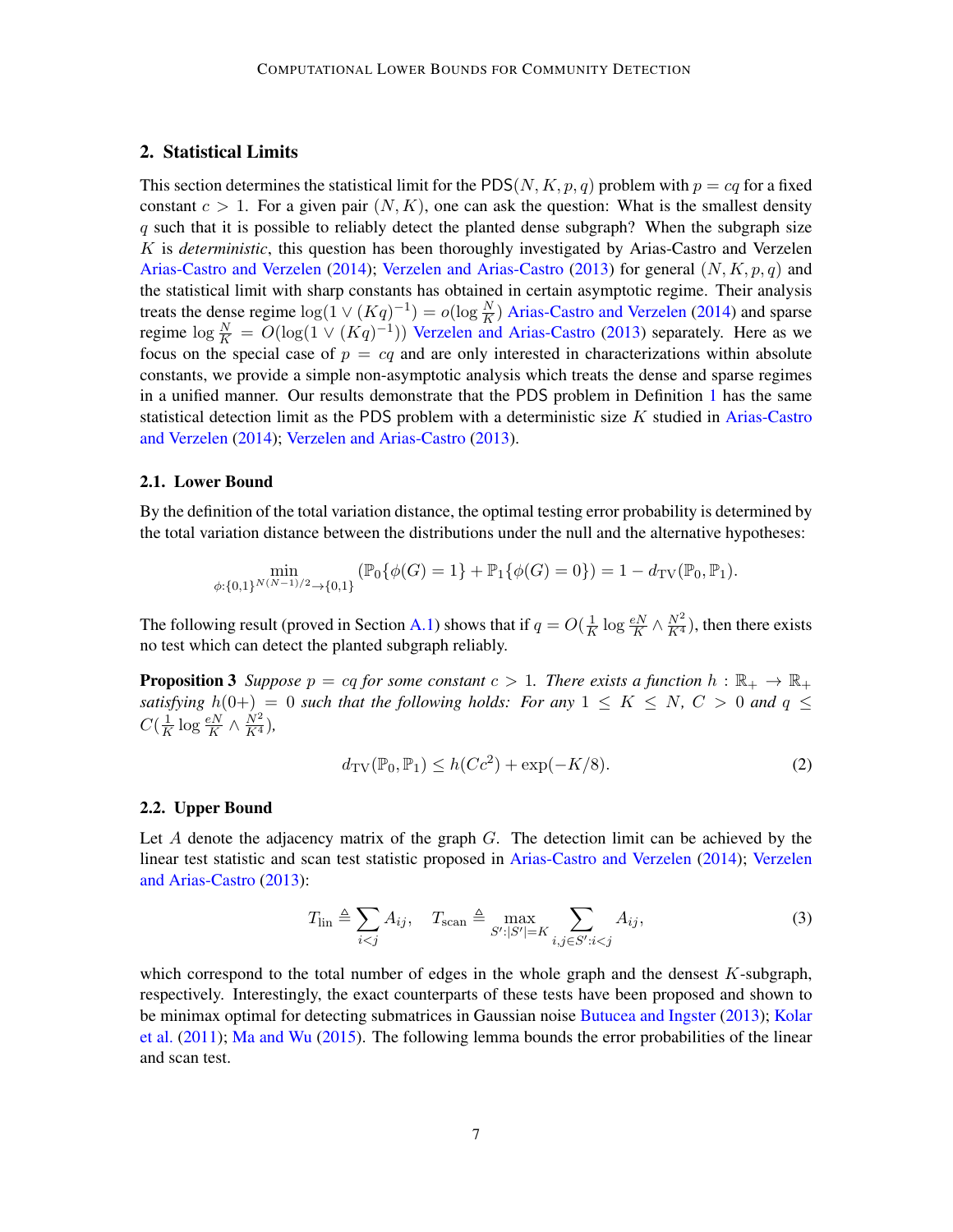**Proposition 4** Suppose  $p = cq$  for a constant  $c > 1$ . For the linear test statistic, set  $\tau_1 = {N \choose 2}q +$  $\binom{K}{2}(p-q)/2$ . For the scan test statistic, set  $\tau_2 = \binom{K}{2}(p+q)/2$ . Then there exists a constant C *which only depends on* c *such that*

$$
\mathbb{P}_0[T_{\text{lin}} > \tau_1] + \mathbb{P}_1[T_{\text{lin}} \le \tau_1] \le 2 \exp\left(-C\frac{K^4 q}{N^2}\right) + \exp\left(-\frac{K}{200}\right)
$$

$$
\mathbb{P}_0[T_{\text{scan}} > \tau_2] + \mathbb{P}_1[T_{\text{scan}} \le \tau_2] \le 2 \exp\left(K \log \frac{Ne}{K} - CK^2 q\right) + \exp\left(-\frac{K}{200}\right).
$$

To illustrate the implications of the above lower and upper bounds, consider the PDS(N, K, p, q) problem with the parametrization  $p = cq, q = N^{-\alpha}$  and  $K = N^{\beta}$  for  $\alpha > 0$  and  $\beta \in (0, 1)$  and  $c > 1$ . In this asymptotic regime, the fundamental detection limit is characterized by the following function

<span id="page-7-0"></span>
$$
\beta^*(\alpha) \triangleq \alpha \wedge \left(\frac{1}{2} + \frac{\alpha}{4}\right),\tag{4}
$$

which gives the statistical boundary in Fig. [1.](#page-3-0) Indeed, if  $\beta < \beta^*(\alpha)$ , as a consequence of Proposi-tion [3,](#page-6-0)  $\mathbb{P}_0\{\phi(G)=1\} + \mathbb{P}_1\{\phi(G)=0\} \to 1$  for any sequence of tests. Conversely, if  $\beta > \beta^*(\alpha)$ , then Proposition [4](#page-6-1) implies that the test  $\phi(G) = 1_{\{T_{\text{lin}} > \tau_1 \text{ or } T_{\text{scan}} > \tau_2\}}$  achieves vanishing Type-I+II error probabilities. More precisely, the linear test succeeds in the regime  $\beta > \frac{1}{2} + \frac{\alpha}{4}$  $\frac{\alpha}{4}$ , while the scan test succeeds in the regime  $\beta > \alpha$ .

Note that  $T_{lin}$  can be computed in linear time. However, computing  $T_{scan}$  amounts to enumerating all subsets of  $[N]$  of cardinality K, which can be computationally intensive. Therefore it is unclear whether there exists a polynomial-time solver in the regime  $\alpha < \beta < \frac{1}{2} + \frac{\alpha}{4}$  $\frac{\alpha}{4}$ . Assuming the PC Hypothesis, this question is resolved in the negative in the next section.

# <span id="page-7-1"></span>3. Computational Lower Bounds

In this section, we establish the computational lower bounds for the PDS problem assuming the intractability of the planted clique problem. We show that the PDS problem can be approximately reduced from the PC problem of appropriately chosen parameters in randomized polynomial time. Based on this reduction scheme, we establish a formal connection between the PC problem and the PDS problem in Proposition [5,](#page-8-0) and the desired computational lower bounds follow from Theorem [7.](#page-9-0)

We aim to reduce the  $PC(n, k, \gamma)$  problem to the PDS(N, K, cq, q) problem. For simplicity, we focus on the case of  $c = 2$ ; the general case follows similarly with a change in some numerical constants that come up in the proof. We are given an adjacency matrix  $A \in \{0,1\}^{n \times n}$ , or equivalently, a graph  $G$ , and with the help of additional randomness, will map it to an adjacency matrix  $\widetilde{A} \in \{0,1\}^{N \times N}$ , or equivalently, a graph  $\widetilde{G}$  such that the hypothesis  $H_0^C$  (resp.  $H_1^C$ ) in Defini-tion [2](#page-1-1) is mapped to  $H_0$  exactly (resp.  $H_1$  approximately) in Definition [1.](#page-1-0) In other words, if A is drawn from  $\mathcal{G}(n, \gamma)$ , then A is distributed according to  $\mathbb{P}_0$ ; If A is drawn from  $\mathcal{G}(n, k, 1, \gamma)$ , then the distribution of A is close in total variation to  $\mathbb{P}_1$ .

Our reduction scheme works as follows. Each vertex in  $\tilde{G}$  is randomly assigned a parent vertex in  $G$ , with the choice of parent being made independently for different vertices in  $G$ , and uniformly over the set [n] of vertices in G. Let  $V_s$  denote the set of vertices in  $\tilde{G}$  with parent  $s \in [n]$  and let  $\ell_s = |V_s|$ . Then the set of children nodes  $\{V_s : s \in [n]\}$  form a random partition of  $[N]$ . For any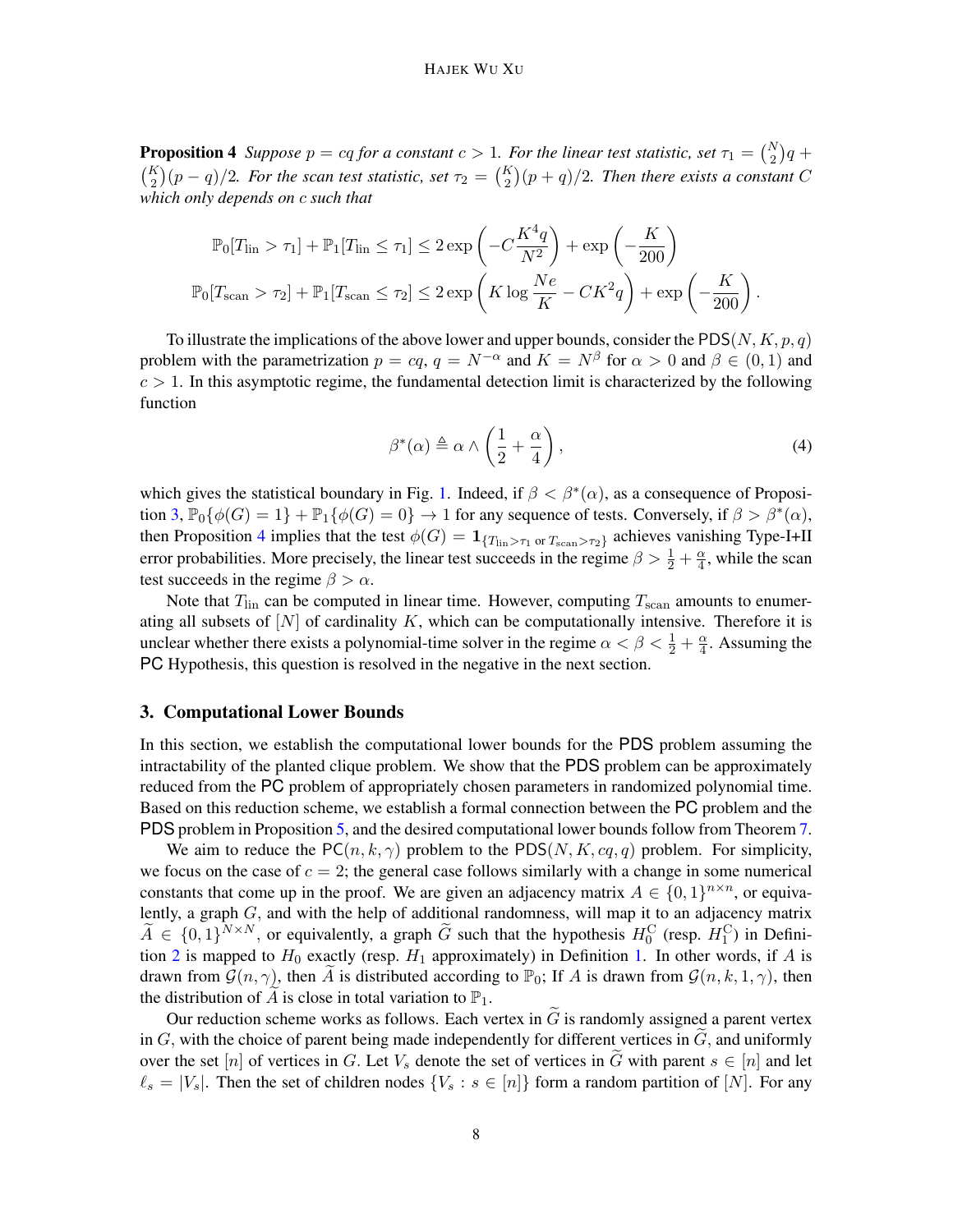$1 \leq s \leq t \leq n$ , the number of edges,  $E(V_s, V_t)$ , from vertices in  $V_s$  to vertices in  $V_t$  in  $G$  will be selected randomly with a conditional probability distribution specified below. Given  $E(V_s, V_t)$ , the particular set of edges with cardinality  $E(V_s, V_t)$  is chosen uniformly at random.

It remains to specify, for  $1 \leq s \leq t \leq n$ , the conditional distribution of  $E(s,t)$  given  $l_s, l_t$ , and  $A_{s,t}$ . Ideally, conditioned on  $\ell_s$  and  $\ell_t$ , we want to construct a Markov kernel from  $A_{s,t}$  to  $E(s,t)$  which maps  $\text{Bern}(1)$  to the desired edge distribution  $\text{Binom}(\ell_s\ell_t, p)$ , and  $\text{Bern}(1/2)$  to  $Binom(\ell_s\ell_t, q)$ , depending on whether both s and t are in the clique or not, respectively. Such a kernel, unfortunately, provably does not exist. Nonetheless, this objective can be accomplished approximately in terms of the total variation. For  $s = t \in [n]$ , let  $E(V_s, V_t) \sim \text{Binom}(\binom{\ell_t}{2})$  $\binom{\ell_t}{2}, q$ . For  $1 \leq s < t \leq n$ , denote  $P_{\ell_s\ell_t} \triangleq \text{Binom}(\ell_s\ell_t, p)$  and  $Q_{\ell_s\ell_t} \triangleq \text{Binom}(\ell_s\ell_t, q)$ . Fix  $0 < \gamma \leq \frac{1}{2}$  $rac{1}{2}$  and put  $m_0 \triangleq \lfloor \log_2(1/\gamma) \rfloor$ . Define

$$
P'_{\ell_s\ell_t}(m) = \begin{cases} P_{\ell_s\ell_t}(m) + a_{\ell_s\ell_t} & \text{for } m = 0, \\ P_{\ell_s\ell_t}(m) & \text{for } 1 \le m \le m_0, \\ \frac{1}{\gamma} Q_{\ell_s\ell_t}(m) & \text{for } m_0 < m \le \ell_s\ell_t. \end{cases}
$$

where  $a_{\ell_s\ell_t} = \sum_{m_0 < m \leq \ell_s\ell_t} [P_{\ell_s\ell_t}(m) - \frac{1}{\gamma} Q_{\ell_s\ell_t}(m)]$ . Let  $Q'_{\ell_s\ell_t} = \frac{1}{1-\gamma} (Q_{\ell_s\ell_t} - \gamma P'_{\ell_s\ell_t})$ . As we show later,  $Q'_{\ell_s \ell_t}$  and  $P'_{\ell_s \ell_t}$  are well-defined probability distributions as long as  $\ell_s, \ell_t \leq 2\ell$  and  $16q\ell^2 \leq 1$ , where  $\ell = N/n$ . Then, for  $1 \leq s < t \leq n$ , let the conditional distribution of  $E(V_s, V_t)$ given  $\ell_s$ ,  $\ell_t$ , and  $A_{s,t}$  be given by

$$
E(V_s, V_t) \sim \begin{cases} P'_{\ell_s \ell_t} & \text{if } A_{st} = 1, \ell_s, \ell_t \le 2\ell \\ Q'_{\ell_s \ell_t} & \text{if } A_{st} = 0, \ell_s, \ell_t \le 2\ell \\ Q_{\ell_s \ell_t} & \text{if } \max\{\ell_s, \ell_t\} > 2\ell. \end{cases} \tag{5}
$$

The next proposition (proved in Section [A.3\)](#page-16-0) shows that the randomized reduction defined above maps  $G(n, \gamma)$  into  $G(N, q)$  under the null hypothesis and  $G(n, k, \gamma)$  approximately into  $\mathcal{G}(N, K, p, q)$  under the alternative hypothesis, respectively. The intuition behind the reduction scheme is as follows: By construction,  $(1 - \gamma)Q'_{\ell_s\ell_t} + \gamma P'_{\ell_s\ell_t} = Q_{\ell_s\ell_t} = \text{Binom}(\ell_s\ell_t, q)$  and therefore the null distribution of the PC problem is exactly matched to that of the PDS problem, i.e.,  $P_{\tilde{G}|H_0^C} = \mathbb{P}_0$ . The core of the proof lies in establishing that the alternative distributions are approximately matched. The key observation is that  $P'_{\ell s\ell_t}$  is close to  $P_{\ell s\ell_t} = \text{Binom}(\ell_s\ell_t, p)$  and thus for nodes with distinct parents  $s \neq t$  in the planted clique, the number of edges  $E(V_s, V_t)$  is approximately distributed as the desired  $Binom(\ell_s\ell_t, p)$ ; for nodes with the same parent s in the planted clique, even though  $E(V_s, V_s)$  is distributed as  $\text{Binom}(\binom{\ell_s}{2})$  $\binom{2s}{2}$ , q) which is not sufficiently close to the desired Binom $(\binom{\ell_s}{2})$  $\{z_{2}^{l_{s}}\}, p$ ), after averaging over the random partition  $\{V_{s}\}\$ , the total variation distance becomes negligible.

<span id="page-8-0"></span>**Proposition 5** Let  $\ell, n \in \mathbb{N}$ ,  $k \in [n]$  and  $\gamma \in (0, \frac{1}{2})$  $\frac{1}{2}$ ]. Let  $N = \ln K = k\ell, p = 2q$  and  $m_0 = \lfloor \log_2(1/\gamma) \rfloor$ *. Assume that*  $16q\ell^2 \leq 1$  *and*  $k \geq 6e\ell$ *. If*  $G \sim \mathcal{G}(n, \gamma)$ *, then*  $\widetilde{G} \sim \mathcal{G}(N, q)$ *, i.e.,*  $P_{\widetilde{G}|H_0^C} = \overline{\mathbb{P}}_0$ *.* If  $G \sim \mathcal{G}(n, k, 1, \gamma)$ *, then* 

<span id="page-8-1"></span>
$$
d_{\text{TV}}\left(P_{\widetilde{G}|H_1^C}, \mathbb{P}_1\right) \le e^{-\frac{K}{12}} + 1.5ke^{-\frac{\ell}{18}} + 2k^2(8q\ell^2)^{m_0+1} + 0.5\sqrt{e^{72e^2q\ell^2} - 1} + \sqrt{0.5ke^{-\frac{\ell}{36}}}.
$$
\n
$$
(6)
$$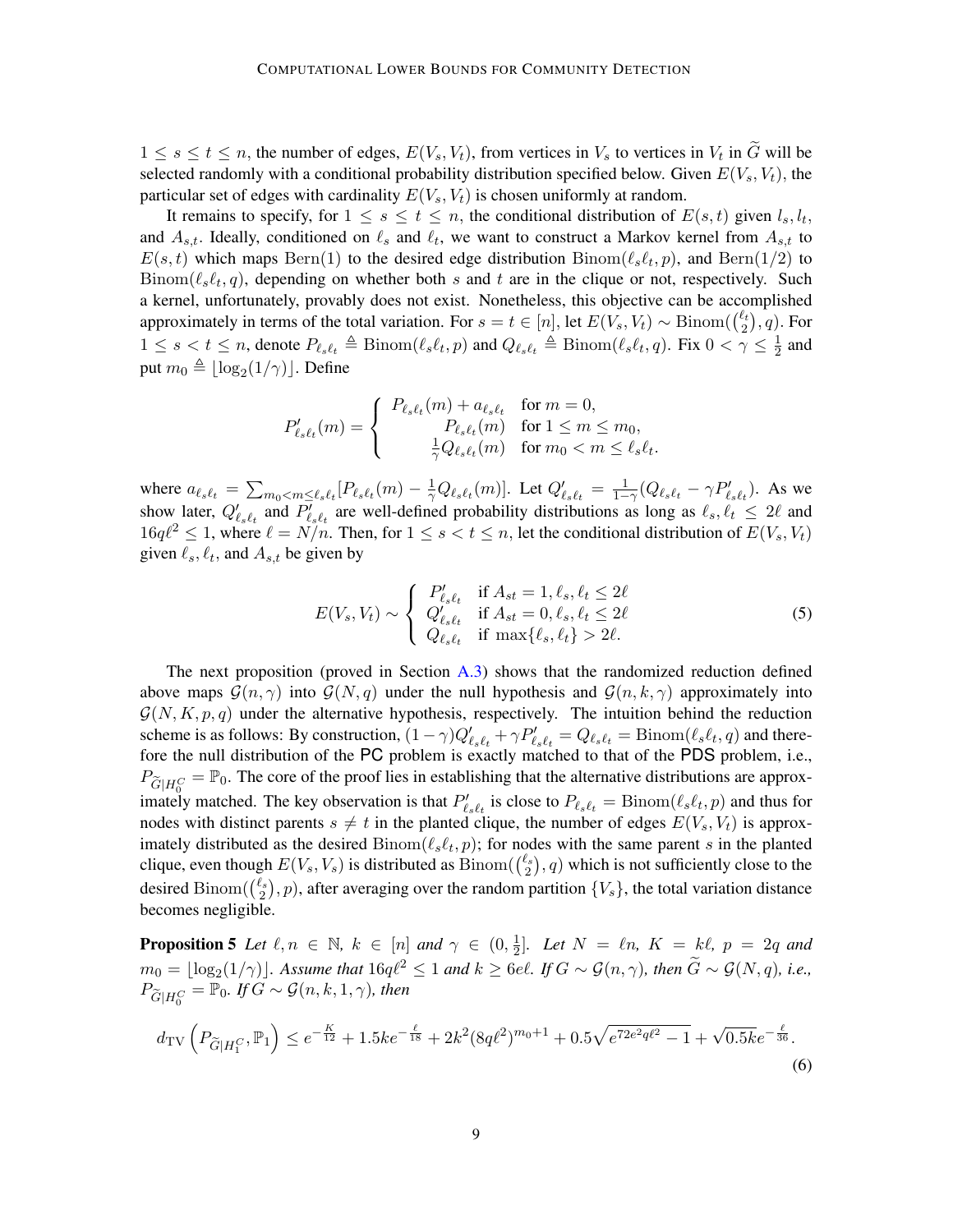An immediate consequence of Proposition [5](#page-8-0) is the following result (proved in Section [A.4\)](#page-23-0) showing that any PDS solver induces a solver for a corresponding instance of the PC problem.

<span id="page-9-1"></span>**Proposition 6** Let the assumption of Proposition [5](#page-8-0) hold. Suppose  $\phi : \{0,1\}^{N \choose 2} \rightarrow \{0,1\}$  is a *test for* PDS(N, K, 2q, q) with Type-I+II error probability  $\eta$ . Then  $G \mapsto \phi(\widetilde{G})$  is a test for the  $PC(n, k, \gamma)$  whose Type-I+II error probability is upper bounded by  $\eta + \xi$  with  $\xi$  given by the right*hand side of [\(6\)](#page-8-1).*

The following theorem establishes the computational limit of the PDS problem as shown in Fig. [1.](#page-3-0)

**Theorem 7** Assume Hypothesis [1](#page-1-2) holds for a fixed  $0 < \gamma \leq 1/2$ . Let  $m_0 = \lfloor \log_2(1/\gamma) \rfloor$ . Let  $\alpha > 0$  and  $0 < \beta < 1$  be such that

<span id="page-9-2"></span>
$$
\alpha < \beta < \frac{1}{2} + \frac{m_0 \alpha + 4}{4 m_0 \alpha + 4} \alpha - \frac{2}{m_0 \alpha}.\tag{7}
$$

*Then there exists a sequence*  $\{(N_\ell, K_\ell, q_\ell)\}_{\ell \in \mathbb{N}}$  *satisfying*  $\lim_{\ell \to \infty} \frac{\log(1/q_\ell)}{\log N_\ell}$  $\frac{\log(1/q_\ell)}{\log N_\ell} = \alpha$  and  $\lim_{\ell\to\infty} \frac{\log K_\ell}{\log N_\ell}$  $\frac{\log \kappa_\ell}{\log N_\ell} =$  $\beta$  such that for any sequence of randomized polynomial-time tests  $\phi_\ell : \{0,1\}^{\binom{N_\ell}{2}} \to \{0,1\}$  for the  $\text{PDS}(N_\ell, K_\ell, 2q_\ell, q_\ell)$  problem, the Type-I+II error probability is lower bounded by

$$
\liminf_{\ell \to \infty} \mathbb{P}_{0}\{\phi_{\ell}(G') = 1\} + \mathbb{P}_{1}\{\phi_{\ell}(G') = 0\} \ge 1,
$$

*where*  $G' \sim \mathcal{G}(N, q)$  *under*  $H_0$  *and*  $G' \sim \mathcal{G}(N, K, p, q)$  *under*  $H_1$  $H_1$ *. Consequently, if Hypothesis* 1 *holds for all*  $0 < \gamma \leq 1/2$ *, then the above holds for all*  $\alpha > 0$  *and*  $0 < \beta < 1$  *such that* 

<span id="page-9-0"></span>
$$
\alpha < \beta < \beta^{\sharp}(\alpha) \triangleq \frac{1}{2} + \frac{\alpha}{4}.\tag{8}
$$

Consider the asymptotic regime given by [\(1\)](#page-2-1). The function  $\beta^{\sharp}$  in [\(8\)](#page-9-0) gives the computational barrier for the PDS(N, K, p, q) problem (see Fig. [1\)](#page-3-0). Compared to the statistical limit  $\beta^*$  given in [\(4\)](#page-7-0), we note that  $\beta^*(\alpha) < \beta^{\sharp}(\alpha)$  if and only if  $\alpha < \frac{2}{3}$ , in which case computational efficiency incurs a significant penalty on the detection performance. Interestingly, this phenomenon is in line with the observation reported in  $Ma$  and Wu [\(2015\)](#page-13-11) for the noisy submatrix detection problem, where the statistical limit can be attained if and only if the submatrix size exceeds the  $(2/3)$ <sup>th</sup> power of the matrix size.

# 4. Extensions and Open Problems

In this section, we discuss the extension of our results to: (1) the planted dense subgraph recovery and DKS problem; (2) the PDS problem where the planted dense subgraph has a deterministic size. (3) the bipartite PDS problem.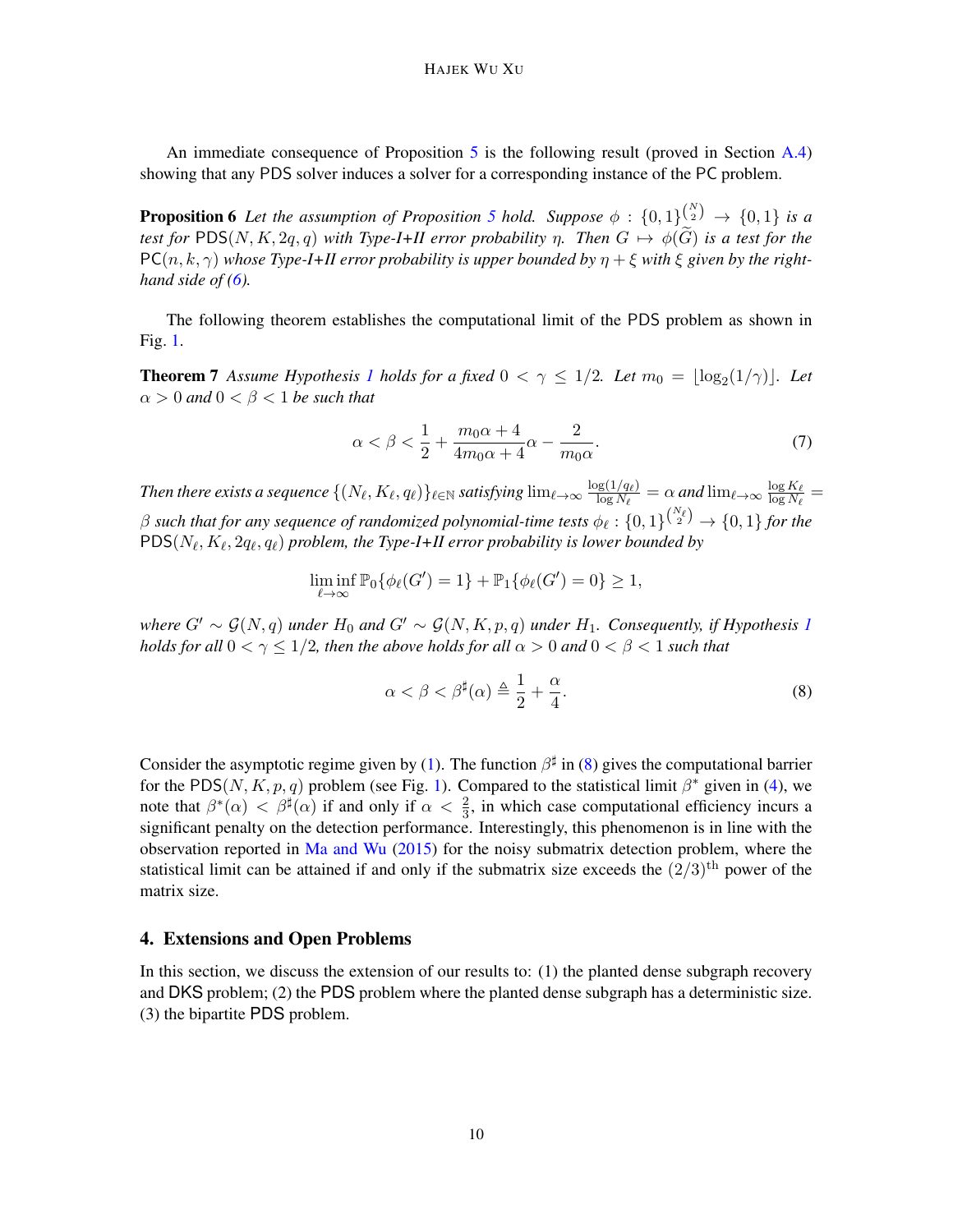#### <span id="page-10-0"></span>4.1. Recovering Planted Dense Subgraphs and DKS Problem

Closely related to the PDS detection problem is the recovery problem, where given a graph generated from  $\mathcal{G}(N, K, p, q)$ , the task is to recover the planted dense subgraph. As a consequence of our computational lower bound for detection, we discuss implications on the tractability of the recovery problem as well as the closely related DKS problem as illustrated in Fig. [2.](#page-10-2)

Consider the asymptotic regime of [\(1\)](#page-2-1), where it has been shown [Chen and Xu](#page-13-1) [\(2014\)](#page-13-1); [Ames](#page-12-10) [\(2013\)](#page-12-10) that recovery is possible if and only if  $\beta > \alpha$  and  $\alpha < 1$ . Note that in this case the recovery problem is harder than finding the DKS, because if the planted dense subgraph is recovered with high probability, we can obtain a  $(1 + \epsilon)$ -approximation of the densest K-subgraph for any  $\epsilon > 0$  in polynomial time.<sup>[2](#page-10-3)</sup> Results in [Chen and Xu](#page-13-1) [\(2014\)](#page-13-1); [Ames](#page-12-10) [\(2013\)](#page-12-10) imply that the planted dense subgraph can be recovered in polynomial time in the simple (green) regime of Fig. [2](#page-10-2) where  $\beta > \frac{1}{2} + \frac{\alpha}{2}$  $\frac{\alpha}{2}$ . Consequently  $(1+\epsilon)$ -approximation of the DKS can be found efficiently in this regime.

Conversely, given a polynomial time  $\eta$ -factor approximation algorithm to the DKS problem with the output S, we can distinguish  $H_0 : G \sim \mathcal{G}(N,q)$  versus  $H_1 : G \sim \mathcal{G}(N,K,p = cq,q)$  if  $\beta > \alpha$  and  $c > \eta$  in polynomial time as follows: Fix any positive  $\epsilon > 0$  such that  $(1-\epsilon)c > (1+\epsilon)\eta$ . Declare  $H_1$  if the density of S is larger than  $(1 + \epsilon)q$  and  $H_0$  otherwise. Assuming  $\beta > \alpha$ , one can show that the density of  $\widehat{S}$  is at most  $(1 + \epsilon)q$  under  $H_0$  and at least  $(1 - \epsilon)p/\eta$  under  $H_1$ . Hence, our computational lower bounds for the PC problem imply that the densest  $K$ -subgraph as well as the planted dense subgraph is hard to approximate to any constant factor if  $\alpha < \beta < \beta^{\sharp}(\alpha)$  (the red regime in Fig. [1\)](#page-3-0). Whether DKS is hard to approximate with any constant factor in the blue regime of  $\beta^{\sharp}(\alpha) \vee \alpha \leq \beta \leq \frac{1}{2} + \frac{\alpha}{2}$  $\frac{\alpha}{2}$  is left as an interesting open problem.

<span id="page-10-2"></span>

Figure 2: The simple (green), hard (red), impossible (gray) regimes for **recovering** planted dense subgraphs, and the hardness in the blue regime remains open.

# <span id="page-10-1"></span>4.2. PDS Problem with a Deterministic Size

In the PDS problem with a deterministic size  $K$ , the null distribution corresponds to the Erdős-Rényi graph  $G(N, q)$ ; under the alternative, we choose K vertices uniformly at random to plant a dense subgraph with edge probability  $p$ . Although the subgraph size under our PDS model is binomially distributed, which, in the asymptotic regime  $(1)$ , is sharply concentrated near its mean

<span id="page-10-3"></span><sup>2.</sup> If the planted dense subgraph size is smaller than  $K$ , output any  $K$ -subgraph containing it; otherwise output any of its K-subgraph.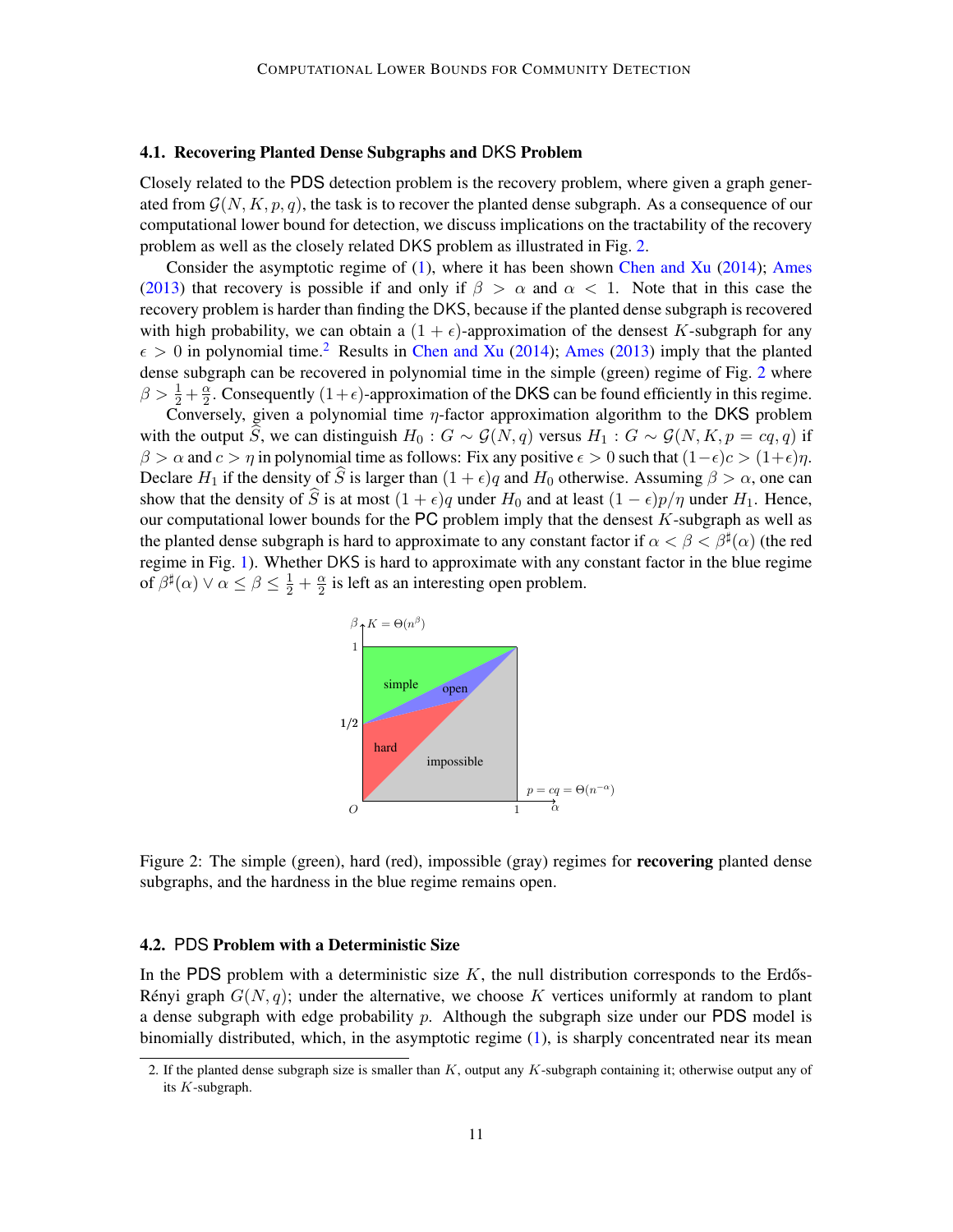$K$ , it is not entirely clear whether these two models are equivalent. Although our reduction scheme in Section [3](#page-7-1) extends to the fixed-size model with  $V_1^n$  being the random  $\ell$ -partition of  $[N]$  with  $|V_t| = \ell$  for all  $t \in [n]$ , so far we have not been able to prove the alternative distributions are approximately matched: The main technical hurdle lies in controlling the total variation between the distribution of  $\{E(V_t, V_t), t \in [n]\}$  after averaging over the random  $\ell$ -partition  $\{V_t\}$  and the desired distribution.

Nonetheless, our result on the hardness of solving the PDS problem extends to the case of deterministic dense subgraph size if the tests are required to be monotone. (A test  $\phi$  is monotone if  $\phi(G) = 1$  implies  $\phi(G') = 1$  whenever G' is obtained by adding edges to G.) It is intuitive to assume that any reasonable test should be more likely to declare the existence of the planted dense subgraph if the graph contains more edges, such as the linear and scan test defined in [\(3\)](#page-6-2). Moreover, by the monotonicity of the likelihood ratio, the statistically optimal test is also monotone. If we restrict our scope to monotone tests, then our computational lower bound implies that for the PDS problem with a deterministic size, there is no efficiently computable monotone test in the hard regime of  $\alpha < \beta < \beta^{\sharp}$  in Fig. [1.](#page-3-0) In fact, for a given monotone polynomial-time solver  $\phi$  for the PDS problem with size K, the PDS(N, 2K, p, q) can be solved by  $\phi$  in polynomial time because with high probability the planted dense subgraph is of size at least  $K$ . We conjecture that the computational limit of PDS of fixed size is identical to that of the random size, which can indeed by established in the bipartite case as discussed in the next subsection. Also, we can show that the PDS *recovery* problem with a deterministic planted dense subgraph size K is computationally intractable if  $\alpha < \beta < \beta^{\sharp}(\alpha)$  (the red regime in Fig. [1\)](#page-3-0). See Appendix [B](#page-25-0) for a formal statement and the proof.

# <span id="page-11-0"></span>4.3. Bipartite PDS Problem

Let  $\mathcal{G}_b(N, q)$  denote the bipartite Erdős-Rényi random graph model with N top vertices and N bottom vertices. Let  $\mathcal{G}_b(N, K, p, q)$  denote the bipartite variant of the planted densest subgraph model in Definition [1](#page-1-0) with a planted dense subgraph of  $K$  top vertices and  $K$  bottom vertices on average. The bipartite PDS problem with parameters  $(N, K, p, q)$ , denoted by BPDS $(N, K, p, q)$ , refers to the problem of testing  $H_0$  :  $G \sim \mathcal{G}_b(N,q)$  versus  $H_1$  :  $G \sim \mathcal{G}_b(N,K,p,q)$ .

Consider the asymptotic regime of [\(1\)](#page-2-1). Following the arguments in Section [2,](#page-6-3) one can show that the statistical limit is given by  $\beta^*$  defined in [\(4\)](#page-7-0). To derive computational lower bounds, we use the reduction from the bipartite PC problem with parameters  $(n, k, \gamma)$ , denoted by BPC $(n, k, \gamma)$ , which tests  $H_0$ :  $G \sim \mathcal{G}_b(n, \gamma)$  versus  $H_1$ :  $G \sim \mathcal{G}_b(n, k, \gamma)$ , where  $\mathcal{G}_b(n, k, \gamma)$  is the bipartite variant of the planted clique model with a planted bi-clique of size  $k \times k$ . The BPC Hypothesis refers to the assumption that for some constant  $0 < \gamma \leq 1/2$ , no sequence of randomized polynomial-time tests for BPC succeeds if  $\limsup_{n\to\infty} \frac{\log k_n}{\log n} < 1/2$ . The reduction scheme from  $\mathsf{BPC}(n, k, \gamma)$  to  $\mathsf{BPDS}(N, K, 2q, q)$  is analogue to the scheme used in non-bipartite case. The proof of computational lower bounds in bipartite graph is much simpler. In particular, under the null hypothesis,  $G \sim \mathcal{G}_b(n, \gamma)$  and one can verify that  $\tilde{G} \sim \mathcal{G}_b(N, q)$ . Under the alternative hypothesis,  $G \sim \mathcal{G}_b(n, k, \gamma)$ . Lemma [8](#page-16-1) directly implies that the total variation distance between the distribution of  $\tilde{G}$  and  $\mathcal{G}_{b}(N, K, 2q, q)$  is on the order of  $k^2(q\ell^2)^{(m_0+1)}$ . Then, following the arguments in Proposition [6](#page-9-1) and Theorem [7,](#page-9-0) we conclude that if the BPC Hypothesis holds for any positive  $\gamma$ , then no efficiently computable test can solve BPDS(N, K, 2q, q) in the regime  $\alpha < \beta < \beta^{\sharp}(\alpha)$  given by [\(8\)](#page-9-0). The same conclusion also carries over to the bipartite PDS problem with a deterministic size  $K$  and the statistical and computational limits shown in Fig. [1](#page-3-0) apply verbatim.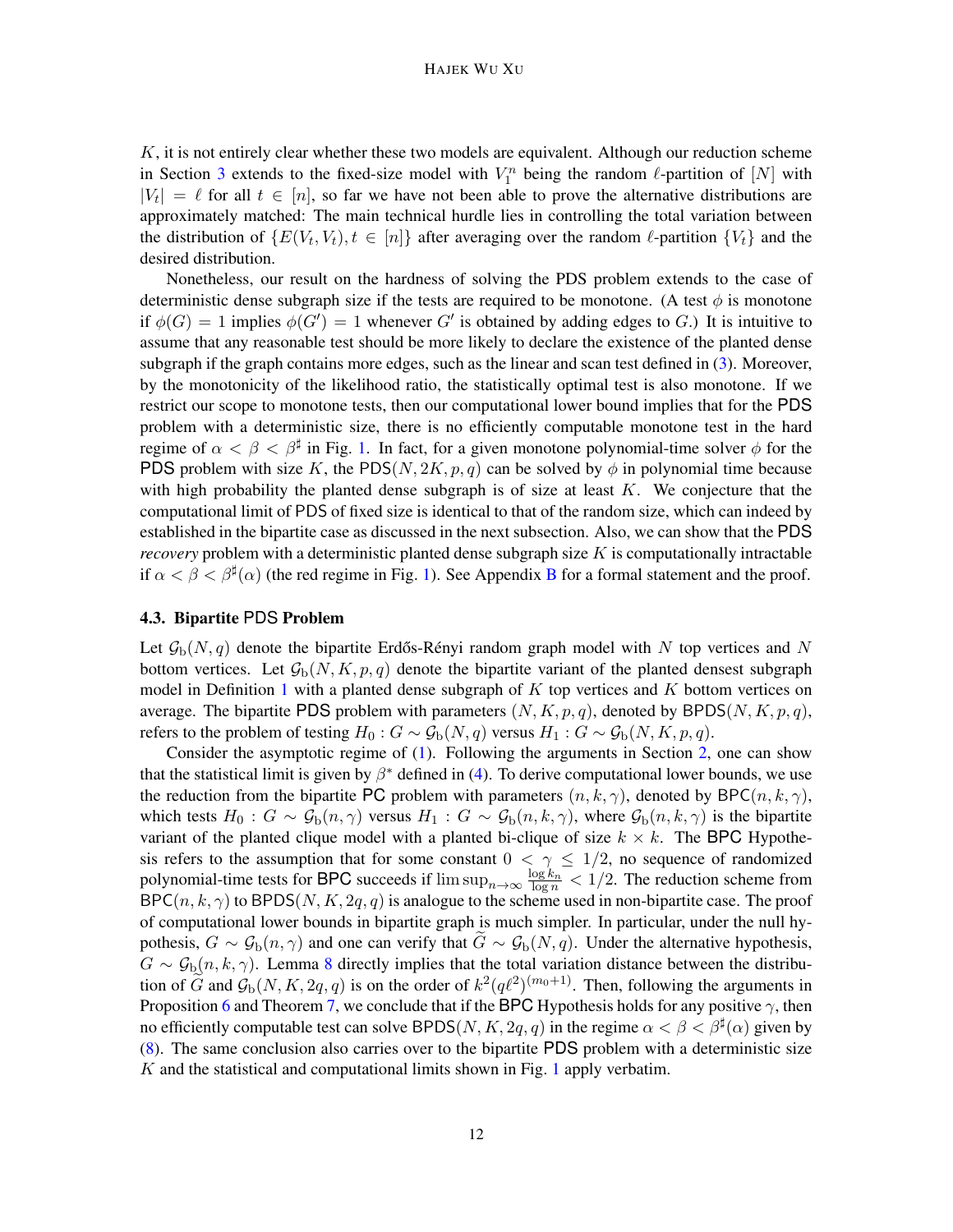# **References**

- <span id="page-12-6"></span>E. Abbe, A. S. Bandeira, and G. Hall. Exact recovery in the stochastic block model. *Arxiv preprint arXiv:1405.3267*, 2014.
- <span id="page-12-1"></span>N. Alon, M. Krivelevich, and B. Sudakov. Finding a large hidden clique in a random graph. *Random Structures and Algorithms*, 13(3-4), 1998.
- <span id="page-12-3"></span>N. Alon, A. Andoni, T. Kaufman, K. Matulef, R. Rubinfeld, and N. Xie. Testing  $k$ -wise and almost k-wise independence. In *Proceedings of the thirty-ninth annual ACM symposium on Theory of computing*, pages 496–505. ACM, 2007.
- <span id="page-12-7"></span>N. Alon, S. Arora, R. Manokaran, D. Moshkovitz, and O. Weinstein. Inapproximabilty of densest κsubgraph from average case hardness. *Manuscript, available at* [https://www.nada.kth.](https://www.nada.kth.se/~rajsekar/papers/dks.pdf) se/~rajsekar/papers/dks.pdf, 2011.
- <span id="page-12-10"></span>B. PW Ames. Robust convex relaxation for the planted clique and densest k-subgraph problems. *arXiv:1305.4891*, 2013.
- <span id="page-12-2"></span>B. PW Ames and S. A Vavasis. Nuclear norm minimization for the planted clique and biclique problems. *Mathematical programming*, 129(1):69–89, 2011.
- <span id="page-12-5"></span>B. Applebaum, B. Barak, and A. Wigderson. Public-key cryptography from different assumptions. In *Proceedings of the Forty-second ACM Symposium on Theory of Computing*, STOC '10, pages 171–180, 2010. [http://www.cs.princeton.edu/˜boaz/Papers/ncpkcFull1.](http://www.cs.princeton.edu/~boaz/Papers/ncpkcFull1.pdf) [pdf](http://www.cs.princeton.edu/~boaz/Papers/ncpkcFull1.pdf).
- <span id="page-12-0"></span>E. Arias-Castro and N. Verzelen. Community detection in dense random networks. *The Annals of Statistics*, 42(3):940–969, 06 2014.
- <span id="page-12-12"></span>S. Arora, B. Barak, M. Brunnermeier, and R. Ge. Computational complexity and information asymmetry in financial products. In *Innovations in Computer Science (ICS 2010)*, pages 49–65, 2010. [http://www.cs.princeton.edu/˜rongge/derivativelatest.pdf](http://www.cs.princeton.edu/~rongge/derivativelatest.pdf).
- <span id="page-12-8"></span>S. Balakrishnan, M. Kolar, A. Rinaldo, A. Singh, and L. Wasserman. Statistical and computational tradeoffs in biclustering. In *NIPS 2011 Workshop on Computational Trade-offs in Statistical Learning*, 2011.
- <span id="page-12-4"></span>Q. Berthet and P. Rigollet. Complexity theoretic lower bounds for sparse principal component detection. *J. Mach. Learn. Res.*, 30:1046–1066 (electronic), 2013.
- <span id="page-12-11"></span>A. Bhaskara, M. Charikar, E. Chlamtac, U. Feige, and A. Vijayaraghavan. Detecting high logdensities: An o(n 1/4 ) approximation for densest k-subgraph. In *Proceedings of the Forty-second ACM Symposium on Theory of Computing*, STOC '10, pages 201–210, 2010.
- <span id="page-12-13"></span>C. Butucea and Y. I. Ingster. Detection of a sparse submatrix of a high-dimensional noisy matrix. *Bernoulli*, 19(5B):2652–2688, 11 2013.
- <span id="page-12-9"></span>V. Chandrasekaran and M. I Jordan. Computational and statistical tradeoffs via convex relaxation. *PNAS*, 110(13):E1181–E1190, 2013.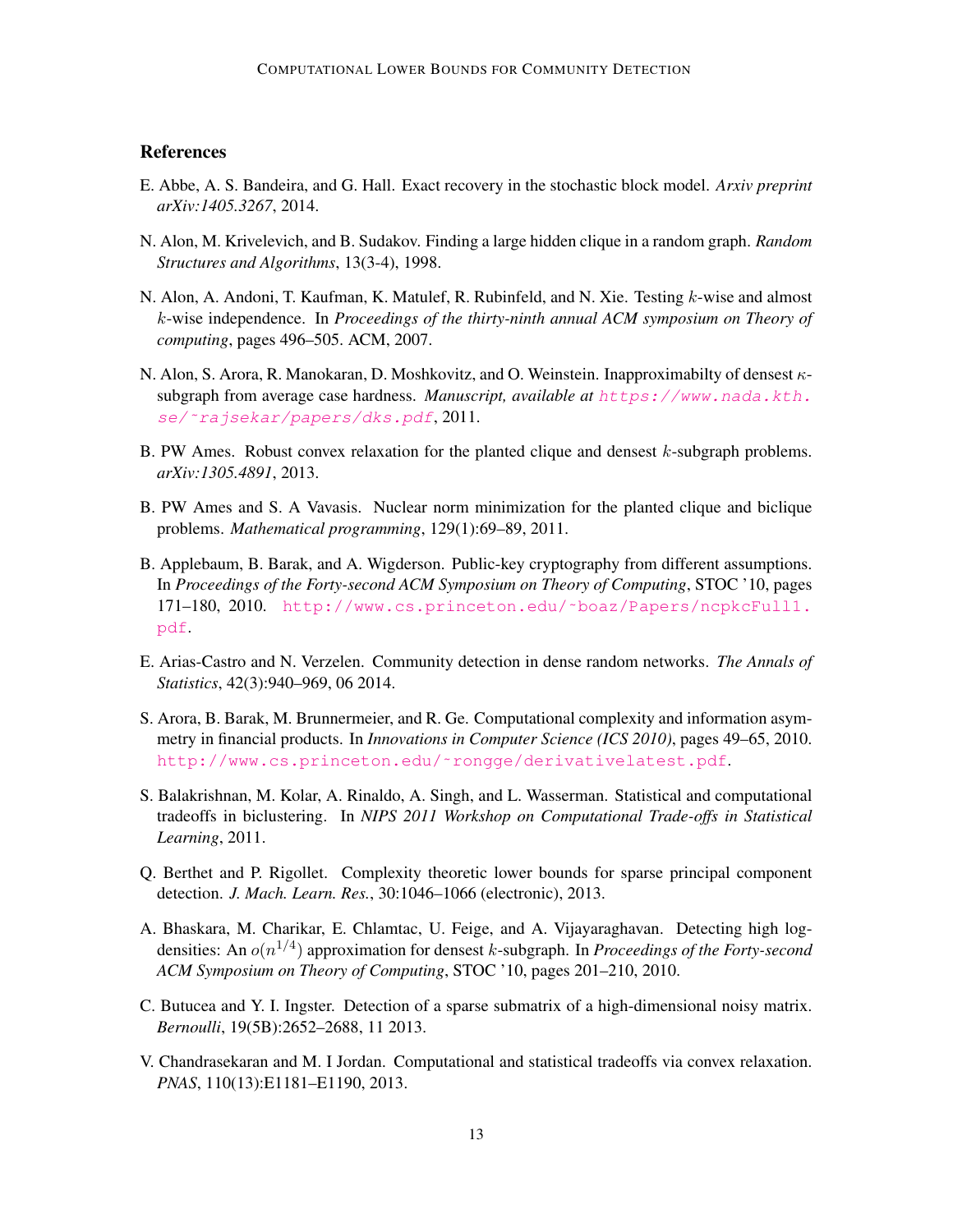- <span id="page-13-1"></span>Y. Chen and J. Xu. Statistical-computational tradeoffs in planted problems and submatrix localization with a growing number of clusters and submatrices. *arXiv:1402.1267*, 2014.
- <span id="page-13-5"></span>Y. Dekel, O. Gurel-Gurevich, and Y. Peres. Finding hidden cliques in linear time with high probability. *arxiv:1010.2997*, 2010.
- <span id="page-13-6"></span>Y. Deshpande and A. Montanari. Finding hidden cliques of size  $\sqrt{N/e}$  in nearly linear time. *arxiv:1304.7047*, 2012.
- <span id="page-13-16"></span>D. Dubhashi and D. Ranjan. Balls and bins: A study in negative dependence. *Random Structures and Algorithms*, 13(2):99–124, 1998.
- <span id="page-13-2"></span>U. Feige and R. Krauthgamer. Finding and certifying a large hidden clique in a semirandom graph. *Random Structures & Algorithms*, 16(2):195–208, 2000.
- <span id="page-13-4"></span>U. Feige and D. Ron. Finding hidden cliques in linear time. In *21st International Meeting on Probabilistic, Combinatorial, and Asymptotic Methods in the Analysis of Algorithms (AofA10), Discrete Math. Theor. Comput. Sci. Proc., AM*, pages 189–203, 2010.
- <span id="page-13-10"></span>V. Feldman, E. Grigorescu, L. Reyzin, S. Vempala, and Y. Xiao. Statistical algorithms and a lower bound for detecting planted cliques. In *Proceedings of the 45th annual ACM symposium on Symposium on theory of computing*, pages 655–664, 2013.
- <span id="page-13-0"></span>S. Fortunato. Community detection in graphs. *Physics Reports*, 486(3):75–174, 2010.
- <span id="page-13-14"></span>B. Hajek, Y. Wu, and J. Xu. Achieving exact cluster recovery threshold via semidefinite programming. *preprint, arxiv:1412.6156*, Nov 2014.
- <span id="page-13-8"></span>E. Hazan and R. Krauthgamer. How hard is it to approximate the best Nash equilibrium? *SIAM Journal on Computing*, 40(1):79–91, 2011.
- <span id="page-13-7"></span>M. Jerrum. Large cliques elude the metropolis process. *Random Structures & Algorithms*, 3(4): 347–359, 1992.
- <span id="page-13-9"></span>A. Juels and M. Peinado. Hiding cliques for cryptographic security. *Designs, Codes & Crypto.*, 2000.
- <span id="page-13-15"></span>M. Kolar, S. Balakrishnan, A. Rinaldo, and A. Singh. Minimax localization of structural information in large noisy matrices. In *NIPS*, 2011.
- <span id="page-13-12"></span>L. Kučera. Expected complexity of graph partitioning problems. *Discrete Applied Mathematics*, 57 (2):193–212, 1995.
- <span id="page-13-11"></span>Z. Ma and Y. Wu. Computational barriers in minimax submatrix detection. to appear in *The Annals of Statistics, arXiv:1309.5914*, 2015.
- <span id="page-13-13"></span>L. Massoulié. Community detection thresholds and the weak Ramanujan property.  $arxiv:1109.3318$ , 2013.
- <span id="page-13-3"></span>F. McSherry. Spectral partitioning of random graphs. In *FOCS*, pages 529 – 537, 2001.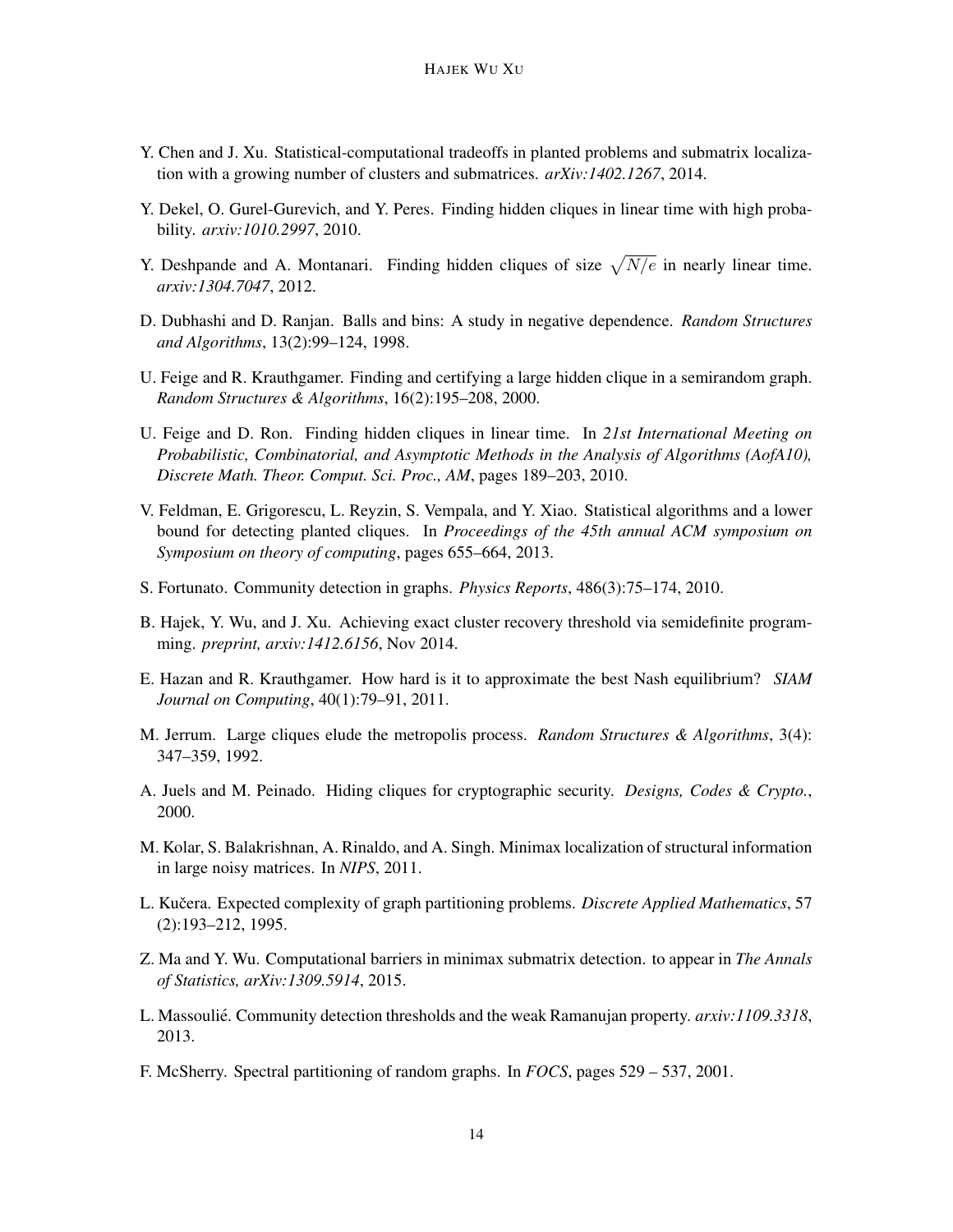- <span id="page-14-7"></span>M. Mitzenmacher and E. Upfal. *Probability and Computing: Randomized Algorithms and Probabilistic Analysis*. Cambridge University Press, New York, NY, USA, 2005.
- <span id="page-14-1"></span>E. Mossel, J. Neeman, and A. Sly. Stochastic block models and reconstruction. *available at: http://arxiv.org/abs/1202.1499*, 2012.
- <span id="page-14-2"></span>E. Mossel, J. Neeman, and A. Sly. A proof of the block model threshold conjecture. *arxiv:1311.4115*, 2013.
- <span id="page-14-3"></span>E. Mossel, J. Neeman, and A. Sly. Consistency thresholds for binary symmetric block models. *Arxiv preprint arXiv:1407.1591*, 2014.
- <span id="page-14-8"></span>R. Vershynin. A simple decoupling inequality in probability theory. Manuscript, available at [http:](http://www-personal.umich.edu/~romanv/papers/decoupling-simple.pdf) [//www-personal.umich.edu/˜romanv/papers/decoupling-simple.pdf](http://www-personal.umich.edu/~romanv/papers/decoupling-simple.pdf), 2011.
- <span id="page-14-0"></span>N. Verzelen and E. Arias-Castro. Community detection in sparse random networks. *arXiv:1308.2955*, 2013.
- <span id="page-14-4"></span>J. Xu, R. Wu, K. Zhu, B. Hajek, R. Srikant, and L. Ying. Jointly clustering rows and columns of binary matrices: Algorithms and trade-offs. *SIGMETRICS Perform. Eval. Rev.*, 42(1):29–41, June 2014.

# Appendix A. Proofs

#### <span id="page-14-5"></span>A.1. Proof of Proposition [3](#page-6-0)

**Proof** Let  $\mathbb{P}_{A||S|}$  denote the distribution of A conditional on |S| under the alternative hypothesis. Since  $|S| \sim \text{Binom}(N, K/N)$ , by the Chernoff bound,  $\mathbb{P}[|S| > 2K] \leq \exp(-K/8)$ . Therefore,

<span id="page-14-6"></span>
$$
d_{\text{TV}}(\mathbb{P}_0, \mathbb{P}_1) = d_{\text{TV}}(\mathbb{P}_0, \mathbb{E}_{|S|}[\mathbb{P}_{A||S|}])
$$
  
\n
$$
\leq \mathbb{E}_{|S|} [d_{\text{TV}}(\mathbb{P}_0, \mathbb{P}_{A||S|})]
$$
  
\n
$$
\leq \exp(-K/8) + \sum_{K' \leq 2K} d_{\text{TV}}(\mathbb{P}_0, \mathbb{P}_{A||S| = K'}) \mathbb{P}[|S| = K'],
$$
\n(9)

where the first inequality follows from the convexity of  $(P, Q) \mapsto d_{TV}(P, Q)$ , Next we condition on  $|S| = K'$  for a fixed  $K' \leq 2K$ . Then S is uniformly distributed over all subsets of size K'. Let  $\widetilde{S}$  be an independent copy of S. Then  $|S \cap \widetilde{S}| \sim$  Hypergeometric $(N, K', K')$ . By the definition of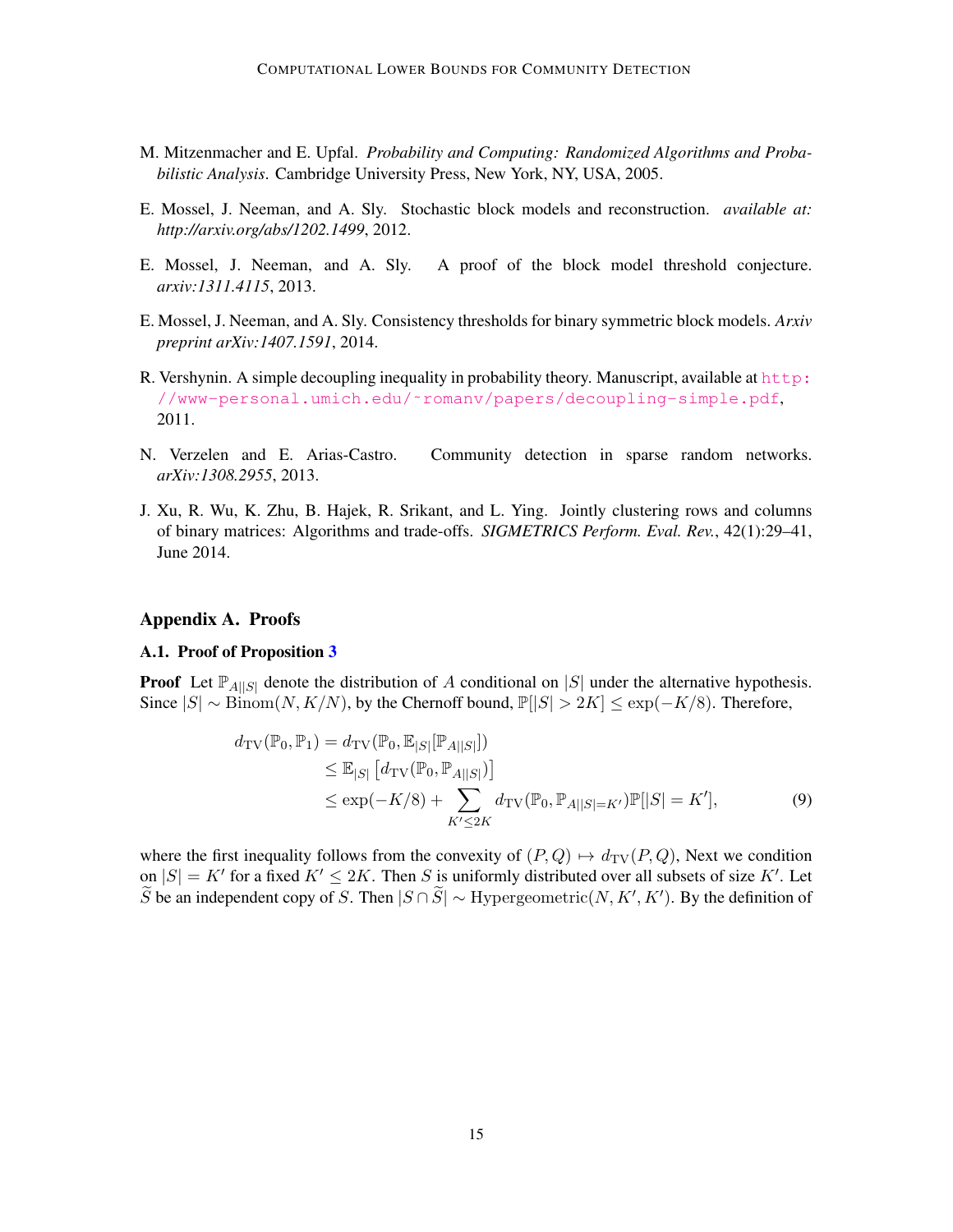the  $\chi^2$ -divergence and Fubini's theorem,

$$
\chi^{2}(\mathbb{P}_{A||S|=K'}||\mathbb{P}_{0}) = \int \frac{\mathbb{E}_{S}[P_{A|S}]\mathbb{E}_{\tilde{S}}[P_{A|\tilde{S}}]}{\mathbb{P}_{0}} - 1
$$
  
\n
$$
= \mathbb{E}_{S \perp \tilde{S}} \left[ \int \frac{P_{A|S}P_{A|\tilde{S}}}{\mathbb{P}_{0}} \right] - 1
$$
  
\n
$$
= \mathbb{E}_{S \perp \tilde{S}} \left[ \left( 1 + \frac{(p-q)^{2}}{q(1-q)} \right)^{\binom{|S \cap \tilde{S}|}{2}} \right] - 1
$$
  
\n
$$
\leq \mathbb{E}_{S \perp \tilde{S}} \left[ \exp \left( \frac{(c-1)^{2}q}{1-q} \binom{|S \cap \tilde{S}|}{2} \right) \right] - 1
$$
  
\n
$$
\stackrel{(a)}{\leq} \mathbb{E} \left[ \exp \left( (c-1)cq|S \cap \tilde{S}|^{2} \right) \right] - 1
$$
  
\n
$$
\stackrel{(b)}{\leq} \tau(Cc^{2}) - 1,
$$

where (*a*) is due to the fact that  $q = \frac{p}{c} \leq \frac{1}{c}$  $\frac{1}{c}$ ; (b) follows from Lemma [14](#page-26-0) in Appendix [C](#page-26-1) with an appropriate choice of function  $\tau : \mathbb{R}_+ \to \mathbb{R}_+$  satisfying  $\tau(0+) = 1$ . Therefore, we get that

$$
2d_{\text{TV}}^2(\mathbb{P}_0, \mathbb{P}_{A||S|=K'}) \le \log(\chi^2(\mathbb{P}_{A||S|=K'}||\mathbb{P}_0) + 1) \le \log(\tau(Cc^2)),\tag{10}
$$

Combining [\(9\)](#page-14-6) and [\(10\)](#page-15-0) yields [\(2\)](#page-6-4) with  $h \triangleq \log \circ \tau$ .

#### A.2. Proof of Proposition [4](#page-6-1)

**Proof** Let  $C > 0$  denote a constant whose value only depends on c and may change line by line. Under  $\mathbb{P}_0$ ,  $T_{\text{lin}} \sim \text{Binom}\left(\binom{N}{2}, q\right)$ . By the Bernstein inequality,

$$
\mathbb{P}_0[T_{\text{lin}} > \tau_1] \le \exp\left(-\frac{\left(\frac{K}{2}\right)^2 (p-q)^2/4}{2\binom{N}{2}q + \binom{K}{2}(p-q)/3}\right) \le \exp\left(-C\frac{K^4q}{N^2}\right).
$$

Under  $\mathbb{P}_1$ , Since  $|S| \sim \text{Binom}(N, K/N)$ , by the Chernoff bound,  $\mathbb{P}_1[|S| < 0.9K] \leq \exp(-K/200)$ . Conditional on  $|S| = K'$  for some  $K' \geq 0.9K$ , then  $T_{lin}$  is distributed as an independent sum of Binom  $((\binom{K'}{2}, p)$  and Binom  $((\binom{N}{2} - (\binom{K'}{2}, q))$ . By the multiplicative Chernoff bound (see, e.g., [\(Mitzenmacher and Upfal,](#page-14-7) [2005,](#page-14-7) Theorem 4.5)),

$$
\mathbb{P}_1[T_{\text{lin}} \le \tau_1] \le \mathbb{P}_1[|S| < 0.9K] + \exp\left(-\frac{\left(2\binom{K'}{2} - \binom{K}{2}\right)^2 (p-q)^2}{8\left(\binom{N}{2}q + \binom{K'}{2}(p-q)\right)}\right) \le \exp\left(-\frac{K}{200}\right) + \exp\left(-C\frac{K^4 q}{N^2}\right).
$$

<span id="page-15-0"></span> $\blacksquare$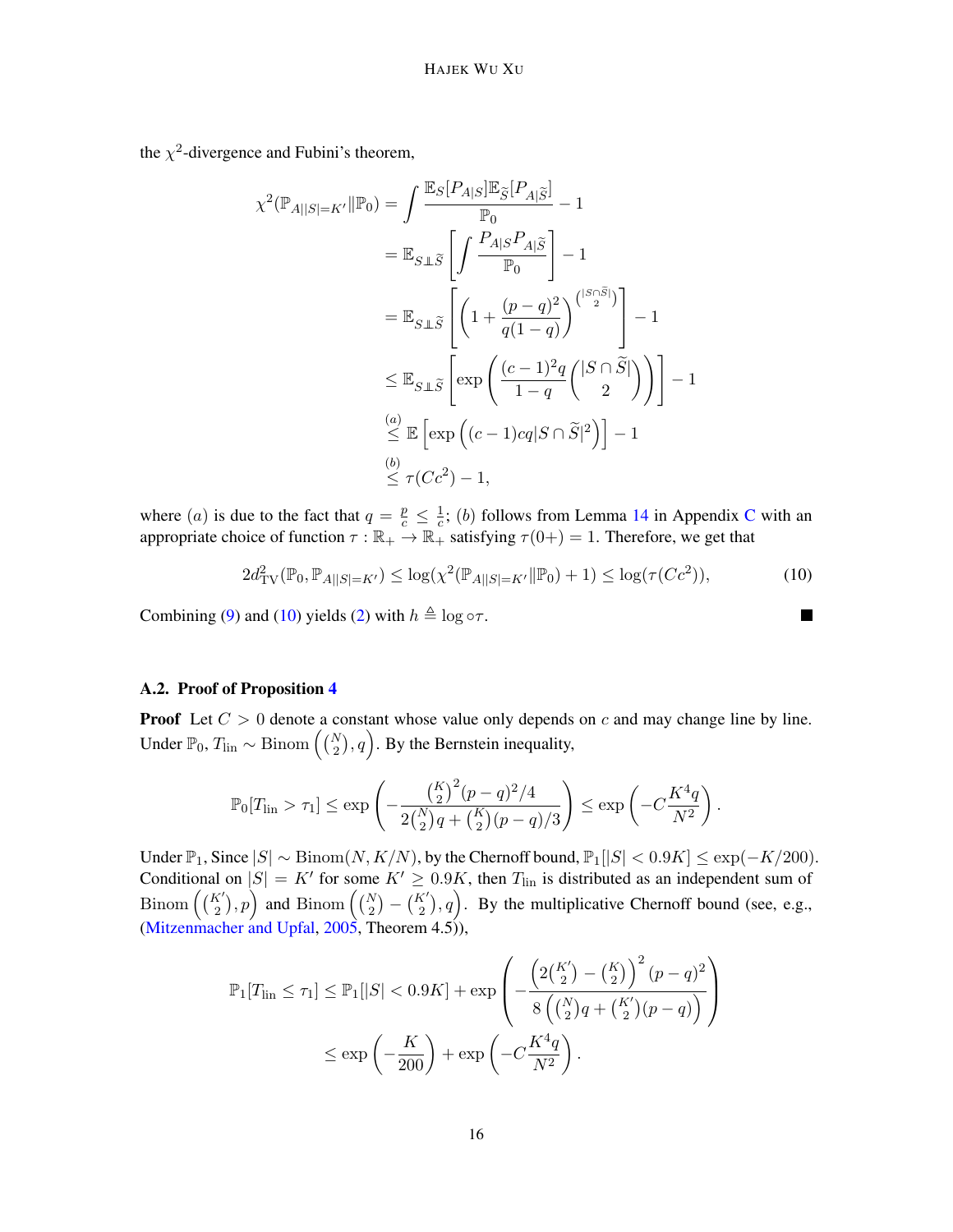For the scan test statistic, under the null hypothesis, for any fixed subset S of size K,  $\sum_{i,j\in S} A_{ij} \sim$ Binom  $((\binom{K}{2}, q)$ . By the union bound and the Bernstein inequality,

$$
\mathbb{P}_0[T_{\text{scan}} > \tau_2] \le \binom{N}{K} \mathbb{P}_0[\sum_{1 \le i < j \le K} A_{ij} > \tau_2] \le \left(\frac{Ne}{K}\right)^K \exp\left(-\frac{\left(\frac{K}{2}\right)^2 (p-q)^2 / 4}{2\left(\frac{K}{2}\right)q + \left(\frac{K}{2}\right)(p-q) / 3}\right) \le \exp\left(K \log \frac{Ne}{K} - CK^2 q\right).
$$

Under the alternative hypothesis, conditional on  $|S| = K'$  for some  $K' \geq 0.9K$ ,  $\sum_{i,j \in S} A_{ij} \sim$ Binom  $((\binom{K'}{2}, p)$  and thus  $T_{\text{scan}}$  is stochastically dominated by Binom  $((\binom{K'\wedge K}{2}, p)$ . By the multiplicative Chernoff bound,

$$
\mathbb{P}_1[T_{\text{scan}} \le \tau_2] \le \mathbb{P}_1[|S| < 0.9K] + \exp\left(-\frac{\left(2\binom{K'\wedge K}{2} - \binom{K}{2}\right)^2 (p-q)^2}{8\binom{K'\wedge K}{2}p}\right) \le \exp\left(-\frac{K}{200}\right) + \exp\left(-CK^2q\right).
$$

#### <span id="page-16-0"></span>A.3. Proof of Proposition [5](#page-8-0)

<span id="page-16-1"></span>We first introduce several key auxiliary results used in the proof. The following lemma ensures that  $P'_{\ell_s\ell_t}$  and  $Q'_{\ell_s\ell_t}$  are well-defined under suitable conditions and that  $P'_{\ell_s\ell_t}$  and  $P_{\ell_s,\ell_t}$  are close in total variation.

**Lemma 8** *Suppose that*  $p = 2q$  *and*  $16q\ell^2 \leq 1$ *. Fix*  $\{\ell_t\}$  *such that*  $\ell_t \leq 2\ell$  *for all*  $t \in [k]$ *. Then for*  $\mathit{all} \ 1 \leq s < t \leq k$ ,  $\mathit{P}_{\ell_s \ell_t}^{\prime}$  and  $\mathit{Q}_{\ell_s \ell_t}^{\prime}$  are probability measures and

$$
d_{\mathrm{TV}}(P'_{\ell_s \ell_t}, P_{\ell_s \ell_t}) \le 4(8q\ell^2)^{(m_0+1)}.
$$

**Proof** Fix an  $(s, t)$  such that  $1 \le s < t \le k$ . We first show that  $P'_{\ell s \ell_t}$  and  $Q'_{\ell s \ell_t}$  are well-defined. By definition,  $\sum_{m=0}^{\ell_s \ell_t} P'_{\ell_s \ell_t}(m) = \sum_{m=0}^{\ell_s \ell_t} Q'_{\ell_s \ell_t}(m) = 1$  and it suffices to show positivity, i.e.,

$$
P_{\ell_s\ell_t}(0) + a_{\ell_s\ell_t} \ge 0,\tag{11}
$$

<span id="page-16-3"></span><span id="page-16-2"></span>П

$$
Q_{\ell_s\ell_t}(m) \ge \gamma P'_{\ell_s\ell_t}(m), \quad \forall 0 \le m \le m_0.
$$
\n(12)

Recall that  $P_{\ell_s\ell_t} \sim \text{Binom}(\ell_s\ell_t, p)$  and  $Q_{\ell_s\ell_t} \sim \text{Binom}(\ell_s\ell_t, q)$ . Therefore,

$$
Q_{\ell_s\ell_t}(m) = {\ell_s\ell_t \choose m} q^m (1-q)^{\ell_s\ell_t-m}, \quad P_{\ell_s\ell_t}(m) = {\ell_s\ell_t \choose m} p^m (1-p)^{\ell_s\ell_t-m}, \ \forall 0 \le m \le \ell_s\ell_t,
$$

It follows that

$$
\frac{1}{\gamma}Q_{\ell_s\ell_t}(m)-P_{\ell_s\ell_t}(m)=\frac{1}{\gamma}\binom{\ell_s\ell_t}{m}q^m(1-2q)^{\ell_s\ell_t-m}\left[\left(\frac{1-q}{1-2q}\right)^{\ell_s\ell_t-m}-2^m\gamma\right].
$$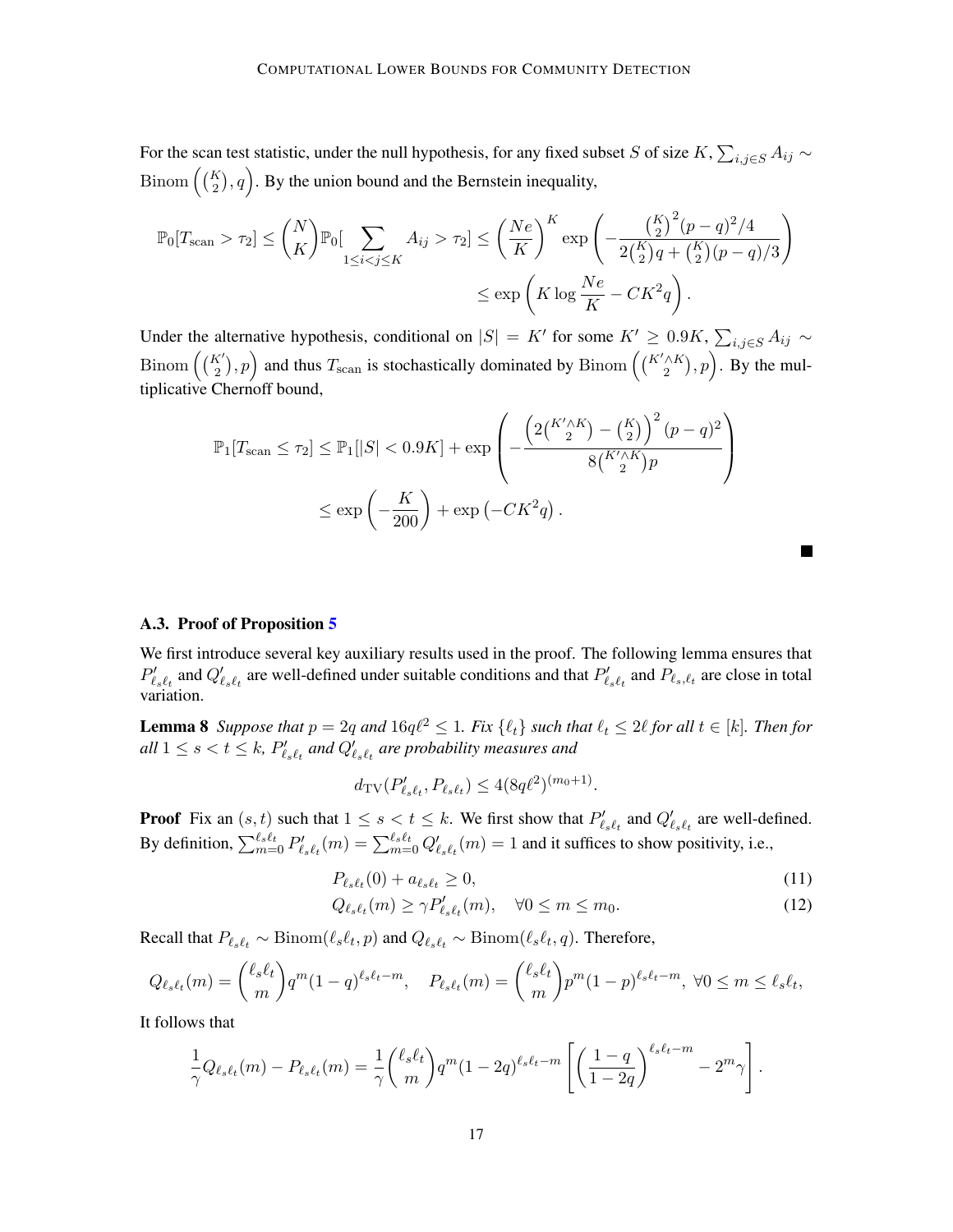Recall that  $m_0 = \lfloor \log_2(1/\gamma) \rfloor$  and thus  $Q_{\ell_s\ell_t}(m) \ge \gamma P_{\ell_s\ell_t}(m)$  for all  $m \le m_0$ . Furthermore,

$$
Q_{\ell_s\ell_t}(0) = (1-q)^{\ell_s\ell_t} \ge (1-q\ell_s\ell_t) \ge 1-4q\ell^2 \ge \frac{3}{4} \ge \gamma \ge \gamma P'_{\ell_s\ell_t}(0),
$$

and thus [\(12\)](#page-16-2) holds. Recall that

$$
a_{\ell_s\ell_t} = \sum_{m_0 < m \leq \ell_s\ell_t} \left( P_{\ell_s\ell_t}(m) - \frac{1}{\gamma} Q_{\ell_s\ell_t}(m) \right)
$$

Since  $2^{m_0+1}\gamma > 1$  and  $8q\ell^2 \leq 1/2$ , it follows that

$$
\frac{1}{\gamma} \sum_{m_0 < m \le \ell_s \ell_t} Q_{\ell_s \ell_t}(m) \le \frac{1}{\gamma} \sum_{m_0 < m \le \ell_s \ell_t} \binom{\ell_s \ell_t}{m} q^m \le \sum_{m > m_0} (2\ell_s \ell_t q)^m \le 2(8q\ell^2)^{(m_0 + 1)},\tag{13}
$$

and therefore  $a_{\ell_s\ell_t} \geq -1/2$ . Furthermore,

$$
P_{\ell_s\ell_t}(0) = (1-p)^{\ell_s\ell_t} \ge 1 - p\ell_s\ell_t \ge 1 - 8q\ell^2 \ge 1/2,
$$

and thus [\(11\)](#page-16-3) holds.

Next we bound  $d_{\text{TV}}\left( P_{\ell_s \ell_t}^\prime, P_{\ell_s \ell_t} \right)$ . Notice that

$$
\sum_{m_0 < m \le \ell_s \ell_t} P_{\ell_s \ell_t}(m) \le \sum_{m_0 < m \le \ell_s \ell_t} \binom{\ell_s \ell_t}{m} p^m \le \sum_{m > m_0} (\ell_s \ell_t p)^m \le 2(8q\ell^2)^{(m_0 + 1)}.\tag{14}
$$

<span id="page-17-1"></span><span id="page-17-0"></span>П

Therefore, by the definition of the total variation distance and  $a_{\ell s \ell_t}$ ,

$$
d_{\text{TV}}(P'_{\ell_s \ell_t}, P_{\ell_s \ell_t}) = \frac{1}{2} |a_{\ell_s \ell_t}| + \frac{1}{2} \sum_{m_0 < m \le \ell_s \ell_t} \left| P_{\ell_s \ell_t}(m) - \frac{1}{\gamma} Q_{\ell_s \ell_t}(m) \right|
$$
\n
$$
\le \sum_{m_0 < m \le \ell_s \ell_t} \left( P_{\ell_s \ell_t}(m) + \frac{1}{\gamma} Q_{\ell_s \ell_t}(m) \right) \le 4(8q\ell^2)^{(m_0 + 1)},
$$

where the last inequality follows from  $(13)$  and  $(14)$ .

The following lemma is useful for upper bounding the total variation distance between a truncated mixture of product distribution  $P_Y$  and a product distribution  $Q_Y$ .

**Lemma 9** Let  $P_{Y|X}$  be a Markov kernel from X to Y and denote the marginal of Y by  $P_Y =$  $\mathbb{E}_{X\sim P_X}[P_{Y|X}]$ . Let  $Q_Y$  be such that  $P_{Y|X=x} \ll Q_Y$  for all x. Let E be a measurable subset of X. *Define*  $g: \mathcal{X}^2 \to \mathbb{R}_+$  by

$$
g(x,\widetilde{x}) \triangleq \int \frac{\mathrm{d}P_{Y|X=x} \mathrm{d}P_{Y|X=\widetilde{x}}}{\mathrm{d}Q}.
$$

*Then*

<span id="page-17-2"></span>
$$
d_{\text{TV}}(P_Y, Q_Y) \le \frac{1}{2} P_X(E^c) + \frac{1}{2} \sqrt{\mathbb{E}\left[g(X, \widetilde{X}) \mathbf{1}_E(X) \mathbf{1}_E(\widetilde{X})\right] - 1 + 2P_X(E^c)},\tag{15}
$$

*where*  $\widetilde{X}$  *is an independent copy of*  $X \sim P_X$ .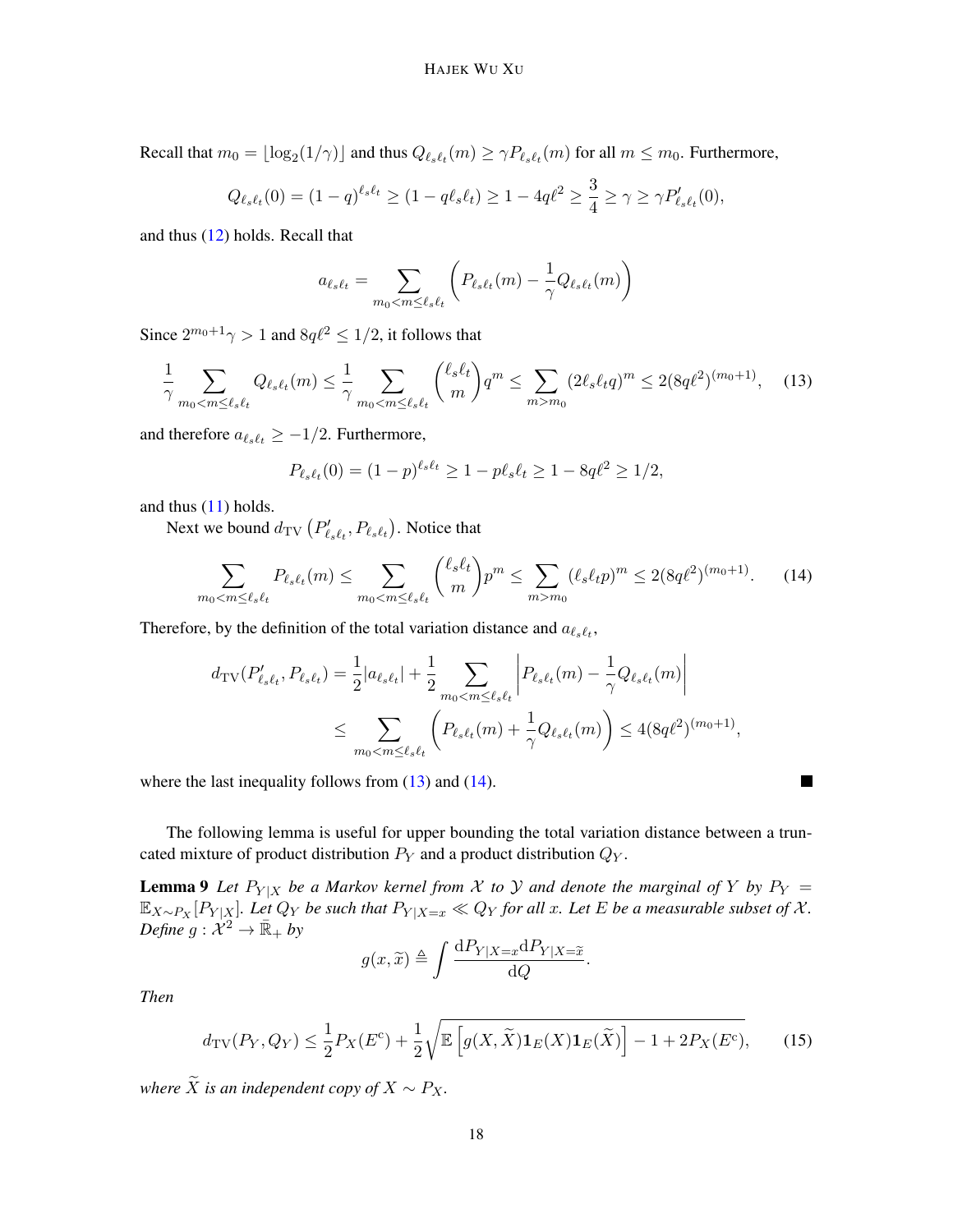Proof By definition of the total variation distance,

$$
d_{\mathrm{TV}}(P_Y,Q_Y) = \frac{1}{2} ||P_Y - Q_Y||_1 \le \frac{1}{2} ||\mathbb{E}[P_{Y|X}] - \mathbb{E}[P_{Y|X} \mathbf{1}_{\{X \in E\}}]||_1 + \frac{1}{2} ||\mathbb{E}[P_{Y|X} \mathbf{1}_{\{X \in E\}}] - Q_Y||_1,
$$

where the first term is  $\|\mathbb{E}[P_{Y|X}] - \mathbb{E}[P_{Y|X} \mathbf{1}_{\{X \in E\}}]\|_1 = \|\mathbb{E}[P_{Y|X} \mathbf{1}_{\{X \notin E\}}]\|_1 = \mathbb{P}\{X \notin E\}.$  The second term is controlled by

$$
\|\mathbb{E}[P_{Y|X}\mathbf{1}_{\{X\in E\}}] - Q_Y\|_1^2 = \left(\mathbb{E}_{Q_Y}\left[\left|\frac{\mathbb{E}\left[P_{Y|X}\mathbf{1}_{\{X\in E\}}\right]}{Q_Y} - 1\right|\right]\right)^2
$$

$$
\leq \mathbb{E}_{Q_Y}\left[\left(\frac{\mathbb{E}\left[P_{Y|X}\mathbf{1}_{\{X\in E\}}\right]}{Q_Y} - 1\right)^2\right]
$$
(16)

<span id="page-18-0"></span>
$$
= \mathbb{E}_{Q_Y} \left[ \left( \frac{\mathbb{E} \left[ P_{Y|X} \mathbf{1}_{\{X \in E\}} \right]}{Q_Y} \right)^2 \right] + 1 - 2 \mathbb{E} [\mathbb{E} \left[ P_{Y|X} \mathbf{1}_{\{X \in E\}} \right]] \tag{17}
$$

<span id="page-18-1"></span>
$$
= \mathbb{E}\left[g(X,\tilde{X})\mathbf{1}_E(X)\mathbf{1}_E(\tilde{X})\right] + 1 - 2\mathbb{P}\{X \in E\},\tag{18}
$$

where  $(16)$  is Cauchy-Schwartz inequality,  $(18)$  follows from Fubini theorem. This proves the desired  $(15)$ .

Note that  $\{V_t : t \in [n]\}$  can be equivalently generated as follows: Throw balls indexed by  $[N]$ into bins indexed by  $[n]$  independently and uniformly at random; let  $V_t$  denote the set of balls in the  $t^{\text{th}}$  bin. Furthermore, Fix a subset  $C \subset [n]$  and let  $S = \cup_{t \in C} V_t$ . Conditioned on  $S$ ,  $\{V_t : t \in$  $C$ } can be generated by throwing balls indexed by  $S$  into bins indexed by  $C$  independently and uniformly at random. We need the following negative association property [\(Dubhashi and Ranjan,](#page-13-16) [1998,](#page-13-16) Definition 1).

<span id="page-18-2"></span>**Lemma 10** *Fix a subset*  $C \subset [n]$  *and let*  $S = \cup_{t \in C} V_t$ *. Let*  $\{V_t : t \in C\}$  *be an independent copy of*  $\{V_t : t \in C\}$  *conditioned on* S. Then conditioned on S, the full vector  $\{|V_s \cap V_t| : s, t \in C\}$  *is negatively associated, i.e., for every two disjoint index sets*  $I, J \subset C \times C$ *,* 

$$
\mathbb{E}[f(V_s \cap \widetilde{V}_t, (s,t) \in I)g(V_s \cap \widetilde{V}_t, (s,t) \in J)] \leq \mathbb{E}[f(V_s \cap \widetilde{V}_t, (s,t) \in I)]\mathbb{E}[g(V_s \cap \widetilde{V}_t, (s,t) \in J)],
$$

for all functions  $f : \mathbb{R}^{|I|} \to \mathbb{R}$  and  $g : \mathbb{R}^{|J|} \to \mathbb{R}$  that are either both non-decreasing or both *non-increasing in every argument.*

**Proof** Define the indicator random variables  $Z_{m,s,t}$  for  $m \in S, s, t \in C$  as

$$
Z_{m,s,t} = \begin{cases} 1 & \text{if the } m^{\text{th}} \text{ ball is contained in } V_s \text{ and } \widetilde{V}_t, \\ 0 & \text{otherwise.} \end{cases}
$$

By [\(Dubhashi and Ranjan,](#page-13-16) [1998,](#page-13-16) Proposition 12), the full vector  $\{Z_{m,s,t} : m \in S, s, t \in C\}$  is negatively associated. By definition, we have

$$
|V_s \cap \widetilde{V}_t| = \sum_{m \in S} Z_{m,s,t},
$$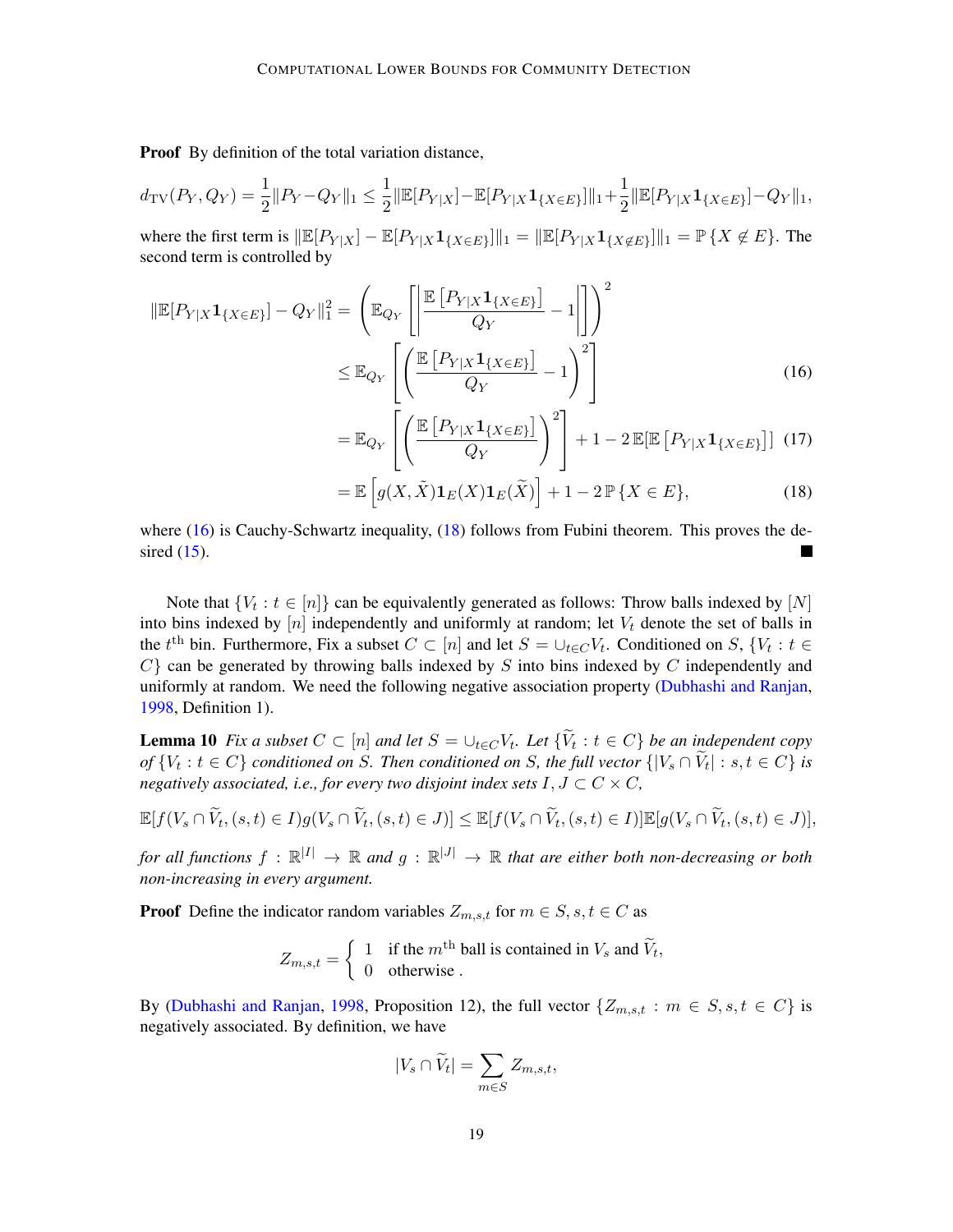which is a non-decreasing function of  $\{Z_{m,s,t} : m \in S\}$ . Moreover, for distinct pairs  $(s,t) \neq$  $(s', t')$ , the sets  $\{(m, s, t) : m \in S\}$  and  $\{(m, s', t') : m \in S\}$  are disjoint. Applying [\(Dubhashi](#page-13-16) [and Ranjan,](#page-13-16) [1998,](#page-13-16) Proposition 8) yields the desired statement.  $\blacksquare$ 

The negative association property of  $\{ |V_s \cap V_t| : s, t \in C \}$  allows us to bound the expectation of any non-decreasing function of  $\{ |V_s \cap V_t| : s, t \in C \}$  conditional on C and S as if they were independent [\(Dubhashi and Ranjan,](#page-13-16) [1998,](#page-13-16) Lemma 2), i.e., for any collection of non-decreasing functions  $\{f_{s,t} : s,t \in [n]\},\$ 

$$
\mathbb{E}\left[\prod_{s,t\in C}f_{s,t}(|V_s\cap \widetilde{V}_t|)\middle|C,S\right]\leq \prod_{s,t\in C}\mathbb{E}\left[f_{s,t}(|V_s\cap \widetilde{V}_t|)\middle|C,S\right].
$$
\n(19)

<span id="page-19-2"></span>**Lemma 11** Suppose that  $X \sim \text{Binom}(1.5K, \frac{1}{k^2})$  and  $Y \sim \text{Binom}(3\ell, \frac{e}{k})$  with  $K = k\ell$  and  $k \geq 6$ el. Then for all  $1 \leq m \leq 2\ell - 1$ ,

<span id="page-19-1"></span>
$$
\mathbb{P}[X=m] \le \mathbb{P}[Y=m],
$$

*and*  $\mathbb{P}[X \geq 2\ell] \leq \mathbb{P}[Y = 2\ell]$ *.* 

**Proof** In view of the fact that  $\left(\frac{n}{m}\right)$  $\frac{n}{m}$ <sup>m</sup>  $\leq$   $\binom{n}{m}$  $\binom{n}{m} \leq \left(\frac{en}{m}\right)$  $\frac{en}{m}$ , we have for  $1 \le m \le 2\ell$ ,

$$
\mathbb{P}[X=m] = {\binom{1.5K}{m}} \left(\frac{1}{k^2}\right)^m \left(1 - \frac{1}{k^2}\right)^{1.5K-m} \leq \left(\frac{1.5eK}{mk^2}\right)^m.
$$

Therefore,

$$
\mathbb{P}[X \geq 2\ell] \leq \sum_{m=2\ell}^{\infty} \left(\frac{1.5e\ell}{km}\right)^m \leq \sum_{m=2\ell}^{\infty} \left(\frac{3e}{4k}\right)^m \leq \frac{(0.75e/k)^{2\ell}}{1-0.75e/k}.
$$

On the other hand, for  $1 \le m \le 2\ell - 1$ 

$$
\mathbb{P}[Y=m] = \binom{3\ell}{m} \left(\frac{e}{k}\right)^m \left(1 - \frac{e}{k}\right)^{3\ell - m}
$$

$$
\geq \left(\frac{3e\ell}{mk}\right)^m \left(1 - \frac{3e\ell}{k}\right)
$$

$$
\geq 2^{m-1} \left(\frac{1.5e\ell}{mk}\right)^m \geq \mathbb{P}[X=m].
$$

Moreover,  $\mathbb{P}[Y = 2\ell] \ge \mathbb{P}[X \ge 2\ell].$ 

**Lemma 12** Let  $T \sim \text{Binom}(\ell, \tau)$  and  $\lambda > 0$ . Assume that  $\lambda \ell \leq \frac{1}{16}$ . Then

<span id="page-19-0"></span>
$$
\mathbb{E}[\exp(\lambda T(T-1))] \le \exp(16\lambda \ell^2 \tau^2). \tag{20}
$$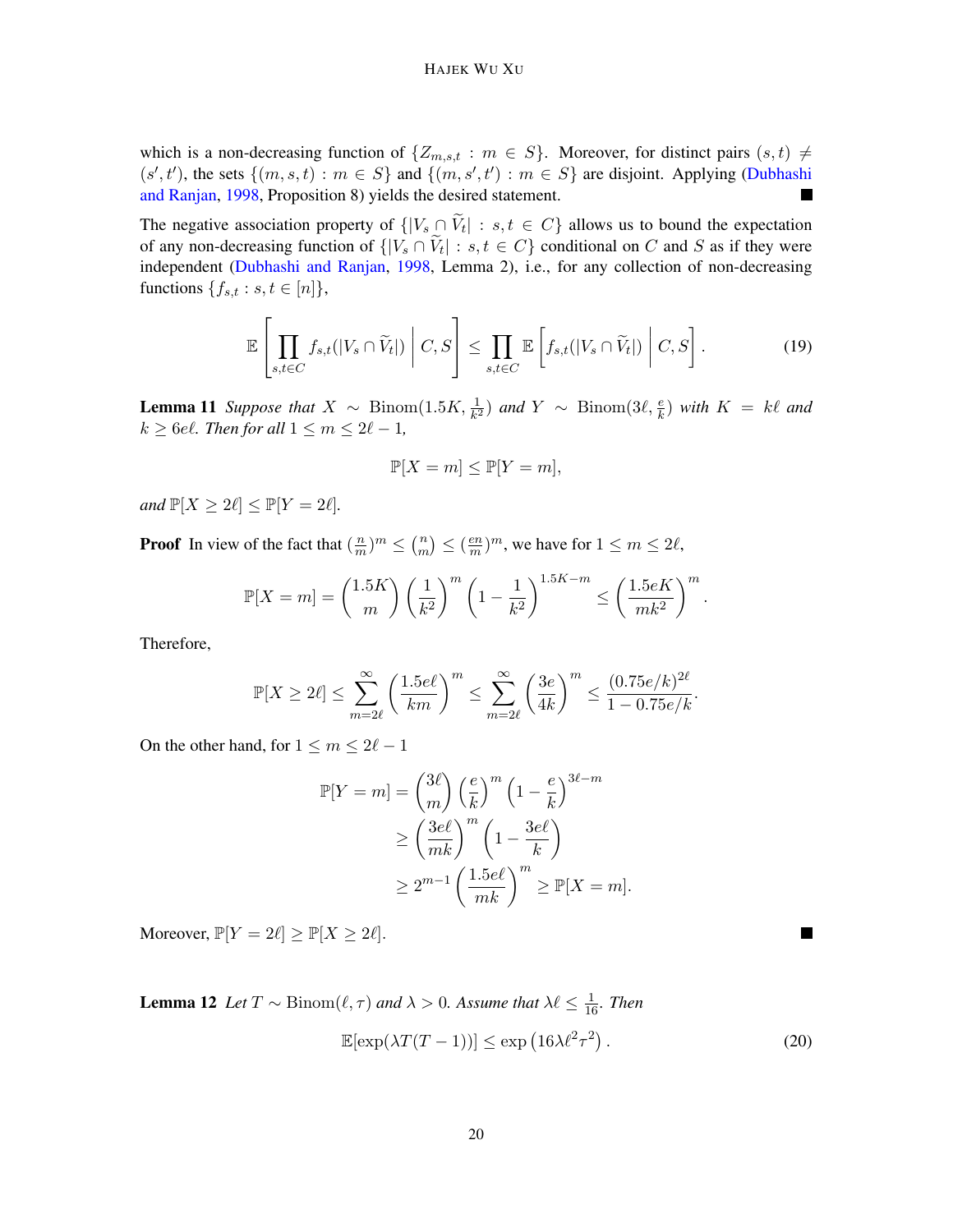**Proof** Let  $(s_1, \ldots, s_\ell, t_1, \ldots, t_\ell) \stackrel{\text{i.i.d.}}{\sim} \text{Bern}(\tau)$ ,  $S = \sum_{i=1}^\ell s_i$  and  $T = \sum_{i=1}^\ell t_i$ . Next we use a decoupling argument to replace  $T^2 - T$  by  $ST$ :

<span id="page-20-0"></span>
$$
\mathbb{E} \left[ \exp \left( \lambda T(T-1) \right) \right] = \mathbb{E} \left[ \exp \left( \lambda \sum_{i \neq j} t_i t_j \right) \right]
$$
  
\n
$$
\leq \mathbb{E} \left[ \exp \left( 4\lambda \sum_{i \neq j} s_i t_j \right) \right],
$$
  
\n
$$
\leq \mathbb{E} \left[ \exp \left( 4\lambda ST \right) \right],
$$
\n(21)

where [\(21\)](#page-20-0) is a standard decoupling inequality (see, e.g., [\(Vershynin,](#page-14-8) [2011,](#page-14-8) Theorem 1)). Since  $\lambda T \le \lambda \ell \le \frac{1}{16}$  and  $\exp(x) - 1 \le \exp(a)x$  for all  $x \in [0, a]$ , the desired [\(20\)](#page-19-0) follows from

$$
\mathbb{E} [\exp(4\lambda ST)] = \mathbb{E} \left[ (1 + \tau (\exp(4\lambda T) - 1))^{\ell} \right]
$$
  
\n
$$
\leq \mathbb{E} \left[ (1 + 8\tau \lambda T)^{\ell} \right]
$$
  
\n
$$
\leq \mathbb{E} [\exp(8\tau \lambda \ell T)]
$$
  
\n
$$
= (1 + \tau (\exp(8\tau \lambda \ell) - 1))^{\ell}
$$
  
\n
$$
\leq \exp(16\tau^2 \lambda \ell^2).
$$

**Proof** [Proof of Proposition [5\]](#page-8-0) Let  $[i, j]$  denote the unordered pair of i and j. For any set  $I \subset [N]$ , let  $\mathcal{E}(I)$  denote the set of unordered pairs of distinct elements in *I*, i.e.,  $\mathcal{E}(I) = \{ [i, j] : i, j \in S, i \neq j \}$ , and let  $\mathcal{E}(I)^c = \mathcal{E}([N]) \setminus \mathcal{E}(I)$ . For  $s, t \in [n]$  with  $s \neq t$ , let  $\widetilde{G}_{V_sV_t}$  denote the bipartite graph where the set of left (right) vertices is  $V_s$  (resp.  $V_t$ ) and the set of edges is the set of edges in G from vertices in  $V_s$  to vertices in  $V_t$ . For  $s \in [n]$ , let  $G_{V_sV_s}$  denote the subgraph of G induced by  $V_s$ . Let  $P_{V_s V_t}$  denote the edge distribution of  $G_{V_s V_t}$  for  $s, t \in [n]$ .

First, we show that the null distributions are exactly matched by the reduction scheme. Lemma [8](#page-16-1) implies that  $P'_{\ell_s\ell_t}$  and  $Q'_{\ell_s\ell_t}$  are well-defined probability measures, and by definition,  $(1-\gamma)Q'_{\ell_s\ell_t}$  +  $\gamma P_{\ell_s \ell_t} = Q_{\ell_s \ell_t} = \text{Binom}(\ell_s \ell_t, q)$ . Under the null hypothesis,  $G \sim \mathcal{G}(n, \gamma)$  and therefore, according to our reduction scheme,  $E(V_s, V_t) \sim \text{Binom}(\ell_s\ell_t, q)$  for  $s < t$  and  $E(V_t, V_t) \sim$  $\operatorname{Binom}(\begin{matrix} \ell_t \\ 2 \end{matrix})$  $\binom{\ell_t}{2}$ , q). Since the vertices in  $V_s$  and  $V_t$  are connected uniformly at random such that the total number of edges is  $E(V_s, V_t)$ , it follows that  $P_{V_s V_t} = \prod_{(i,j) \in V_s \times V_t} \text{Bern}(q)$  for  $s < t$  and  $\widetilde{P}_{V_s V_t} = \prod_{[i,j] \in \mathcal{E}(V_s)} \text{Bern}(q)$  for  $s = t$ . Conditional on  $V_1^n$ ,  $\{E(V_s, V_t) : 1 \le s \le t \le n\}$  are independent and so are  $\{\widetilde{G}_{V_s V_t} : 1 \le s \le t \le n\}$ . Consequently,  $P_{\widetilde{G}|H_0^C} = \mathbb{P}_0 = \prod_{[i,j] \in \mathcal{E}([N])} \text{Bern}(q)$ and  $\widetilde{G} \sim \mathcal{G}(N, q)$ .

Next, we proceed to consider the alternative hypothesis, under which  $G$  is drawn from the planted clique model  $\mathcal{G}(n, k, \gamma)$ . Let  $C \subset [n]$  denote the planted clique. Define  $S = \bigcup_{t \in C} V_t$  and recall  $K = k\ell$ . Then  $|S| \sim \text{Binom}(N, K/N)$  and conditional on  $|S|$ , S is uniformly distributed over all possible subsets of size |S| in [N]. By the symmetry of the vertices of G, the distribution of A conditional on  $C$  does not depend on  $C$ . Hence, without loss of generality, we shall assume that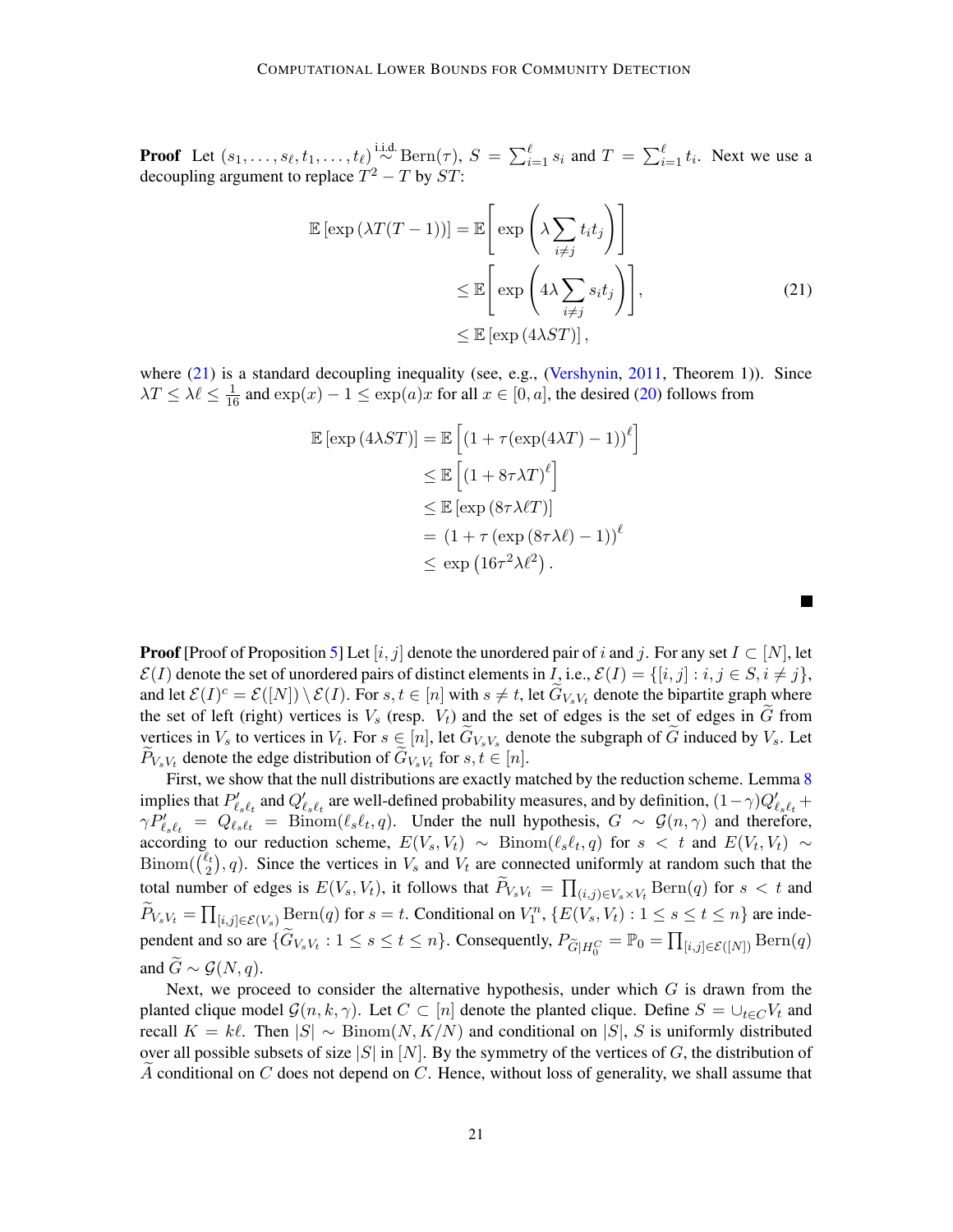$C = [k]$  henceforth. The distribution of  $\widetilde{A}$  can be written as a mixture distribution indexed by the random set S as

<span id="page-21-2"></span>
$$
\widetilde{A} \sim \widetilde{\mathbb{P}}_1 \triangleq \mathbb{E}_S \left[ \widetilde{P}_{SS} \times \prod_{[i,j] \in \mathcal{E}(S)^c} \text{Bern}(q) \right],
$$

By the definition of  $\mathbb{P}_1$ ,

$$
d_{\text{TV}}(\widetilde{\mathbb{P}}_1, \mathbb{P}_1) = d_{\text{TV}}\left(\mathbb{E}_S \left[ \widetilde{P}_{SS} \times \prod_{[i,j] \in \mathcal{E}(S)^c} \text{Bern}(q) \right], \mathbb{E}_S \left[ \prod_{[i,j] \in \mathcal{E}(S)} \text{Bern}(p) \prod_{[i,j] \in \mathcal{E}(S)^c} \text{Bern}(q) \right] \right)
$$
  
\n
$$
\leq \mathbb{E}_S \left[ d_{\text{TV}} \left( \widetilde{P}_{SS} \times \prod_{[i,j] \in \mathcal{E}(S)^c} \text{Bern}(q), \prod_{[i,j] \in \mathcal{E}(S)} \text{Bern}(p) \prod_{[i,j] \in \mathcal{E}(S)^c} \text{Bern}(q) \right) \right]
$$
  
\n
$$
= \mathbb{E}_S \left[ d_{\text{TV}} \left( \widetilde{P}_{SS}, \prod_{[i,j] \in \mathcal{E}(S)} \text{Bern}(p) \right) \right]
$$
  
\n
$$
\leq \mathbb{E}_S \left[ d_{\text{TV}} \left( \widetilde{P}_{SS}, \prod_{[i,j] \in \mathcal{E}(S)} \text{Bern}(p) \right) \mathbf{1}_{\{|S| \leq 1.5K\}} \right] + \exp(-K/12), \tag{22}
$$

where the first inequality follows from the convexity of  $(P, Q) \mapsto d_{\text{TV}}(P, Q)$ , and the last inequality follows from applying the Chernoff bound to |S|. Fix an  $S \subset [N]$  such that  $|S| \leq 1.5K$ . Define  $P_{V_tV_t} = \prod_{[i,j]\in \mathcal{E}(V_t)} \text{Bern}(q)$  for  $t\in [k]$  and  $P_{V_sV_t} = \prod_{(i,j)\in V_s\times V_t} \text{Bern}(p)$  for  $1\leq s < t \leq k$ . By the triangle inequality,

<span id="page-21-1"></span><span id="page-21-0"></span>
$$
d_{\text{TV}}\left(\widetilde{P}_{SS}, \prod_{[i,j]\in\mathcal{E}(S)} \text{Bern}(p)\right) \le d_{\text{TV}}\left(\widetilde{P}_{SS}, \mathbb{E}_{V_1^k} \left[\prod_{1 \le s \le t \le k} P_{V_s V_t} \middle| S\right]\right) \tag{23}
$$
\n
$$
+ d_{\text{TV}}\left(\mathbb{E}_{V_1^k} \left[\prod_{1 \le s \le t \le k} P_{V_s V_t} \middle| S\right], \prod_{[i,j]\in\mathcal{E}(S)} \text{Bern}(p)\right). \tag{24}
$$

To bound the term in [\(23\)](#page-21-0), first note that conditional on  $S$ ,  $\{V_1^k\}$  can be generated as follows: Throw balls indexed by S into bins indexed by [k] independently and uniformly at random; let  $V_t$ is the set of balls in the  $t<sup>th</sup>$  bin. Define the event  $E = \{V_1^k : |V_t| \leq 2\ell, t \in [k]\}\$ . Since  $|V_t| \sim$ Binom(|S|, 1/k) is stochastically dominated by Binom(1.5K, 1/k) for each fixed  $1 \le t \le k$ , it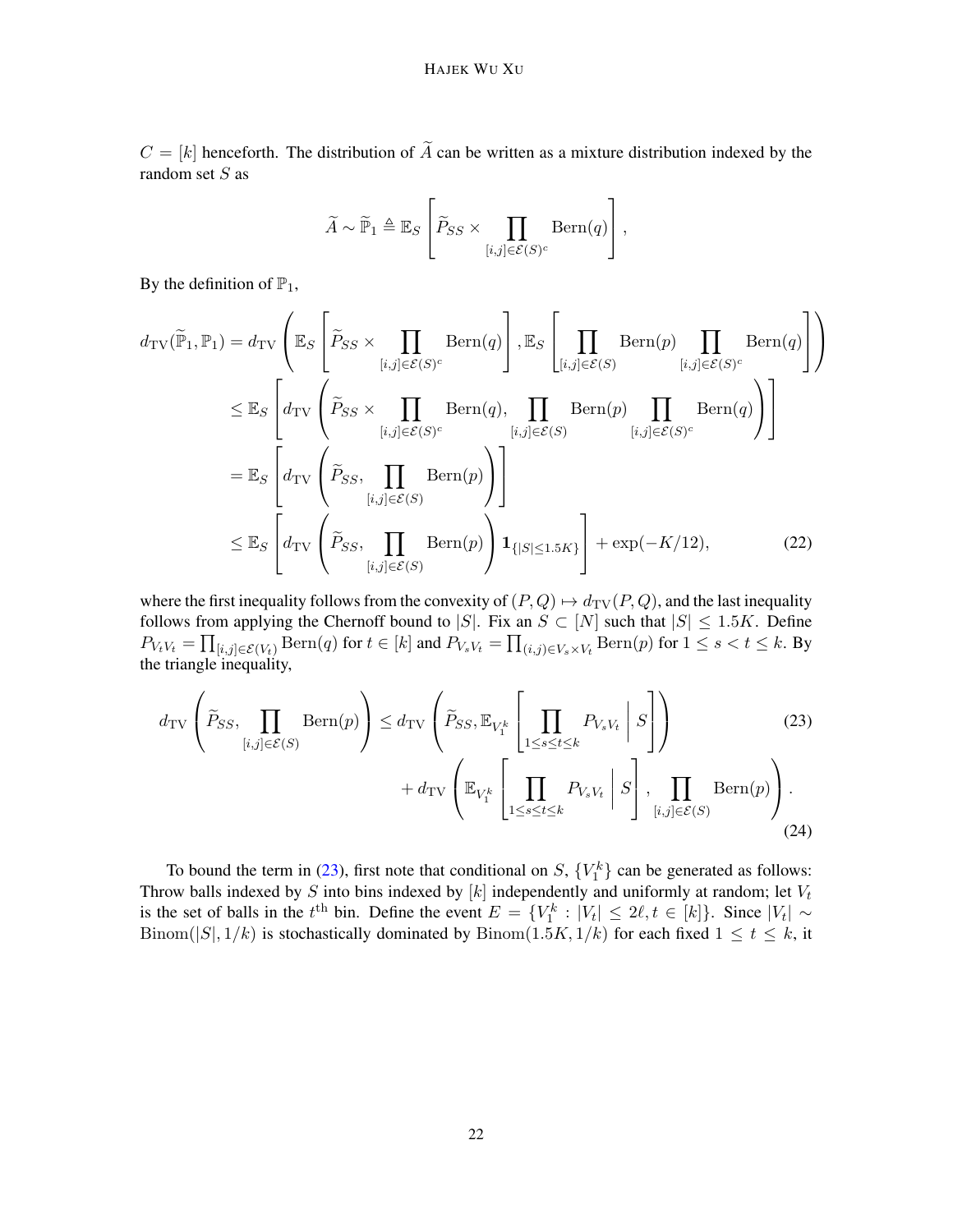follows from the Chernoff bound and the union bound that  $\mathbb{P}\{E^c\} \leq k \exp(-\ell/18)$ .

$$
\begin{split} &d_{\text{TV}}\left(\tilde{P}_{SS}, \mathbb{E}_{V_1^k}\left[\prod_{1 \leq s \leq t \leq k} P_{V_s V_t} \middle| S\right]\right) \\ & \stackrel{(a)}{=} d_{\text{TV}}\left(\mathbb{E}_{V_1^k}\left[\prod_{1 \leq s \leq t \leq k} \tilde{P}_{V_s V_t} \middle| S\right], \mathbb{E}_{V_1^k}\left[\prod_{1 \leq s \leq t \leq k} P_{V_s V_t} \middle| S\right]\right) \\ & \leq \mathbb{E}_{V_1^k}\left[d_{\text{TV}}\left(\prod_{1 \leq s \leq t \leq k} \tilde{P}_{V_s V_t}, \prod_{1 \leq s \leq t \leq k} P_{V_s V_t}\right) \middle| S\right] \\ & \leq \mathbb{E}_{V_1^k}\left[d_{\text{TV}}\left(\prod_{1 \leq s \leq t \leq k} \tilde{P}_{V_s V_t}, \prod_{1 \leq s \leq t \leq k} P_{V_s V_t}\right) \mathbf{1}_{\{V_1^k \in E\}}\right| S\right] + k \exp(-\ell/18), \end{split}
$$

where (*a*) holds because conditional on  $V_1^k$ ,  $\left\{\widetilde{A}_{V_s V_t} : s, t \in [k]\right\}$  are independent. Recall that  $\ell_t =$ | $V_t$ |. For any fixed  $V_1^k \in E$ , we have

$$
d_{\text{TV}}\left(\prod_{1 \leq s \leq t \leq k} \widetilde{P}_{V_s V_t}, \prod_{1 \leq s \leq t \leq k} P_{V_s V_t}\right) \stackrel{(a)}{=} d_{\text{TV}}\left(\prod_{1 \leq s < t \leq k} \widetilde{P}_{V_s V_t}, \prod_{1 \leq s < t \leq k} P_{V_s V_t}\right)
$$
\n
$$
\stackrel{(b)}{=} d_{\text{TV}}\left(\prod_{1 \leq s < t \leq k} P'_{\ell_s \ell_t}, \prod_{1 \leq s < t \leq k} P_{\ell_s \ell_t}\right)
$$
\n
$$
\leq d_{\text{TV}}\left(\prod_{1 \leq s < t \leq k} P'_{\ell_s \ell_t}, \prod_{1 \leq s < t \leq k} P_{\ell_s \ell_t}\right)
$$
\n
$$
\leq \sum_{1 \leq s < t \leq k} d_{\text{TV}}\left(P'_{\ell_s \ell_t}, P_{\ell_s \ell_t}\right) \stackrel{(c)}{\leq} 2k^2 (8q\ell^2)^{(m_0+1)},
$$

where (a) follows since  $P_{V_t V_t} = P_{V_t V_t}$  for all  $t \in [k]$ ; (b) is because the number of edges  $E(V_s, V_t)$ is a sufficient statistic for testing  $P_{V_sV_t}$  versus  $P_{V_sV_t}$  on the submatrix  $A_{V_sV_t}$  of the adjacency matrix;  $(c)$  follows from Lemma [8.](#page-16-1) Therefore,

<span id="page-22-1"></span>
$$
d_{\rm TV}\left(\widetilde{P}_{SS}, \mathbb{E}_{V_1^k} \left[ \prod_{1 \le s \le t \le k} P_{V_s V_t} \middle| S \right] \right) \le 2k^2 (8q\ell^2)^{(m_0+1)} + k \exp(-\ell/18). \tag{25}
$$

To bound the term in [\(24\)](#page-21-1), applying Lemma [9](#page-17-2) yields

<span id="page-22-0"></span>
$$
d_{\text{TV}}\left(\mathbb{E}_{V_1^k} \left[\prod_{1 \leq s \leq t \leq k} P_{V_s V_t} \middle| S\right], \prod_{[i,j] \in \mathcal{E}(S)} \text{Bern}(p)\right) \leq \frac{1}{2} \mathbb{P}\left\{E^c\right\} + \frac{1}{2} \sqrt{\mathbb{E}_{V_1^k; \widetilde{V}_1^k} \left[g(V_1^k, \widetilde{V}_1^k) \mathbf{1}_{\{V_1^k \in E\}} \mathbf{1}_{\{\widetilde{V}_1^k \in E\}} \middle| S\right] - 1 + 2 \mathbb{P}\left\{E^c\right\}},\tag{26}
$$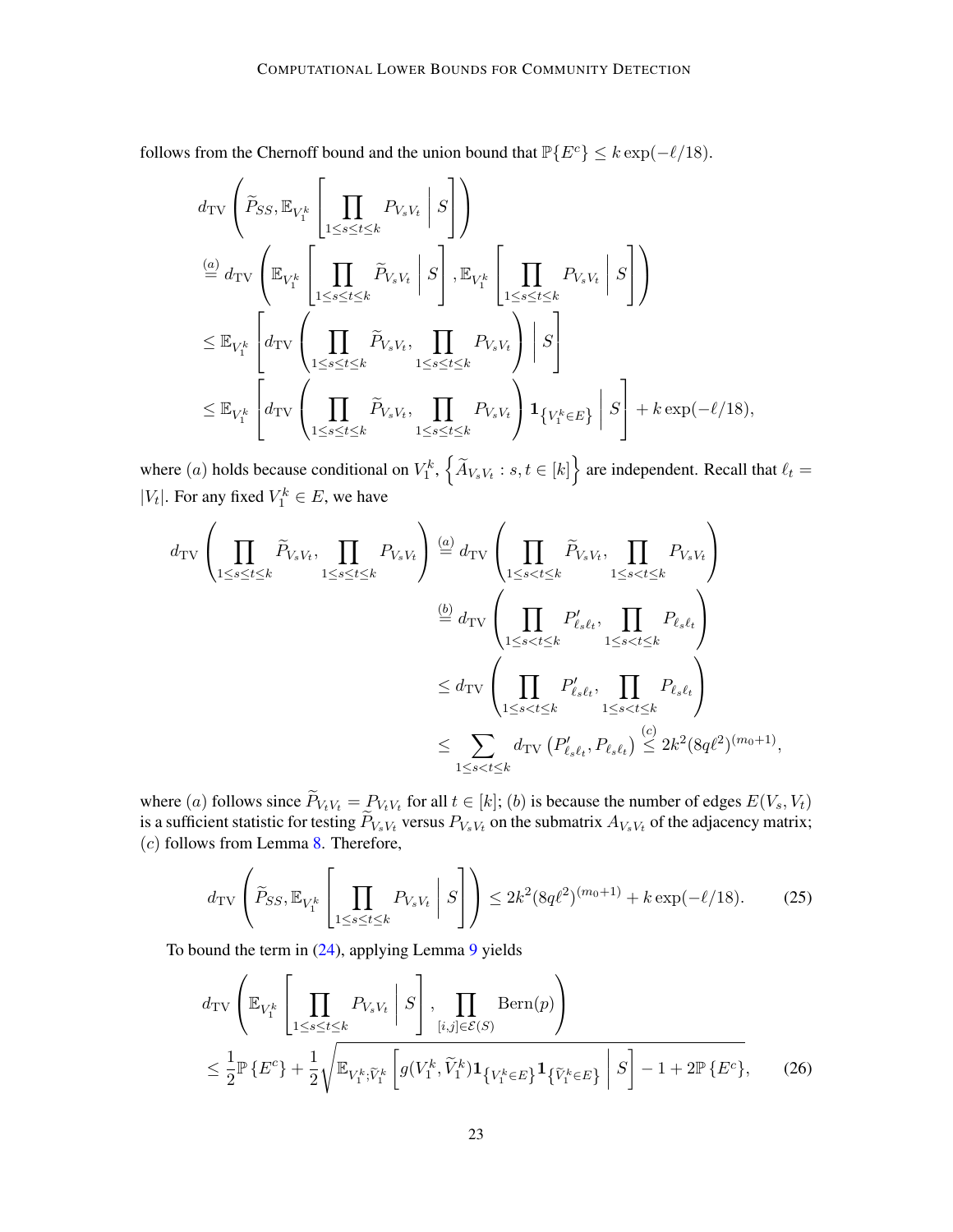where

$$
g(V_1^k, \widetilde{V}_1^k) = \int \frac{\prod_{1 \le s \le t \le k} P_{V_s V_t} \prod_{1 \le s \le t \le k} P_{\widetilde{V}_s \widetilde{V}_t}}{\prod_{[i,j] \in \mathcal{E}(S)} \text{Bern}(p)}
$$
  
= 
$$
\prod_{s,t=1}^k \left( \frac{q^2}{p} + \frac{(1-q)^2}{1-p} \right)^{\binom{|V_s \cap \widetilde{V}_t|}{2}}
$$
  
= 
$$
\prod_{s,t=1}^k \left( \frac{1 - \frac{3}{2}q}{1 - 2q} \right)^{\binom{|V_s \cap \widetilde{V}_t|}{2}}.
$$

Let  $X \sim Bin(1.5K, \frac{1}{k^2})$  and  $Y \sim Bin(3\ell, e/k)$ . It follows that

$$
\mathbb{E}_{V_1^k, \widetilde{V}_1^k} \left[ \prod_{s,t=1}^k \left( \frac{1 - \frac{3}{2}q}{1 - 2q} \right)^{\binom{|V_s \cap \widetilde{V}_t|}{2}} \prod_{s,t=1}^k \mathbf{1}_{\{|V_s| \le 2\ell, |\widetilde{V}_t| \le 2\ell\}} \middle| S \right]
$$
\n
$$
\stackrel{(a)}{\le} \mathbb{E}_{V_1^k, \widetilde{V}_1^k} \left[ \prod_{s,t=1}^k e^{q\binom{|V_s \cap \widetilde{V}_t| \wedge 2\ell}{2}} \middle| S \right]
$$
\n
$$
\stackrel{(b)}{\le} \prod_{s,t=1}^k \mathbb{E} \left[ e^{q\binom{|V_s \cap \widetilde{V}_t| \wedge 2\ell}{2}} \middle| S \right]
$$
\n
$$
\stackrel{(c)}{\le} \left( \mathbb{E} \left[ e^{q\binom{|V_s \cap \widetilde{V}_t| \wedge 2\ell}{2}} \middle| S \right] \stackrel{k^2}{\le} \mathbb{E} \left[ e^{q\binom{Y}{2}} \right]^{k^2} \stackrel{(e)}{\le} \exp(72e^2q\ell^2), \tag{27}
$$

where (a) follows from  $1 + x \le e^x$  for all  $x \ge 0$  and  $q < 1/4$ ; (b) follows from the negative association property of  $\{ |V_s \cap V_t| : s, t \in [k] \}$  proved in Lemma [10](#page-18-2) and [\(19\)](#page-19-1), in view of the monotonicity of  $x \mapsto e^{q(\frac{x}{2})}$  on  $\mathbb{R}_+$ ; (c) follows because  $|V_s \cap \tilde{V}_t|$  is stochastically dominated by Binom $(1.5K, 1/k^2)$  for all  $(s, t) \in [k]^2$ ; (d) follows from Lemma [11;](#page-19-2) (e) follows from Lemma [12](#page-19-0) with  $\lambda = q/2$  and  $q\ell \le 1/8$ . Therefore, by [\(26\)](#page-22-0)

$$
d_{\text{TV}}\left(\widetilde{P}_{SS}, \prod_{[i,j] \in \mathcal{E}(S)} \text{Bern}(p)\right) \le 0.5ke^{-\frac{\ell}{18}} + 0.5\sqrt{e^{72e^2q\ell^2} - 1 + 2ke^{-\frac{\ell}{18}}}
$$
  

$$
\le 0.5ke^{-\frac{\ell}{18}} + 0.5\sqrt{e^{72e^2q\ell^2} - 1} + \sqrt{0.5ke^{-\frac{\ell}{36}}}.
$$
 (28)

<span id="page-23-1"></span>**T** 

The proposition follows by combining  $(22)$ ,  $(23)$ ,  $(24)$ ,  $(25)$  and  $(28)$ .

#### <span id="page-23-0"></span>A.4. Proof of Proposition [6](#page-9-1)

**Proof** By assumption the test  $\phi$  satisfies

$$
\mathbb{P}_0\{\phi(G')=1\} + \mathbb{P}_1\{\phi(G')=0\} = \eta,
$$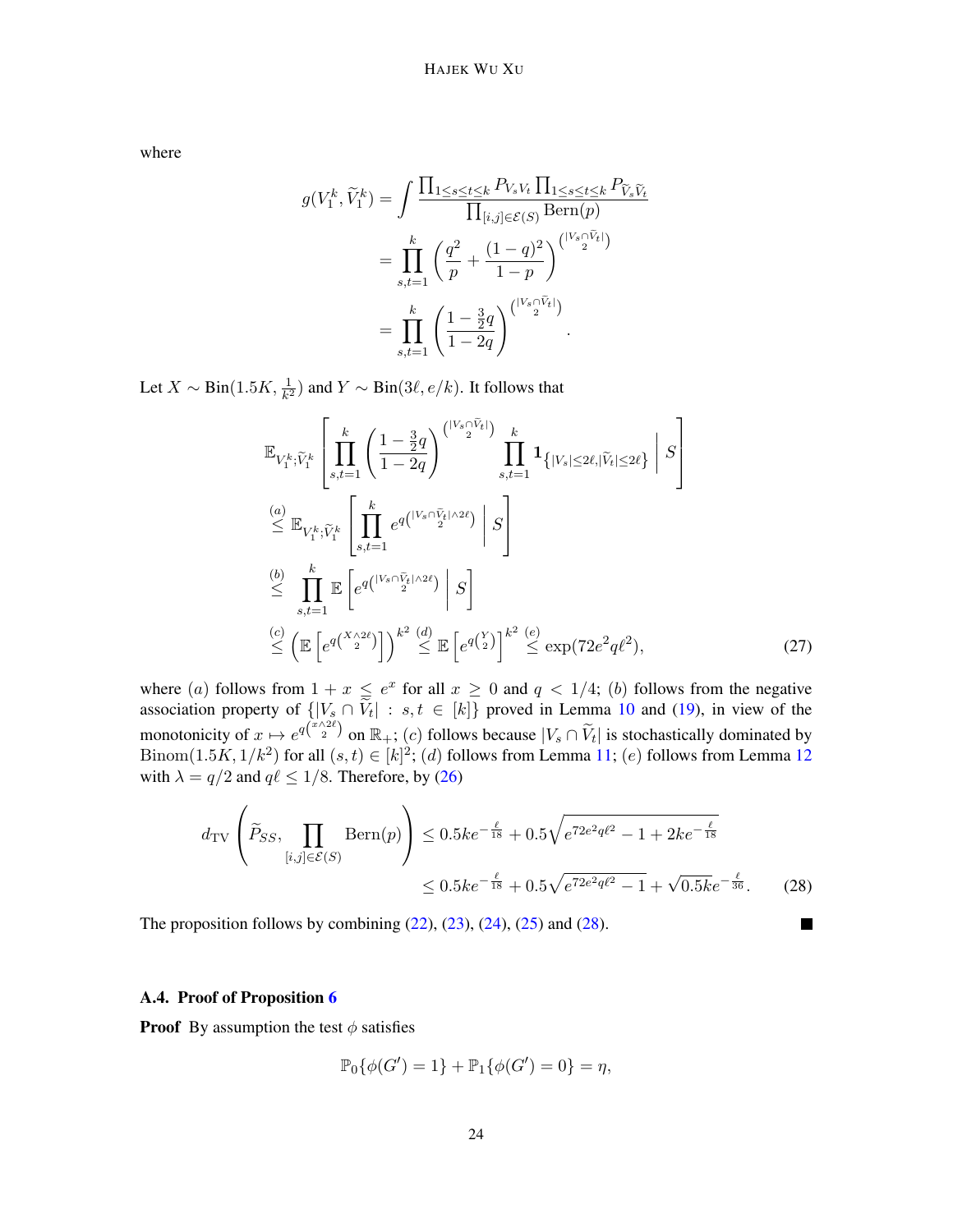where G' is the graph in PDS(N, K, 2q, q) distributed according to either  $\mathbb{P}_0$  or  $\mathbb{P}_1$ . Let G denote the graph in the PC( $n, k, \gamma$ ) and G denote the corresponding output of the randomized reduction scheme. Proposition [5](#page-8-0) implies that  $\widetilde{G} \sim \mathcal{G}(N,q)$  under  $H_0^C$ . Therefore  $\mathbb{P}_{H_0^C}\{\phi(\widetilde{G}) = 1\}$  $\mathbb{P}_0\{\phi(G')=1\}$ . Moreover,

$$
|\mathbb{P}_{H_1^C}\{\phi(\widetilde{G})=0\}-\mathbb{P}_1\{\phi(G')=0\}|\leq d_{\mathrm{TV}}(P_{\widetilde{G}|H_1^C},\mathbb{P}_1)\leq \xi.
$$

It follows that

$$
\mathbb{P}_{H_0^{\mathcal{C}}} \{ \phi(\widetilde{G}) = 1 \} + \mathbb{P}_{H_1^{\mathcal{C}}} \{ \phi(\widetilde{G}) = 0 \} \le \eta + \xi.
$$

# A.5. Proof of Theorem [7](#page-9-0)

**Proof** Fix  $\alpha > 0$  and  $0 < \beta < 1$  that satisfy [\(7\)](#page-9-2). Let  $\delta = 2/(m_0 \alpha)$ . Then it is straightforward to verify that  $\frac{2+m_0\delta}{4+2\delta}\alpha \leq \frac{1}{2} - \delta + \frac{1+2\delta}{4+2\delta}$  $\frac{1+2\delta}{4+2\delta}\alpha$ . It follows from the assumption [\(7\)](#page-9-2) that

<span id="page-24-1"></span><span id="page-24-0"></span>
$$
\alpha < \beta < \min\left\{\frac{2+m_0\delta}{4+2\delta}\alpha, \ \frac{1}{2}-\delta + \frac{1+2\delta}{4+2\delta}\alpha\right\}.\tag{29}
$$

Let  $\ell \in \mathbb{N}$  and  $q_{\ell} = \ell^{-(2+\delta)}$ . Define

$$
n_{\ell} = \lfloor \ell^{\frac{2+\delta}{\alpha}-1} \rfloor, \ k_{\ell} = \lfloor \ell^{\frac{(2+\delta)\beta}{\alpha}-1} \rfloor, \ N_{\ell} = n_{\ell} \ell, \ K_{\ell} = k_{\ell} \ell. \tag{30}
$$

Then

$$
\lim_{\ell \to \infty} \frac{\log \frac{1}{q_\ell}}{\log N_\ell} = \frac{(2+\delta)}{(2+\delta)/\alpha - 1 + 1} = \alpha, \lim_{\ell \to \infty} \frac{\log K_\ell}{\log N_\ell} = \frac{(2+\delta)\beta/\alpha - 1 + 1}{(2+\delta)/\alpha - 1 + 1} = \beta.
$$
 (31)

Suppose that for the sake of contradiction there exists a small  $\epsilon > 0$  and a sequence of randomized polynomial-time tests  $\{\phi_\ell\}$  for PDS $(N_\ell, K_\ell, 2q_\ell, q_\ell)$ , such that

$$
\mathbb{P}_{0}\{\phi_{N_{\ell},K_{\ell}}(G')=1\}+\mathbb{P}_{1}\{\phi_{N_{\ell},K_{\ell}}(G')=0\}\leq 1-\epsilon
$$

holds for arbitrarily large  $\ell$ , where G' is the graph in the PDS( $N_{\ell}, K_{\ell}, 2q_{\ell}, q_{\ell}$ ). Since  $\beta > \alpha$ , we have  $k_\ell \geq \ell^{1+\delta}$ . Therefore,  $16q_\ell\ell^2 \leq 1$  and  $k_\ell \geq 6e\ell$  for all sufficiently large  $\ell$ . Applying Proposition [6,](#page-9-1) we conclude that  $G \mapsto \phi(G)$  is a randomized polynomial-time test for PC( $n_\ell, k_\ell, \gamma$ ) whose Type-I+II error probability satisfies

$$
\mathbb{P}_{H_0^C}\{\phi_\ell(\widetilde{G})=1\} + \mathbb{P}_{H_1^C}\{\phi_\ell(\widetilde{G})=0\} \le 1-\epsilon+\xi,\tag{32}
$$

where  $\xi$  is given by the right-hand side of [\(6\)](#page-8-1). By the definition of  $q_\ell$ , we have  $q_\ell \ell^2 = \ell^{-\delta}$  and thus

<span id="page-24-2"></span>
$$
k_{\ell}^2(q_{\ell}\ell^2)^{m_0+1}\leq \ell^{2((2+\delta)\beta/\alpha-1)-(m_0+1)\delta}\leq \ell^{-\delta},
$$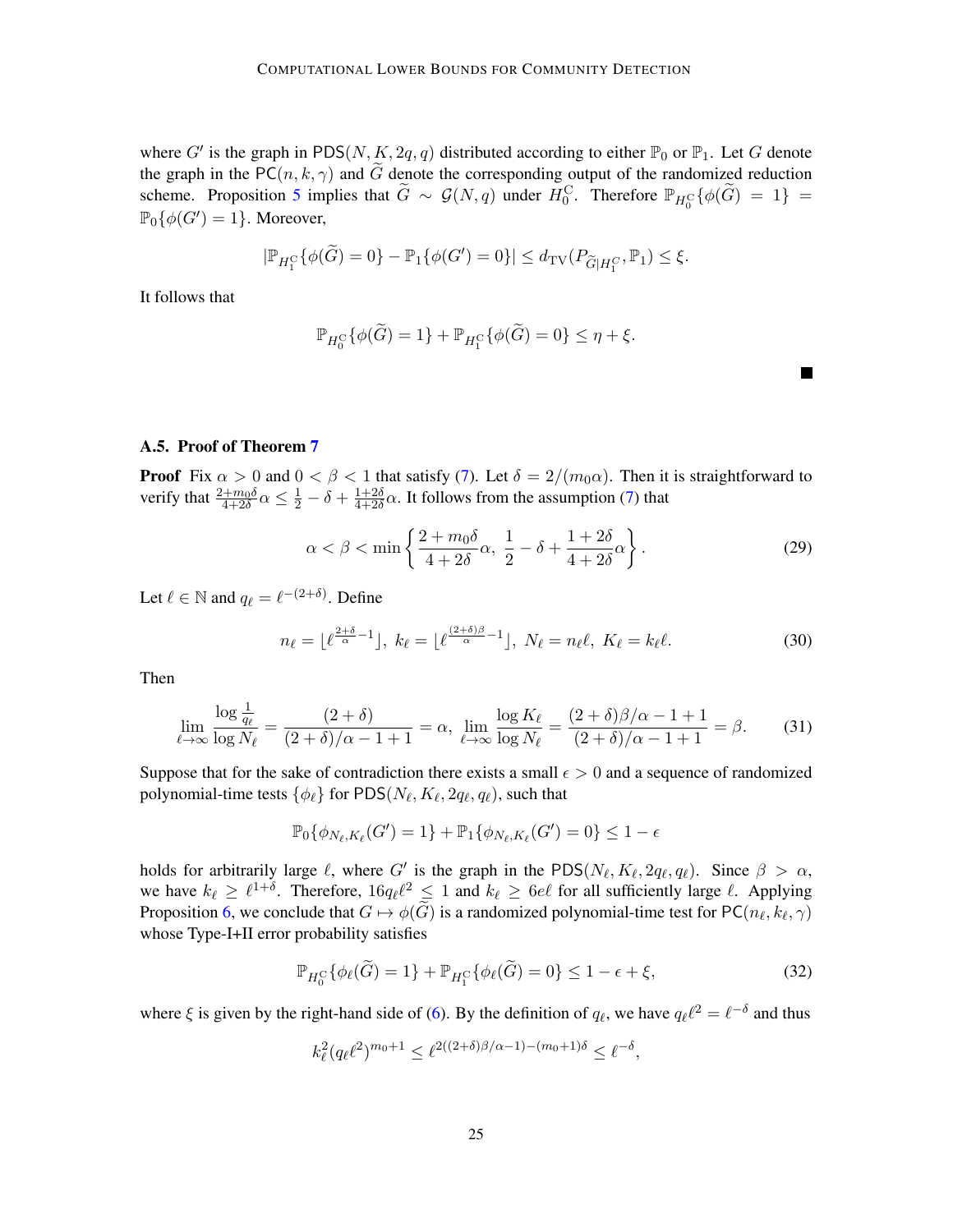where the last inequality follows from [\(29\)](#page-24-0). Therefore  $\xi \to 0$  as  $\ell \to \infty$ . Moreover, by the definition in [\(30\)](#page-24-1),

$$
\lim_{\ell \to \infty} \frac{\log k_{\ell}}{\log n_{\ell}} = \frac{(2+\delta)\beta/\alpha - 1}{(2+\delta)/\alpha - 1} \le \frac{1}{2} - \delta,
$$

where the above inequality follows from  $(29)$ . Therefore,  $(32)$  contradicts our assumption that Hy-pothesis [1](#page-1-2) holds for  $\gamma$ . Finally, if Hypothesis 1 holds for any  $\gamma > 0$ , [\(8\)](#page-9-0) follows from [\(7\)](#page-9-2) by sending  $\gamma \downarrow 0.$ 

# <span id="page-25-0"></span>Appendix B. Computational Lower Bounds for Approximately Recovering a Planted Dense Subgraph with Deterministic Size

Let  $\widetilde{\mathcal{G}}(N, K, p, q)$  denote the planted dense subgraph model with N vertices and a deterministic dense subgraph size K: (1) A random set S of size K is uniformly chosen from [N]; (2) for any two vertices, they are connected with probability  $p$  if both of them are in  $S$  and with probability q otherwise, where  $p > q$ . Let PDSR  $(n, K, p, q, \epsilon)$  denote the planted dense subgraph recovery problem, where given a graph generated from  $\tilde{\mathcal{G}}(N, K, p, q)$  and an  $\epsilon < 1$ , the task is to output a set S of size K such that S is a  $(1 - \epsilon)$ -approximation of S, i.e.,  $|\widehat{S} \cap S| \geq (1 - \epsilon)K$ . The following theorem implies that PDSR  $(N, K, p = cq, q, \epsilon)$  is at least as hard as PDS  $(N, K, p = cq, q)$  if  $Kq = \Omega(\log N)$ . Notice that in PDSR  $(N, K, p, q, \epsilon)$ , the planted dense subgraph has a deterministic size K, while in PDS  $(N, K, p, q)$ , the size of the planted dense subgraph is binomially distributed with mean K.

**Theorem 13** *For any constant*  $\epsilon < 1$  *and*  $c > 0$ *, suppose there is an algorithm*  $A_N$  *with running time*  $T_N$  *that solves the* PDSR  $(N, K, cq, q, ε)$  *problem with probability*  $1 - \eta_N$ *. Then there exists a* test  $\phi_N$  with running time at most  $N^2+{NT_N}+{NK^2}$  that solves the <code>PDS</code>  $(N, 2K, cq, q)$  problem with Type-I+II error probabilities at most  $\eta_N + e^{-CK} + 2Ne^{-CK^2q + K \log N}$ , where the constant  $C > 0$  *only depends on*  $\epsilon$  *and*  $c$ .

**Proof** Given a graph G, we construct a sequence of graphs  $G_1, \ldots, G_N$  sequentially as follows: Choose a permutation  $\pi$  on the N vertices uniformly at random. Let  $G_0 = G$ . For each  $t \in [N]$ , replace the vertex  $\pi(t)$  in  $G_{t-1}$  with a new vertex that connects to all other vertices independently at random with probability q. We run the given algorithm  $\mathcal{A}_N$  on  $G_1, \ldots, G_N$  and let  $S_1, \ldots, S_N$ denote the outputs which are sets of K vertices. Let  $E(S_i, S_i)$  denote the total number of edges in  $S_i$  and  $\tau = q + (1 - \epsilon)^2 (p - q)/2$ . Define a test  $\phi : G \to \{0, 1\}$  such that  $\phi(G) = 1$  if and only if  $\max_{i \in [N]} E(S_i, S_i) > \tau {K \choose 2}$ . The construction of each  $G_i$  takes N time units; the running time of A on  $G_i$  is at most  $T_N$  time units; the computation of  $E(S_i, S_i)$  takes at most  $K^2$  time units. Therefore, the total running time of  $\phi$  is at most  $N^2 + NT_N + NK^2$ .

Next we upper bound the Type-I and II error probabilities of  $\phi$ . Let  $C = C(\epsilon, c)$  denote a positive constant whose value may depend on the context. If  $G \sim \mathcal{G}(N, q)$ , then all  $G_i$  are distributed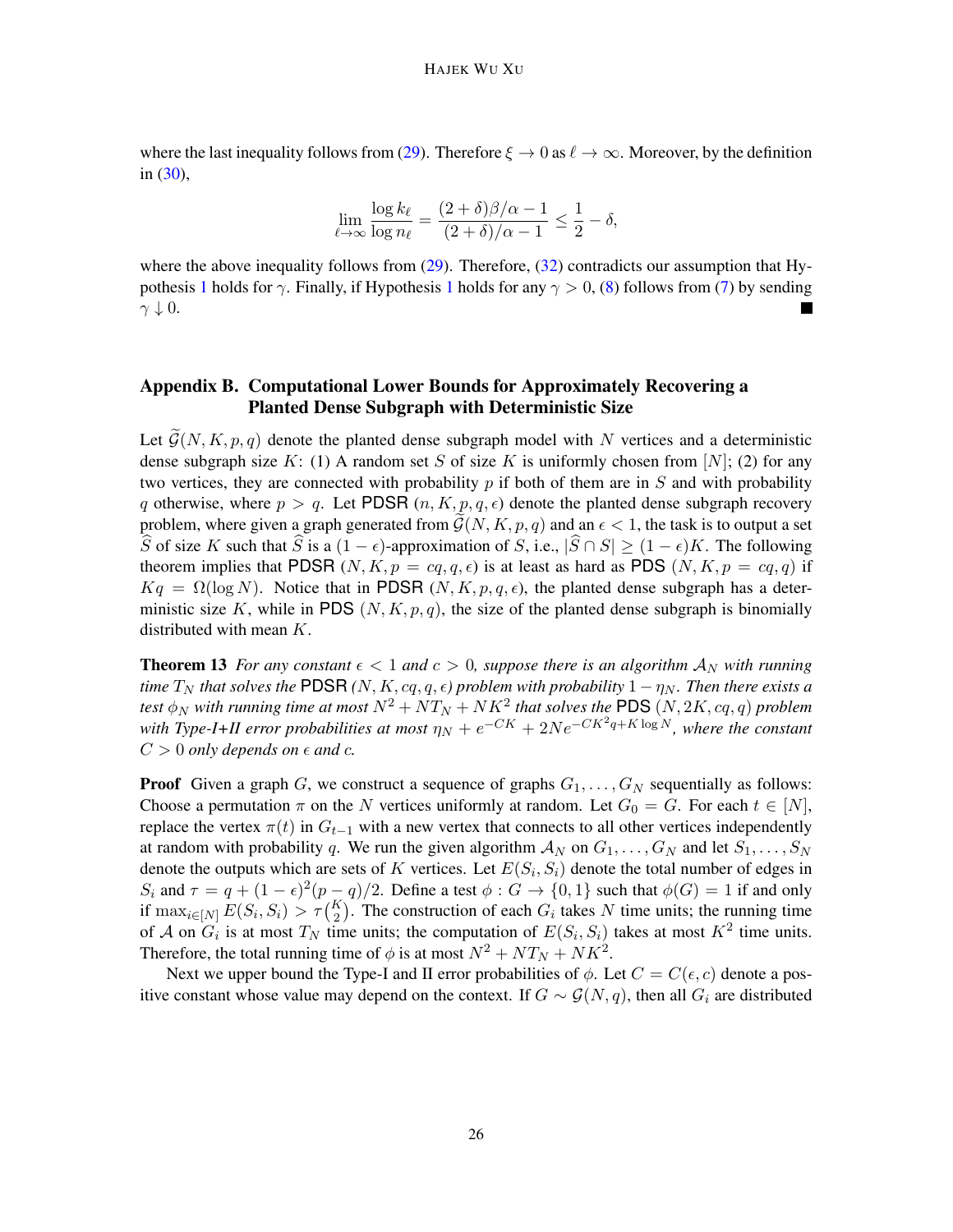according to  $\mathcal{G}(N, q)$ . By the union bound and the Bernstein inequality,

$$
\mathbb{P}_{0}\{\phi(G) = 1\} \leq \sum_{i=1}^{N} \mathbb{P}_{0}\left\{E(S_{i}, S_{i}) \geq \tau\binom{K}{2}\right\}
$$
  
\n
$$
\leq \sum_{i=1}^{N} \sum_{S': S' \subset [N], |S'| = K} \mathbb{P}_{0}\left\{E(S', S') \geq \tau\binom{K}{2}\right\}
$$
  
\n
$$
\leq N\binom{N}{K} \exp\left(-\frac{\binom{K}{2}^{2}(1-\epsilon)^{4}(p-q)^{2}/4}{2\binom{K}{2}q + \binom{K}{2}(1-\epsilon)^{2}(p-q)/3}\right)
$$
  
\n
$$
\leq N \exp(-CK^{2}q + K \log N).
$$

If  $G \sim \mathcal{G}(N, 2K, p, q)$ , let S denote the set of vertices in the planted dense subgraph. Then  $|S| \sim$ Binom $(N, \frac{2K}{N})$  and by the Chernoff bound,  $\mathbb{P}_1[|S| < K] \leq \exp(-CK)$ . If  $|S| = K' \geq K$ , then there must exist some  $I \in [N]$  such that  $G_I$  is distributed exactly as  $\widetilde{\mathcal{G}}(N, K, p, q)$ . Let  $S^*$  denote the set of vertices in the planted dense subgraph of  $G_I$  such that  $|S^*| = K$ . Then conditional on  $I = i$  and the success of  $\mathcal{A}_N$  on  $G_i$ ,  $|S_i \cap S^*| \geq (1 - \epsilon)K$ . Thus by the union bound and the Bernstein inequality, for  $K' \geq K$ ,

$$
\mathbb{P}_{1}\{\phi(G) = 0||S| = K', I = i\}
$$
\n
$$
\leq \eta_{N} + \sum_{S' \subset [N]:|S'|=K,|S' \cap S^{*}| \geq (1-\epsilon)K} \mathbb{P}_{1}\left\{E(S', S') \leq \tau\binom{K}{2} \Big| |S| = K', I = i\right\}
$$
\n
$$
\leq \eta_{N} + \sum_{t \geq (1-\epsilon)K}^{K} \binom{K}{t} \binom{N-K}{K-t} \exp\left(-\frac{\binom{K}{2}^{2}(1-\epsilon)^{4}(p-q)^{2}/4}{2\binom{K}{2}p + \binom{K}{2}(1-\epsilon)^{2}(p-q)/3}\right)
$$
\n
$$
\leq \eta_{N} + K \exp(-CK^{2}q + K \log N).
$$

It follows that

$$
\mathbb{P}_{1}\{\phi(G) = 0\}
$$
  
\n
$$
\leq \mathbb{P}_{1}\{|S| < K\} + \sum_{K' \geq K} \sum_{i=1}^{N} \mathbb{P}_{1}\{|S| = K', I = i\} \mathbb{P}_{1}\{\phi(G) = 0| |S| = K', I = i\}
$$
  
\n
$$
\leq \exp(-CK) + \eta_{N} + K \exp(-CK^{2}q + K \log N).
$$

## <span id="page-26-1"></span>Appendix C. A Lemma on Hypergeometric Distributions

**Lemma 14** *There exists a function*  $\tau : \mathbb{R}_+ \to \mathbb{R}_+$  *satisfying*  $\tau(0+) = 1$  *such that the following holds: For any*  $p \in \mathbb{N}$  *and*  $m \in [p]$ *, let*  $H \sim Hypergeometric(p, m, m)$  *and*  $\lambda = b \left( \frac{1}{m} \right)$  $\frac{1}{m}\log \frac{{\rm e}p}{m} \wedge \frac{p^2}{m^4}$  $\frac{p^2}{m^4}$ *with*  $0 < b < 1/(16e)$ *. Then* 

<span id="page-26-0"></span>
$$
\mathbb{E}\left[\exp\left(\lambda H^2\right)\right] \le \tau(b). \tag{33}
$$

П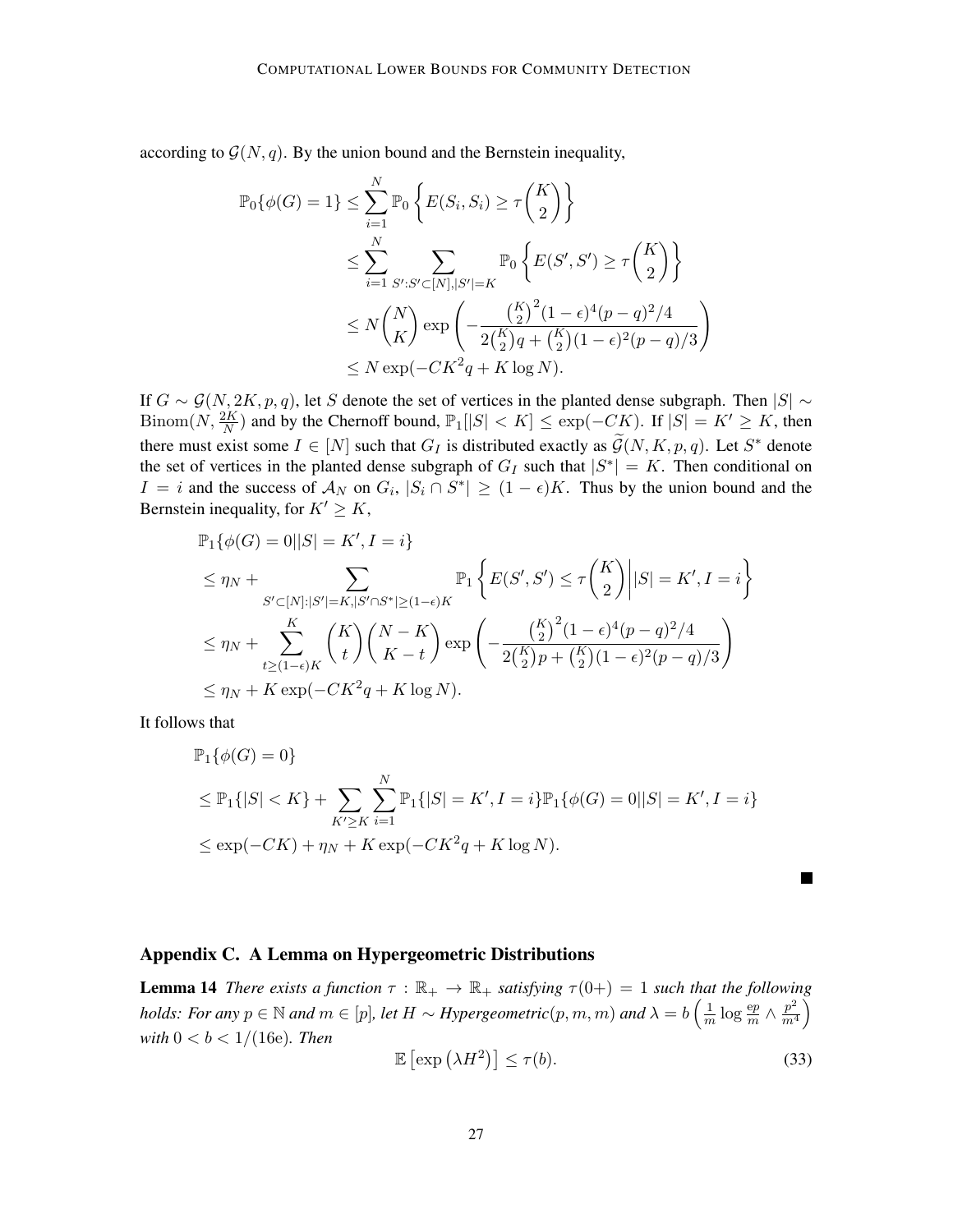**Proof** Notice that if  $p \le 64$ , then the lemma trivially holds. Hence, assume  $p \ge 64$  in the rest of the proof. We consider three separate cases depending on the value of  $m$ . We first deal with the case of  $m \geq \frac{p}{4}$  $\frac{p}{4}$ . Then  $\lambda = \frac{bp^2}{m^4} \leq \frac{256b}{p^2}$  $\frac{56b}{p^2}$ . Since  $H \leq p$  with probability 1, we have  $\mathbb{E} \left[ \exp \left( \lambda H^2 \right) \right] \leq \exp(256b).$ 

Next assume that  $m \leq \log \frac{ep}{m}$ . Then  $m \leq \log p$  and  $\lambda = \frac{b}{m}$  $\frac{b}{m} \log \frac{ep}{m}$ . Let  $(s_1, \ldots, s_m) \stackrel{\text{i.i.d.}}{\sim} \text{Bern}(\frac{m}{p-m})$ . Then  $S = \sum_{i=1}^{m} s_i \sim Bin(m, \frac{m}{p-m})$  which dominates H stochastically. It follows that

$$
\mathbb{E}\left[\exp\left(\lambda H^2\right)\right] \leq \mathbb{E}\left[\exp\left(\lambda mS\right)\right]
$$
\n
$$
= \left[1 + \frac{m}{p-m}\left(e^{\lambda m} - 1\right)\right]^m
$$
\n
$$
\stackrel{(a)}{\leq} \exp\left(\frac{2m^2}{p}\left(\left(\frac{ep}{m}\right)^b - 1\right)\right)
$$
\n
$$
\stackrel{(b)}{\leq} \exp\left(\frac{2(\log p)^2}{p}\left(\left(\frac{ep}{\log p}\right)^b - 1\right)\right)
$$
\n
$$
\stackrel{(c)}{\leq} \max_{1 \leq p \leq 512} \left\{\exp\left(\frac{2(\log p)^2}{p}\left(\left(\frac{ep}{\log p}\right)^b - 1\right)\right)\right\} := \tau(b), \tag{34}
$$

where (a) follows because  $1 + x \leq \exp(x)$  for all  $x \in \mathbb{R}$  and  $m \leq p/2$ ; (b) follows because  $m \leq \log p$  and  $f(x) = \frac{2x^2}{n}$  $rac{x^2}{p}\left(\left(\frac{\mathrm{e}p}{x}\right)$  $\left(\frac{exp}{x}\right)^b - 1$  in non-decreasing in x; (c) follows because  $g(x) =$  $2(\log x)^2$  $(\frac{g x)^2}{x}$   $\left[ \left( \frac{e x}{\log n} \right)$  $\left[\frac{ex}{\log x}\right]^b - 1$  is non-increasing when  $x \ge 512$ ;  $\tau(0+) = 1$  by definition.

In the rest of the proof we shall focus on the intermediate regime:  $\log \frac{ep}{m} \le m \le \frac{p}{4}$  $\frac{p}{4}$ . Since S dominates  $H$  stochastically,

<span id="page-27-3"></span>
$$
\mathbb{E}\left[\exp\left(\lambda H^2\right)\right] \le \mathbb{E}\left[\exp\left(\lambda S^2\right)\right].\tag{35}
$$

Let  $(t_1,\ldots,t_m) \stackrel{\text{i.i.d.}}{\sim} \text{Bern}(\frac{m}{p-m})$  and  $T = \sum_{i=1}^m t_i$ , which is an independent copy of S. Next we use a decoupling argument to replace  $S^2$  by  $ST$ :

$$
\left(\mathbb{E}\left[\exp\left(\lambda S^2\right)\right]\right)^2 = \left(\mathbb{E}\left[\exp\left(\lambda \sum_{i=1}^m s_i^2 + \lambda \sum_{i \neq j} s_i s_j\right)\right]\right)^2
$$

$$
\leq \mathbb{E}\left[\exp\left(2\lambda S\right)\right] \mathbb{E}\left[\exp\left(2\lambda \sum_{i \neq j} s_i s_j\right)\right]
$$
(36)

<span id="page-27-2"></span><span id="page-27-1"></span><span id="page-27-0"></span>
$$
\leq \mathbb{E}\left[\exp\left(2\lambda S\right)\right]\mathbb{E}\left[\exp\left(8\lambda \sum_{i\neq j}s_i t_j\right)\right],\tag{37}
$$

$$
\leq \mathbb{E}\left[\exp\left(2\lambda S\right)\right] \mathbb{E}\left[\exp\left(8\lambda ST\right)\right],\tag{38}
$$

where  $(36)$  is by Cauchy-Schwartz inequality and  $(37)$  is a standard decoupling inequality (see, e.g., [\(Vershynin,](#page-14-8) [2011,](#page-14-8) Theorem 1)).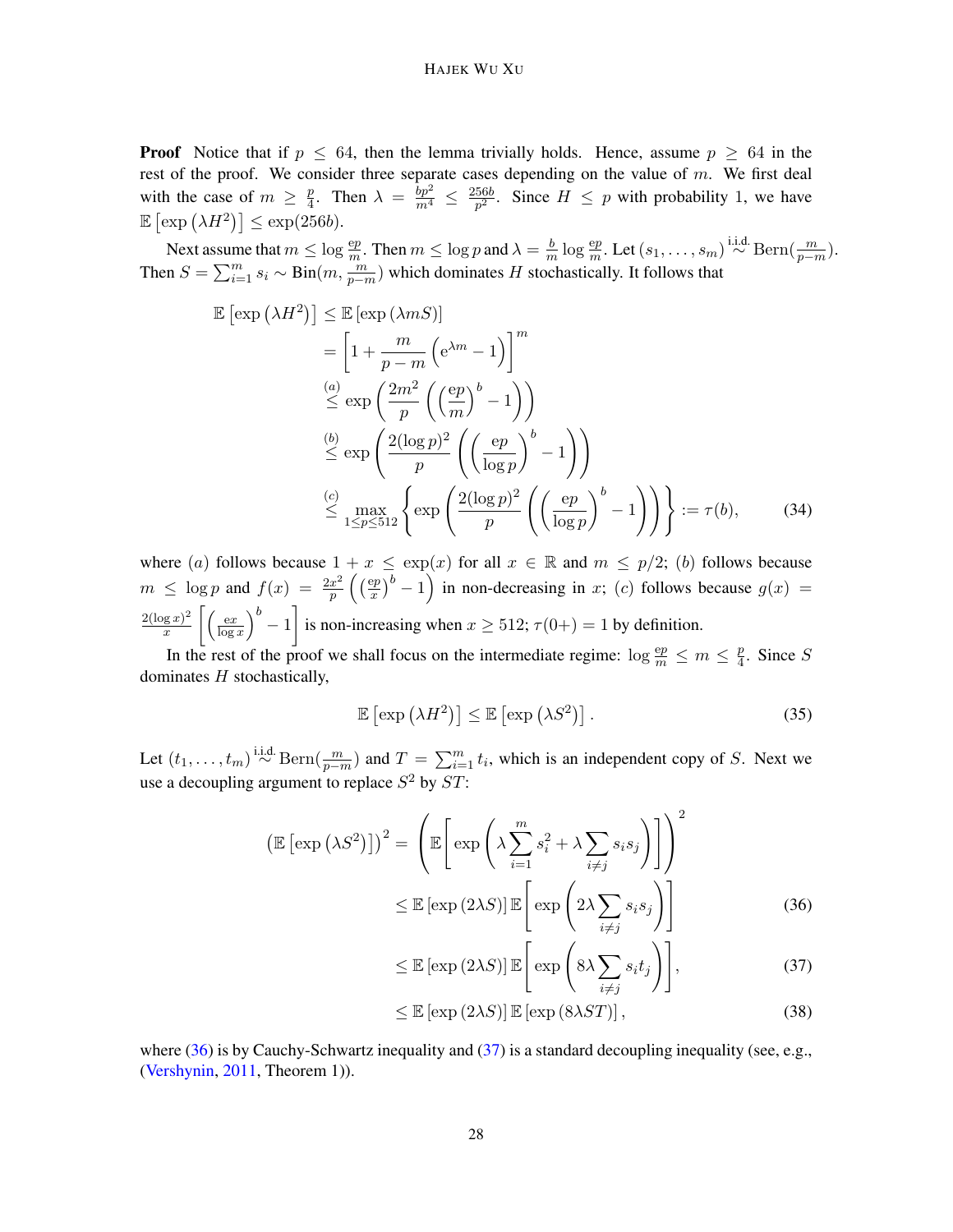The first expectation on the right-hand side [\(38\)](#page-27-2) can be easily upper bounded as follows: Since  $m \geq \log \frac{ep}{m}$ , we have  $\lambda \leq b$ . Using the convexity of the exponential function:

$$
\exp(ax) - 1 \le (e^a - 1)x, \quad x \in [0, 1], \tag{39}
$$

we have

$$
\mathbb{E}\left[\exp\left(2\lambda S\right)\right] \le \exp\left(\frac{m^2}{p-m}\left(e^{2\lambda}-1\right)\right) \le \exp\left(\frac{4\left(e^{2b}-1\right)m^2\lambda}{bp}\right)
$$

$$
\le \exp\left(4\left(e^{2b}-1\right)\frac{m\log\frac{ep}{m}}{p}\right) \le \exp\left(4\left(e^{2b}-1\right)\right),\tag{40}
$$

where the last inequality follows from  $\max_{0 \le x \le 1} x \log \frac{e}{x} = 1$ .

Next we prove that for some function  $\tau' : \overline{\mathbb{R}}_+ \to \mathbb{R}_+$  satisfying  $\tau'(0+) = 1$ ,

<span id="page-28-4"></span><span id="page-28-0"></span>
$$
\mathbb{E}\left[\exp\left(8\lambda ST\right)\right] \leq \tau'(b),\tag{41}
$$

which, in view of  $(35)$ ,  $(38)$  and  $(40)$ , completes the proof of the lemma. We proceed toward this end by truncating on the value of  $T$ . First note that

<span id="page-28-2"></span>
$$
\mathbb{E}\left[\exp\left(8\lambda ST\right)\mathbf{1}_{\left\{T>\frac{1}{8\lambda}\right\}}\right] \leq \mathbb{E}\left[\exp\left(8bT\log\frac{ep}{m}\right)\mathbf{1}_{\left\{T>\frac{1}{8\lambda}\right\}}\right]
$$
(42)

where the last inequality follows from  $S \leq m$  and  $\lambda m \leq b \log \frac{ep}{m}$ . It follows from the definition that

$$
\mathbb{E}\left[\exp\left(8bT\log\frac{ep}{m}\right)\mathbf{1}_{\{T>\frac{1}{8\lambda}\}}\right]
$$
\n
$$
\leq \sum_{t\geq 1/(8\lambda)} \exp\left(8bt\log\frac{ep}{m}\right) {m \choose t} \left(\frac{m}{p-m}\right)^t
$$
\n
$$
\leq \sum_{t\geq 1/(8\lambda)} \exp\left(8bt\log\frac{ep}{m} + t\log\frac{em}{t} - t\log\frac{p}{2m}\right)
$$
\n
$$
\leq \sum_{t\geq 1/(8\lambda)} \exp\left(8bt\log\frac{ep}{m} + t\log\left(8eb\log\frac{ep}{m}\right) - t\log\frac{p}{2m}\right)
$$
\n
$$
\leq \sum_{t\geq 1/(8\lambda)} \exp\left[-t\left(\log 2 - 8b\log(4e) - \log\left(8eb\log(4e)\right)\right)\right]
$$
\n
$$
\leq \sum_{t\geq 1/(8\lambda)} \exp\left[-t\left(\log 2 - 8b\log(4e) - \log\left(8eb\log(4e)\right)\right)\right] := \tau''(b) \tag{43}
$$

where  $(a)$  follows because  $\binom{m}{t} \leq \left(\frac{em}{t}\right)$  $\left(\frac{m}{t}\right)^t$  and  $m \le p/2$ ; (b) follows because  $\frac{m}{t} \le 8m\lambda \le 8b\log\frac{ep}{m}$ ; (c) follows because  $m \le p/4$  and  $b \le 1/(16e)$ ; (d) follows because  $\lambda \le b$ ;  $\tau''(0+) = 0$  holds because  $\log 2 < 8b \log(4e) + \log (8eb \log(4e))$  for  $b \le 1/(16e)$ .

Recall that  $m \ge \log \frac{ep}{m}$ . Then  $\lambda = b \left( \frac{1}{m} \right)$  $\frac{1}{m}\log \frac{{\rm e}p}{m} \wedge \frac{p^2}{m^4}$  $\left(\frac{p^2}{m^4}\right) \leq b \left(1 \wedge \frac{p^2}{m^4}\right)$  $\left(\frac{p^2}{m^4}\right)$ . Hence, we have

<span id="page-28-3"></span><span id="page-28-1"></span>
$$
\frac{m^2\lambda}{p} \le b\left(\frac{m^2}{p}\wedge\frac{p}{m^2}\right) \le b\tag{44}
$$